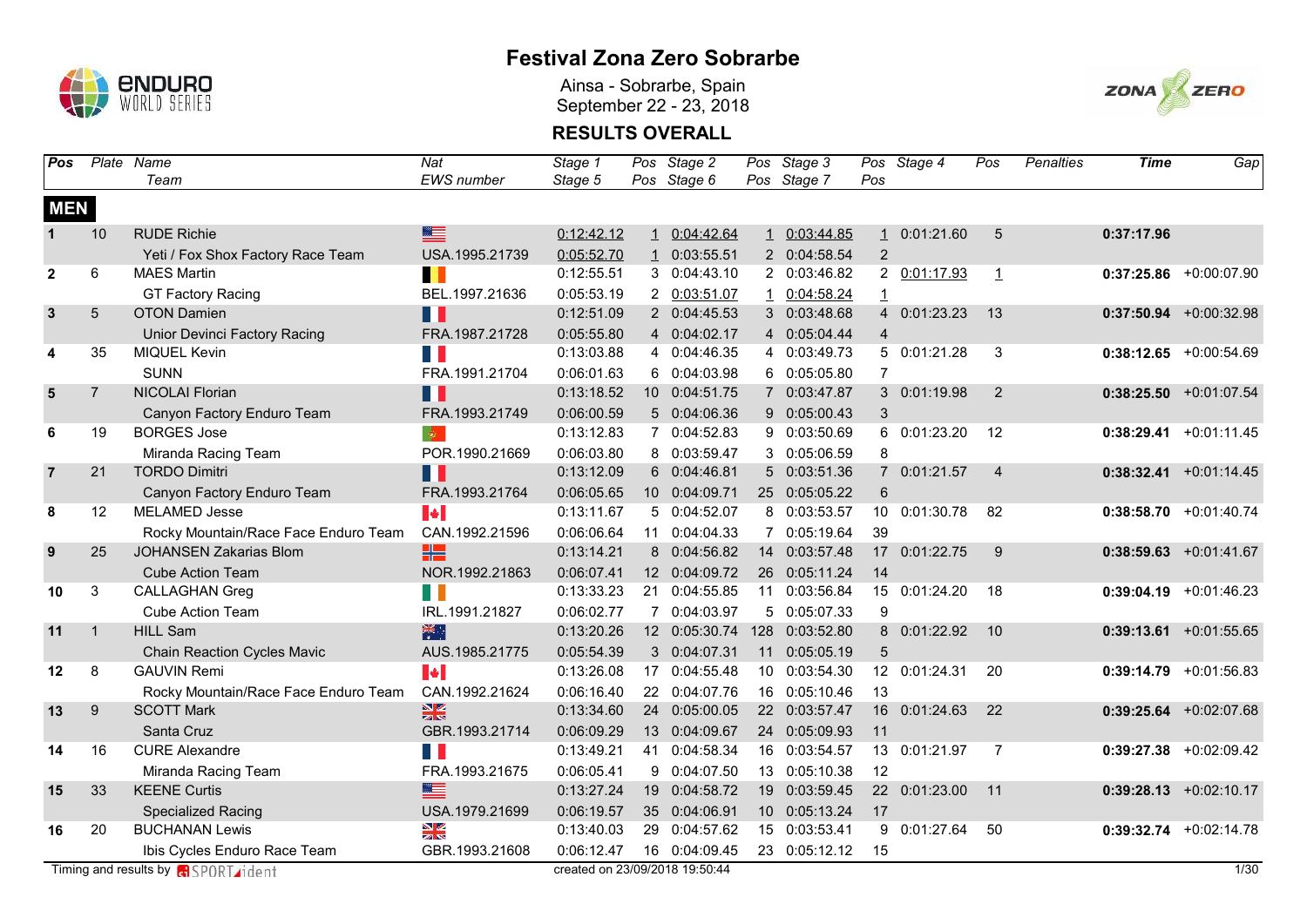

Ainsa - Sobrarbe, Spain September 22 - 23, 2018



| Pos              |     | Plate Name                                   | Nat                   | Stage 1                        |    | Pos Stage 2   | Pos Stage 3   |     | Pos Stage 4   | Pos | Penalties | <b>Time</b> | Gap                       |
|------------------|-----|----------------------------------------------|-----------------------|--------------------------------|----|---------------|---------------|-----|---------------|-----|-----------|-------------|---------------------------|
|                  |     | Team                                         | <b>EWS</b> number     | Stage 5                        |    | Pos Stage 6   | Pos Stage 7   | Pos |               |     |           |             |                           |
| <b>MEN</b>       |     |                                              |                       |                                |    |               |               |     |               |     |           |             |                           |
| 17 <sup>17</sup> | 43  | <b>TEXTOR Christian</b>                      |                       | 0:13:26.56                     |    | 18 0:04:58.61 | 18 0:04:00.76 | 29  | 0:01:25.69    | 31  |           |             | $0:39:43.39$ +0:02:25.43  |
|                  |     |                                              | GER.1990.22845        | 0:06:22.17                     |    | 42 0:04:12.03 | 32 0:05:17.57 | 26  |               |     |           |             |                           |
| 18               | 39  | MASTERS Wyn                                  | সহ                    | 0:13:25.07                     |    | 15 0:05:05.42 | 41 0:04:01.16 | 31  | 0:01:26.30    | 38  |           |             | $0:39:43.44 + 0:02:25.48$ |
|                  |     | <b>GT Factory Racing</b>                     | NZL.1987.21663        | 0:06:13.36                     |    | 17 0:04:13.18 | 38 0:05:18.95 | 32  |               |     |           |             |                           |
| 19               | 198 | <b>CHAPUIS Maxime</b>                        | B                     | 0:13:25.99                     |    | 16 0:05:09.06 | 51 0:04:02.82 | 39  | 0:01:24.92    | 25  |           |             | $0:39:49.35$ +0:02:31.39  |
|                  |     |                                              | SUI.1994.22784        | 0:06:17.68                     |    | 28 0:04:09.27 | 22 0:05:19.61 | 37  |               |     |           |             |                           |
| 20               | 38  | GARAY lago                                   | m.                    | 0:13:39.30                     |    | 28 0:05:02.59 | 29 0:03:57.55 | 18  | 0:01:23.29    | 14  |           |             | $0:39:49.74$ +0:02:31.78  |
|                  |     | Santa Cruz                                   | ESP.1991.21707        | 0:06:17.92                     | 29 | 0:04:12.47    | 33 0:05:16.62 | 23  |               |     |           |             |                           |
| 21               | 40  | <b>SIMMONDS Matt</b>                         | $\frac{N}{2}$         | 0:13:38.55                     | 26 | 0:05:05.82    | 42 0:04:00.77 | 30  | 0:01:23.71    | 17  |           |             | $0:39:50.65$ +0:02:32.69  |
|                  |     | Cannondale                                   | GBR.1987.21760        | 0:06:15.63                     |    | 19 0:04:10.03 | 27 0:05:16.14 | 22  |               |     |           |             |                           |
| 22               | 26  | ROPELATO Mitch                               | <u> andre</u>         | 0:13:51.56                     | 48 | 0:05:01.45    | 25 0:03:56.82 | 14  | 0:01:24.28    | 19  |           |             | $0:39:51.86$ +0:02:33.90  |
|                  |     |                                              | USA.1992.22734        | 0:06:16.75                     |    | 23 0:04:07.55 | 14 0:05:13.45 | 19  |               |     |           |             |                           |
| 23               | 44  | <b>TORRALBA Gabriel</b>                      |                       | 0:13:41.72                     | 30 | 0:05:04.13    | 36 0:03:59.81 | 24  | 0:01:27.14    | 47  |           |             | $0:39:58.32$ +0:02:40.36  |
|                  |     | Orbea Enduro Team                            | ESP.1997.21633        | 0:06:21.76                     |    | 39 0:04:07.70 | 15 0:05:16.06 | 21  |               |     |           |             |                           |
| 24               | 32  | <b>ABSALON Remy</b>                          | <b>Time</b>           | 0:13:30.11                     |    | 20 0:05:15.67 | 72 0:04:01.84 | 33  | 0:01:26.98    | 43  |           |             | $0:39:58.80$ +0:02:40.84  |
|                  |     | Scott SR Suntour Enduro Team                 | FRA.1984.21713        | 0:06:17.41                     |    | 26 0:04:08.93 | 18 0:05:17.86 | 27  |               |     |           |             |                           |
| 25               | 42  | <b>WRIGHT Keegan</b>                         | 器                     | 0:13:50.64                     |    | 45 0:05:02.12 | 27 0:04:01.38 |     | 32 0:01:23.54 | 16  |           |             | $0:40:01.83$ +0:02:43.87  |
|                  |     | <b>Unior Devinci Factory Racing</b>          | NZL.1996.21734        | 0:06:15.85                     |    | 20 0:04:08.95 | 19 0:05:19.35 | 36  |               |     |           |             |                           |
| 26               | 68  | PIGEON Hugo                                  | <b>Tale</b>           | 0:13:46.31                     |    | 33 0:04:58.36 | 17 0:03:59.92 |     | 25 0:01:27.00 | 45  |           |             | $0:40:03.23$ +0:02:45.27  |
|                  |     |                                              | FRA.1996.23507        | 0:06:17.29                     |    | 25 0:04:12.02 | 31 0:05:22.33 | 47  |               |     |           |             |                           |
| 27               | 58  | <b>KELLEY Cody</b>                           | $\equiv$              | 0:13:46.96                     |    | 35 0:05:07.68 | 46 0:03:58.84 | 21  | 0:01:23.29    | 14  |           |             | $0:40:03.87$ +0:02:45.91  |
|                  |     | Alchemy Bicycles Factory Racing              | USA.1994.21757        | 0:06:20.32                     |    | 38 0:04:07.46 | 12 0:05:19.32 | 35  |               |     |           |             |                           |
| 28               | 15  | <b>GALY Theo</b>                             | <b>Tale</b>           | 0:13:51.57                     |    | 49 0:05:01.32 | 24 0:04:00.39 |     | 27 0:01:29.28 | 68  |           |             | $0:40:04.30$ +0:02:46.34  |
|                  |     | <b>SUNN</b>                                  | FRA.1990.21691        | 0:06:18.65                     |    | 31 0:04:09.14 | 21 0:05:13.95 | 20  |               |     |           |             |                           |
| 29               | 84  | <b>READING Jack</b>                          | $\frac{N}{2}$         | 0:13:45.06                     |    | 32 0:05:03.05 | 31 0:04:02.98 | 41  | 0:01:21.83    | 6   |           |             | $0:40:05.01$ +0:02:47.05  |
|                  |     |                                              | GBR.1988.22548        | 0:06:12.37                     |    | 15 0:04:15.42 | 46 0:05:24.30 | 55  |               |     |           |             |                           |
| 30               | 27  | <b>NEER Shawn</b>                            | ▆▆                    | 0:13:38.73                     |    | 27 0:05:03.66 | 32 0:04:03.28 |     | 42 0:01:25.65 | 30  |           |             | $0:40:06.47$ +0:02:48.51  |
|                  |     | Yeti / Fox Shox Factory Race Team            | USA.1991.21712        | 0:06:22.04                     | 41 | 0:04:12.93    | 35 0:05:20.18 | 40  |               |     |           |             |                           |
| 31               | 45  | <b>CASADEI Nicola</b>                        | n                     | 0:13:42.84                     |    | 31 0:05:10.25 | 54 0:03:58.60 | 20  | 0:01:25.94    | 33  |           |             | $0:40:07.47$ +0:02:49.51  |
|                  |     | <b>CMC Cycling Experience</b>                | ITA.1989.21878        | 0:06:23.25                     | 45 | 0:04:13.30    | 39 0:05:13.29 | 18  |               |     |           |             |                           |
| 32               | 36  | <b>VEZINA Mckay</b>                          | $\blacktriangleright$ | 0:13:53.73                     | 51 | 0:04:59.00    | 20 0:03:57.87 | 19  | 0:01:24.82    | 24  |           |             | $0:40:09.90$ +0:02:51.94  |
|                  |     | Giant Factory Off-Road Team                  | CAN.1995.21632        | 0:06:16.86                     |    | 24 0:04:14.04 | 42 0:05:23.58 | 50  |               |     |           |             |                           |
|                  |     | Timing and results by <b>GI</b> SPORT rident |                       | created on 23/09/2018 19:50:44 |    |               |               |     |               |     |           |             | 2/30                      |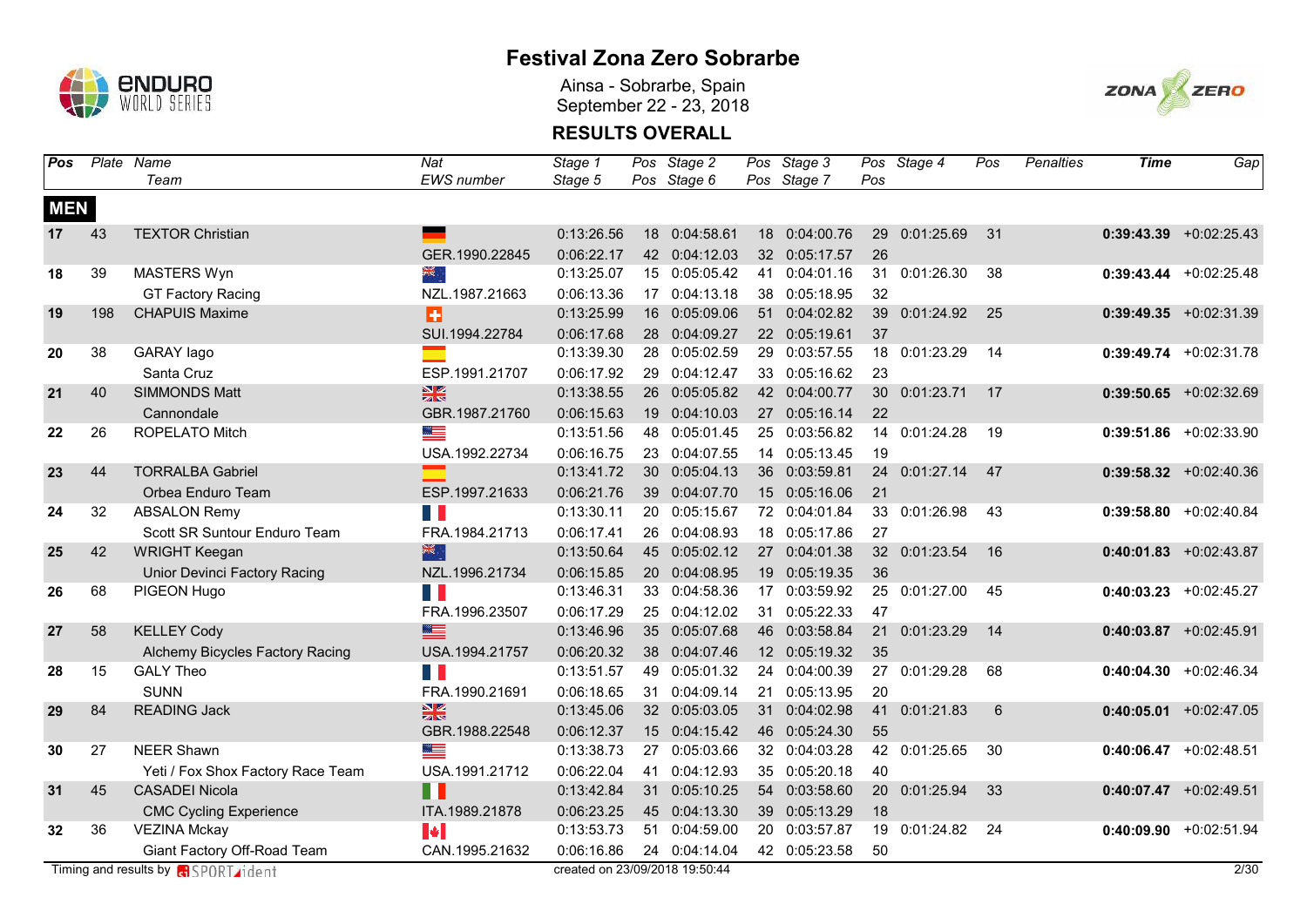

Ainsa - Sobrarbe, Spain September 22 - 23, 2018



| Pos        |     | Plate Name                                  | Nat               | Stage 1                        |    | Pos Stage 2   | Pos Stage 3    |     | Pos Stage 4    | Pos | Penalties | <b>Time</b> | Gap                      |
|------------|-----|---------------------------------------------|-------------------|--------------------------------|----|---------------|----------------|-----|----------------|-----|-----------|-------------|--------------------------|
|            |     | Team                                        | <b>EWS</b> number | Stage 5                        |    | Pos Stage 6   | Pos Stage 7    | Pos |                |     |           |             |                          |
| <b>MEN</b> |     |                                             |                   |                                |    |               |                |     |                |     |           |             |                          |
| 33         | 101 | DE VOCHT Bart                               | $\blacksquare$    | 0:13:47.51                     |    | 37 0:04:59.40 | 21 0:04:04.15  | 46  | 0:01:29.15     | 64  |           |             | $0:40:10.75$ +0:02:52.79 |
|            |     |                                             | BEL.1992.23075    | 0:06:25.27                     |    | 49 0:04:06.22 | 8 0:05:19.05   | 33  |                |     |           |             |                          |
| 34         | 49  | <b>SANTOS Dillon</b>                        | ▀                 | 0:13:48.41                     |    | 39 0:05:04.79 | 39 0:04:02.46  |     | 36 0:01:26.10  | 35  |           |             | $0:40:13.02$ +0:02:55.06 |
|            |     | Ibis Cycles Enduro Race Team                | USA.1996.21613    | 0:06:18.62                     |    | 30 0:04:14.28 | 43 0:05:18.36  | 29  |                |     |           |             |                          |
| 35         | 65  | <b>RAVANEL Cedric</b>                       | Ш                 | 0:13:34.26                     |    | 22 0:05:08.43 | 50 0:04:04.20  | 47  | 0:01:26.98     | 43  |           |             | $0:40:14.45$ +0:02:56.49 |
|            |     | <b>Commencal Vallnord Enduro Racing</b>     | FRA.1978.21894    | 0:06:24.19                     |    | 48 0:04:13.39 | 40 0:05:23.00  | 48  |                |     |           |             |                          |
| 36         | 23  | <b>CUNNINGHAM Ruaridh</b>                   | N<br>Z            | 0:13:18.29                     |    | 9 0:04:51.12  | 6 0:04:57.01   | 194 | 0:01:32.35 100 |     |           |             | $0:40:16.32 +0:02:58.36$ |
|            |     | <b>Trek Factory Racing</b>                  | GBR.1989.21679    | 0:06:16.20                     |    | 21 0:04:11.82 | 30 0:05:09.53  | 10  |                |     |           |             |                          |
| 37         | 62  | <b>LUTHI Patrick</b>                        | Ŧ                 | 0:13:51.09                     |    | 47 0:05:01.05 | 23 0:03:59.99  | 26  | 0:01:29.74     | 73  |           |             | $0:40:16.52$ +0:02:58.56 |
|            |     |                                             | SUI.1992.22607    | 0:06:19.11                     |    | 32 0:04:09.03 | 20 0:05:26.51  | 60  |                |     |           |             |                          |
| 38         | 14  | <b>BARNES Joe</b>                           | $\frac{N}{n}$     | 0:13:47.01                     |    | 36 0:05:03.85 | 35 0:04:04.11  | 45  | 0:01:30.72     | 80  |           |             | $0:40:22.35$ +0:03:04.39 |
|            |     | Canyon Factory Enduro Team                  | GBR.1989.21748    | 0:06:19.46                     |    | 33 0:04:16.27 | 49 0:05:20.93  | 44  |                |     |           |             |                          |
| 39         | 83  | <b>GALLAGHER Kenta</b>                      | $\frac{25}{24}$   | 0:14:00.20                     | 55 | 0:05:04.48    | 38 0:04:02.55  | 37  | 0:01:28.38     | 58  |           |             | $0:40:23.77$ +0:03:05.81 |
|            |     | Polygon UR                                  | GBR.1992.21654    | 0:06:22.70                     |    | 43 0:04:08.36 | 17 0:05:17.10  | 24  |                |     |           |             |                          |
| 40         | 107 | <b>OGET Ludovic</b>                         | <b>Time</b>       | 0:13:49.08                     | 40 | 0:05:06.71    | 44 0:04:02.89  | 40  | 0:01:26.85     | 42  |           |             | $0:40:25.39$ +0:03:07.43 |
|            |     |                                             | FRA.1993.22561    | 0:06:22.96                     |    | 44 0:04:13.13 | 37 0:05:23.77  | 51  |                |     |           |             |                          |
| 41         | 24  | <b>BARELLI Yoann</b>                        | Ш                 | 0:13:23.47                     | 14 | 0:04:56.34    | 13 0:03:53.84  | 11  | 0:01:22.10     | 8   |           |             | $0:40:27.64$ +0:03:09.68 |
|            |     | <b>Commencal Vallnord Enduro Racing</b>     | FRA.1985.21889    | 0:06:09.84                     |    | 14 0:05:21.16 | 194 0:05:20.89 | 43  |                |     |           |             |                          |
| 42         | 34  | <b>PERSAK Vid</b>                           | <b>Part</b>       | 0:13:46.67                     |    | 34 0:05:09.90 | 52 0:04:05.55  | 51  | 0:01:25.99     | 34  |           |             | $0:40:28.81$ +0:03:10.85 |
|            |     |                                             | SLO.1996.22810    | 0:06:24.05                     |    | 46 0:04:18.32 | 56 0:05:18.33  | 28  |                |     |           |             |                          |
| 43         | 111 | <b>BATISTA Levy</b>                         | П                 | 0:13:50.01                     |    | 42 0:05:07.76 | 47 0:04:03.80  | 44  | 0:01:27.70     | 52  |           |             | $0:40:28.87$ +0:03:10.91 |
|            |     |                                             | FRA.1990.21430    | 0:06:27.35                     |    | 56 0:04:13.47 | 41 0:05:18.78  | 30  |                |     |           |             |                          |
| 44         | 85  | <b>WILLIAMSON Greg</b>                      | $\frac{8}{3}$     | 0:14:03.83                     |    | 60 0:05:07.87 | 48 0:04:04.34  | 48  | 0:01:25.03     | 28  |           |             | $0:40:31.08$ +0:03:13.12 |
|            |     |                                             | GBR.1992.24875    | 0:06:19.52                     |    | 34 0:04:12.97 | 36 0:05:17.52  | 25  |                |     |           |             |                          |
| 45         | 50  | <b>DALE Sam</b>                             | $\frac{N}{2}$     | 0:13:54.62                     |    | 52 0:05:02.36 | 28 0:04:11.16  | 78  | 0:01:27.83     | 53  |           |             | $0:40:35.61$ +0:03:17.65 |
|            |     |                                             | GBR.1990.22733    | 0:06:21.99                     |    | 40 0:04:18.56 | 58 0:05:19.09  | 34  |                |     |           |             |                          |
| 46         | 37  | <b>KANGAS Alexander</b>                     | 42                | 0:13:50.70                     | 46 | 0:05:07.95    | 49 0:04:09.82  | 71  | 0:01:26.56     | 40  |           |             | $0:40:39.62$ +0:03:21.66 |
|            |     |                                             | SWE.1990.22409    | 0:06:17.53                     |    | 27 0:04:17.91 | 55 0:05:29.15  | 68  |                |     |           |             |                          |
| 47         | 73  | <b>RONZON Erwin</b>                         | n                 | 0:13:57.52                     | 54 | 0:05:03.02    | 30 0:04:03.78  | 43  | 0:01:28.32     | 56  |           |             | $0:40:39.72$ +0:03:21.76 |
|            |     | <b>CMC Cycling Experience</b>               | ITA.1997.21868    | 0:06:28.33                     | 59 | 0:04:19.86    | 61 0:05:18.89  | 31  |                |     |           |             |                          |
| 48         | 70  | <b>LUPATO Denny</b>                         | H I               | 0:13:47.92                     |    | 38 0:05:10.50 | 57 0:04:02.23  | 35  | 0:01:28.41     | 60  |           |             | $0:40:46.01$ +0:03:28.05 |
|            |     |                                             | ITA.1992.22852    | 0:06:40.89                     |    | 81 0:04:12.89 | 34 0:05:23.17  | 49  |                |     |           |             |                          |
|            |     | Timing and results by <b>a</b> SPORT rident |                   | created on 23/09/2018 19:50:44 |    |               |                |     |                |     |           |             | 3/30                     |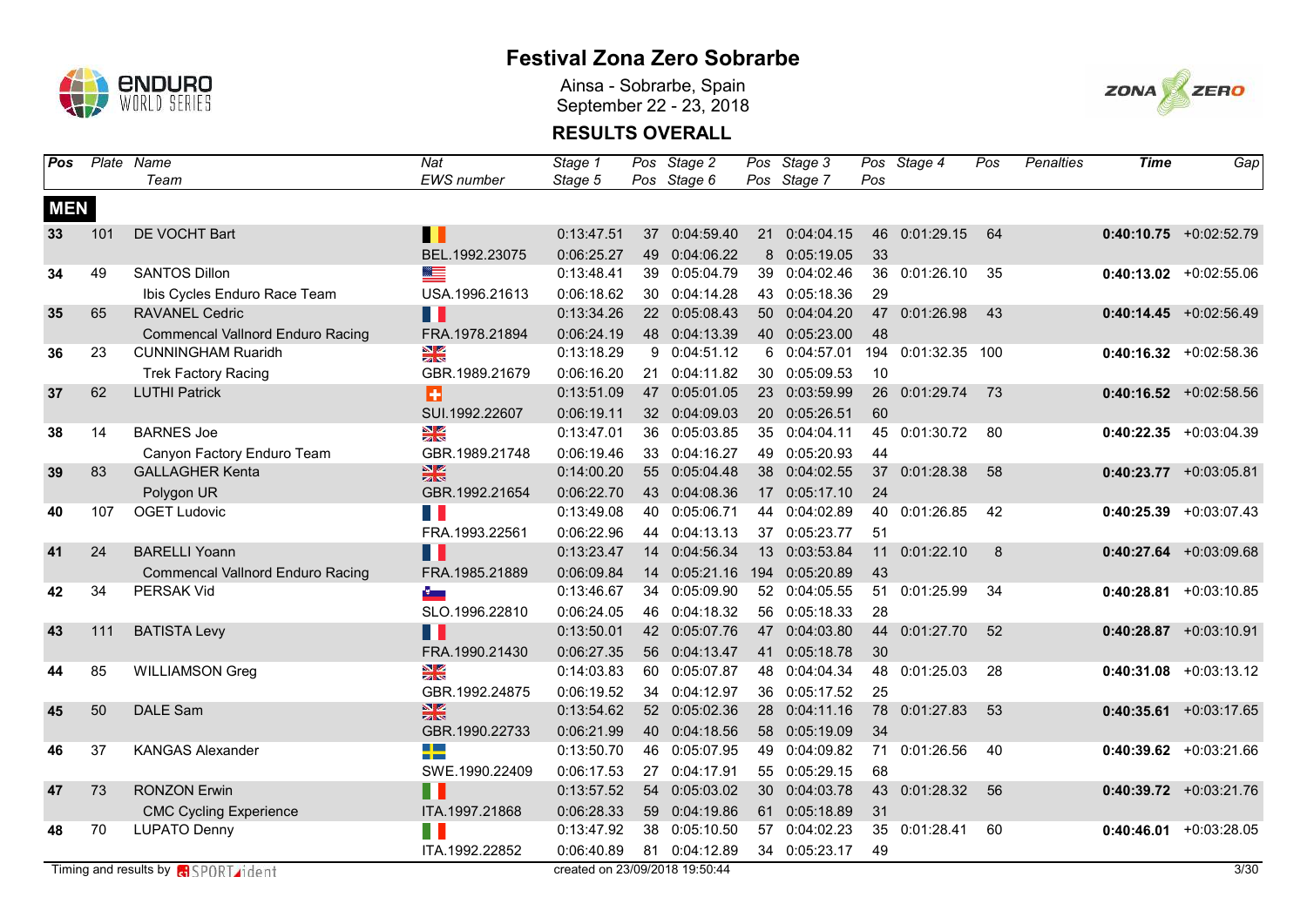

Ainsa - Sobrarbe, Spain September 22 - 23, 2018



| Pos        |     | Plate Name                                 | Nat               | Stage 1                        | Pos Stage 2   | Pos Stage 3    |     | Pos Stage 4       | Pos | <b>Penalties</b> | Time | Gap                       |
|------------|-----|--------------------------------------------|-------------------|--------------------------------|---------------|----------------|-----|-------------------|-----|------------------|------|---------------------------|
|            |     | Team                                       | <b>EWS</b> number | Stage 5                        | Pos Stage 6   | Pos Stage 7    | Pos |                   |     |                  |      |                           |
| <b>MEN</b> |     |                                            |                   |                                |               |                |     |                   |     |                  |      |                           |
| 49         | 54  | <b>MADEREGGER Kevin</b>                    | ⋿                 | 0:13:50.12                     | 44 0:05:10.26 | 56 0:04:08.23  |     | 64 0:01:28.27     | 55  |                  |      | $0:40:50.52$ +0:03:32.56  |
|            |     |                                            | AUT.1997.22808    | 0:06:30.68                     | 62 0:04:18.70 | 59 0:05:24.26  | 53  |                   |     |                  |      |                           |
| 50         | 108 | <b>CHARLES Clement</b>                     | <b>T</b>          | 0:14:03.02                     | 58 0:05:12.31 | 61 0:04:06.08  |     | 54 0:01:25.70     | 32  |                  |      | $0:40:50.85$ +0:03:32.89  |
|            |     |                                            | FRA.1994.22206    | 0:06:26.77                     | 54 0:04:17.36 | 54 0:05:19.61  | 37  |                   |     |                  |      |                           |
| 51         | 86  | <b>FLOCKHART Sam</b>                       | $\frac{N}{2}$     | 0:14:03.12                     | 59 0:05:04.92 | 40 0:04:06.00  | 53  | 0:01:25.24        | 29  |                  |      | $0:40:51.96$ +0:03:34.00  |
|            |     |                                            | GBR.1993.22357    | 0:06:26.34                     | 53 0:04:22.07 | 68 0:05:24.27  | 54  |                   |     |                  |      |                           |
| 52         | 22  | <b>DENIAUD Youn</b>                        | H F               | 0:13:19.01                     | 11 0:05:45.42 | 155 0:04:42.61 | 175 | 0:01:29.14        | 63  |                  |      | $0:40:53.49$ +0:03:35.53  |
|            |     |                                            | FRA.1996.22994    | 0:06:13.51                     | 18 0:04:10.59 | 28 0:05:13.21  | 16  |                   |     |                  |      |                           |
| 53         | 109 | <b>ESCRIOU Valentin</b>                    | $\blacksquare$    | 0:14:13.93                     | 73 0:05:03.74 | 34 0:04:05.06  | 50  | 0:01:38.45 154    |     |                  |      | $0:40:58.47$ +0:03:40.51  |
|            |     |                                            | FRA.1996.22677    | 0:06:19.70                     | 36 0:04:15.81 | 47 0:05:21.78  | 45  |                   |     |                  |      |                           |
| 54         | 46  | <b>GRANT Kelan</b>                         | n i               | 0:14:20.40                     | 81 0:05:04.34 | 37 0:03:59.51  | 23  | 0:01:24.96        | 26  |                  |      | $0:41:04.52$ +0:03:46.56  |
|            |     | Chain Reaction Cycles Mavic                | IRL.1993.21773    | 0:06:24.05                     | 46 0:04:21.51 | 67 0:05:29.75  | 69  |                   |     |                  |      |                           |
| 55         | 102 | SOUSSIGNE Julien                           | Ш                 | 0:14:02.15                     | 57 0:05:12.98 | 66 0:04:10.36  |     | 72 0:01:27.02     | 46  |                  |      | $0:41:05.98$ +0:03:48.02  |
|            |     |                                            | BEL.1992.22812    | 0:06:25.83                     | 51 0:04:20.37 | 64 0:05:27.27  | 62  |                   |     |                  |      |                           |
| 56         | 53  | CONNELL Joe                                | $\frac{1}{2}$     | 0:14:09.07                     | 67 0:05:18.33 | 83 0:04:06.37  | 55  | 0:01:24.49        | 21  |                  |      | $0:41:14.80 + 0:03:56.84$ |
|            |     |                                            | GBR.1994.21745    | 0:06:29.59                     | 60 0:04:26.25 | 85 0:05:20.70  | 42  |                   |     |                  |      |                           |
| 57         | 51  | <b>SHAW Samuel</b>                         | 器                 | 0:14:04.13                     | 61 0:05:01.54 | 26 0:04:10.46  |     | 74 0:01:28.38     | 58  |                  |      | $0:41:16.94$ +0:03:58.98  |
|            |     |                                            | NZL.1992.22931    | 0:06:34.81                     | 71 0:04:16.60 | 50 0:05:41.02  | 99  |                   |     |                  |      |                           |
| 58         | 130 | <b>MUDD Graeme</b>                         | 崇德                | 0:14:19.76                     | 78 0:05:20.20 | 87 0:04:09.38  |     | 70 0:01:29.16     | 65  |                  |      | $0:41:17.21$ +0:03:59.25  |
|            |     |                                            | AUS.1993.24835    | 0:06:26.31                     | 52 0:04:11.80 | 29 0:05:20.60  | 41  |                   |     |                  |      |                           |
| 59         | 118 | SANZ CASADEVALL Guillem                    |                   | 0:13:56.91                     | 53 0:05:13.27 | 67 0:04:06.68  |     | 57 0:01:29.36     | 71  |                  |      | $0:41:19.17 + 0:04:01.21$ |
|            |     |                                            | ESP.1996.21780    | 0:06:40.09                     | 78 0:04:24.10 | 73 0:05:28.76  | 66  |                   |     |                  |      |                           |
| 60         | 69  | <b>LUPATO Alex</b>                         | H.                | 0:14:20.03                     | 80 0:05:11.66 | 59 0:04:08.64  | 65  | 0:01:30.57        | 78  |                  |      | $0:41:24.48$ +0:04:06.52  |
|            |     |                                            | ITA.1989.22851    | 0:06:35.02                     | 72 0:04:16.72 | 51 0:05:21.84  | 46  |                   |     |                  |      |                           |
| 61         | 135 | <b>DAWSON Adrian</b>                       | 米村                | 0:14:24.24                     | 85 0:05:16.42 | 75 0:04:07.42  | 58  | 0:01:30.01        | 74  |                  |      | $0:41:25.25$ +0:04:07.29  |
|            |     |                                            | AUS.1990.22814    | 0:06:19.83                     | 37 0:04:20.77 | 66 0:05:26.56  | 61  |                   |     |                  |      |                           |
| 62         | 61  | <b>BLAIR Lachlan</b>                       | N<br>Z            | 0:14:10.68                     | 70 0:05:21.29 | 92 0:04:07.88  |     | 62 0:01:33.76 108 |     |                  |      | $0:41:28.09$ +0:04:10.13  |
|            |     |                                            | GBR.1995.21426    | 0:06:25.39                     | 50 0:04:22.74 | 69 0:05:26.35  | 59  |                   |     |                  |      |                           |
| 63         | 97  | <b>WILLIAMS Robert</b>                     | $\frac{N}{2}$     | 0:14:16.28                     | 75 0:05:12.92 | 64 0:04:07.96  | 63  | 0:01:26.66        | 41  |                  |      | $0:41:30.58$ +0:04:12.62  |
|            |     |                                            | GBR.1990.22515    | 0:06:38.25                     | 77 0:04:16.00 | 48 0:05:32.51  | 77  |                   |     |                  |      |                           |
| 64         | 66  | <b>GEORGES Pierre Charles</b>              | H E               | 0:14:30.84                     | 91 0:05:22.72 | 96 0:04:07.81  | 61  | 0:01:27.37        | 49  |                  |      | $0:41:39.23$ +0:04:21.27  |
|            |     |                                            | FRA.1986.23057    | 0:06:27.92                     | 58 0:04:16.76 | 52 0:05:25.81  | 58  |                   |     |                  |      |                           |
|            |     | Timing and results by <b>R</b> SPORT ident |                   | created on 23/09/2018 19:50:44 |               |                |     |                   |     |                  |      | 4/30                      |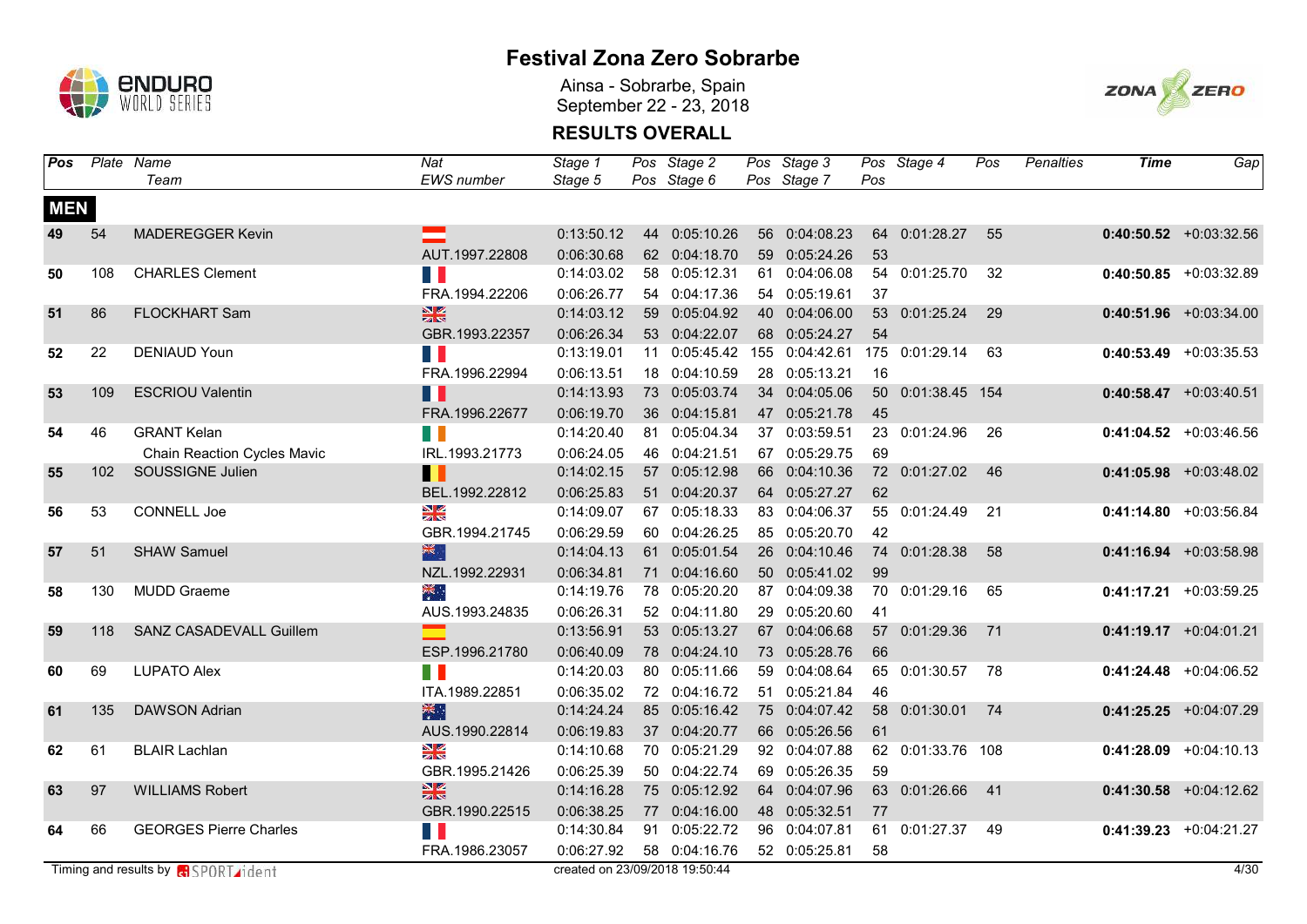

Ainsa - Sobrarbe, Spain September 22 - 23, 2018



| Pos        |     | Plate Name                                  | Nat               | Stage 1                        |                  | Pos Stage 2                  | Pos Stage 3               |     | Pos Stage 4    | Pos | Penalties                 | <b>Time</b> | Gap                      |
|------------|-----|---------------------------------------------|-------------------|--------------------------------|------------------|------------------------------|---------------------------|-----|----------------|-----|---------------------------|-------------|--------------------------|
|            |     | Team                                        | <b>EWS</b> number | Stage 5                        |                  | Pos Stage 6                  | Pos Stage 7               | Pos |                |     |                           |             |                          |
| <b>MEN</b> |     |                                             |                   |                                |                  |                              |                           |     |                |     |                           |             |                          |
| 65         | 117 | <b>MARI MARI Mariano</b>                    |                   | 0:14:16.52                     |                  | 76 0:05:15.24                | 71 0:04:11.88             |     | 80 0:01:28.69  | 62  |                           |             | $0:41:44.05$ +0:04:26.09 |
|            |     |                                             | ESP.1997.22453    | 0:06:40.55                     |                  | 80 0:04:19.46                | 60 0:05:31.71             | 74  |                |     |                           |             |                          |
| 66         | 199 | <b>GAILLOT Baptiste</b>                     | <b>T</b>          | 0:14:40.52                     |                  | 103 0:05:16.12               | 74 0:04:04.75             | 49  | 0:01:24.99     | 27  |                           |             | $0:41:49.56$ +0:04:31.60 |
|            |     | Chamrousse URGE bp Enduro Team              | FRA.1991.21771    | 0:06:35.34                     |                  | 74 0:04:16.84                | 53 0:05:31.00             | 71  |                |     |                           |             |                          |
| 67         | 91  | <b>MORSE Adam</b>                           | $\equiv$          | 0:14:30.04                     |                  | 90 0:05:26.62                | 112 0:04:01.90            | 34  | 0:01:26.22     | 37  |                           |             | $0:41:57.74$ +0:04:39.78 |
|            |     |                                             | USA.1985.22980    | 0:06:33.28                     |                  | 66 0:04:28.99                | 96 0:05:30.69             | 70  |                |     |                           |             |                          |
| 68         | 94  | <b>HARVEY Loui</b>                          | সর্ব              | 0:14:39.89                     | 100              | 0:05:12.93                   | 65 0:04:07.66             | 59  | 0:01:28.07     | 54  |                           | 0:41:58.67  | $+0:04:40.71$            |
|            |     |                                             | NZL.1990.22338    | 0:06:35.22                     |                  | 73 0:04:23.25                | 71 0:05:31.65             | 73  |                |     |                           |             |                          |
| 69         | 47  | <b>STUTTARD Mathew</b>                      | $\frac{N}{2}$     | 0:14:37.01                     |                  | 97 0:05:16.90                | 78 0:04:14.41             | 84  | 0:01:24.70     | 23  |                           |             | $0:41:58.93$ +0:04:40.97 |
|            |     | <b>Hope Factory Racing</b>                  | GBR.1993.21661    | 0:06:37.83                     |                  | 76 0:04:20.20                | 63 0:05:27.88             | 63  |                |     |                           |             |                          |
| 70         | 103 | <b>DANIELS Nicolas</b>                      | H                 | 0:14:06.73                     |                  | 65 0:05:16.93                | 79 0:04:16.71             | 91  | 0:01:30.55     | 77  |                           |             | $0:42:01.06$ +0:04:43.10 |
|            |     |                                             | BEL.1994.22811    | 0:06:42.96                     |                  | 85 0:04:25.05                | 77 0:05:42.13 101         |     |                |     |                           |             |                          |
| 71         | 115 | <b>VIAL Felipe</b>                          | E.                | 0:14:13.59                     |                  | 72 0:05:22.33                | 94 0:04:28.12             | 142 |                |     | 0:01:34.15 114 0:00:05.00 |             | $0:42:03.22$ +0:04:45.26 |
|            |     |                                             | CHI.1992.21419    | 0:06:32.40                     |                  | 65 0:04:23.14                | 70 0:05:24.23             | 52  |                |     |                           |             |                          |
| 72         | 64  | <b>TRABAC Elliot</b>                        | <b>Time</b>       | 0:13:23.13                     |                  | 13 0:06:59.76 214 0:04:00.73 |                           | 28  | 0:01:30.77     | 81  |                           |             | $0:42:03.63$ +0:04:45.67 |
|            |     | Scott SR Suntour Enduro Team                | FRA.1996.21710    | 0:06:29.75                     | 61               | 0:04:14.64                   | 44 0:05:24.85             | 56  |                |     |                           |             |                          |
| 73         | 80  | <b>DAUMAS Theo</b>                          | H                 | 0:14:24.58                     |                  | 87 0:05:17.47                | 80 0:04:07.66             | 59  | 0:01:31.97     | 96  |                           |             | $0:42:07.89$ +0:04:49.93 |
|            |     | Chamrousse URGE bp Enduro Team              | FRA.1996.21873    | 0:06:41.53                     |                  | 82 0:04:28.82                | 95 0:05:35.86             | 85  |                |     |                           |             |                          |
| 74         | 95  | <b>MURRAY Charlie</b>                       | ak.<br>Zip        | 0:14:05.31                     |                  | 63 0:05:19.73                | 86 0:04:46.80             | 183 | 0:01:42.28 173 |     |                           |             | $0:42:10.13$ +0:04:52.17 |
|            |     |                                             | NZL.1996.22752    | 0:06:35.76                     |                  | 75 0:04:15.03                | 45 0:05:25.22             | 57  |                |     |                           |             |                          |
| 75         | 105 | <b>ARNAUD Quentin</b>                       | Ш                 | 0:14:40.40                     | 102 <sub>1</sub> | 0:05:06.52                   | 43 0:04:39.57             | 170 | 0:01:28.66     | 61  |                           |             | $0:42:15.54$ +0:04:57.58 |
|            |     |                                             | FRA.1994.22628    | 0:06:33.85                     |                  | 68 0:04:18.33                | 57 0:05:28.21             | 64  |                |     |                           |             |                          |
| 76         | 112 | <b>ESCUDIER Thomas</b>                      | <b>Tale</b>       | 0:14:24.53                     |                  | 86 0:05:20.98                | 90 0:04:11.29             |     | 79 0:01:29.62  | 72  |                           |             | $0:42:17.03$ +0:04:59.07 |
|            |     |                                             | FRA.1991.21945    | 0:06:44.72                     |                  | 88 0:04:25.79                | 82 0:05:40.10             | 95  |                |     |                           |             |                          |
| 77         | 152 | <b>RODRIGUES Joao</b>                       | $ \Phi_{\perp} $  | 0:14:27.16                     |                  | 88 0:05:16.83                | 77 0:04:10.58             | 75  | 0:01:30.02     | 75  |                           |             | $0:42:18.78$ +0:05:00.82 |
|            |     |                                             | POR.1987.22052    | 0:06:53.14                     |                  | 104 0:04:27.82               | 90 0:05:33.23             | 78  |                |     |                           |             |                          |
| 78         | 90  | CHIANG Dan Sheng-Shan                       | $\frac{1}{2}$     | 0:14:09.63                     |                  | 68 0:05:10.25                | 54 0:05:04.28             | 204 | 0:01:33.87 109 |     |                           |             | $0:42:19.02$ +0:05:01.06 |
|            |     |                                             | TPE.1994.22315    | 0:06:27.11                     |                  | 55 0:04:25.01                | 76 0:05:28.87             | 67  |                |     |                           |             |                          |
| 79         | 128 | <b>DERKUM Christian</b>                     |                   | 0:14:29.69                     |                  | 89 0:05:22.72                | 96 0:04:10.61             | 76  | 0:01:30.63     | 79  |                           |             | $0:42:31.78$ +0:05:13.82 |
|            |     |                                             | GER.1991.23043    | 0:06:46.33                     |                  | 90 0:04:28.12                | 91 0:05:43.68             | 107 |                |     |                           |             |                          |
| 80         | 87  | <b>EDGAR Brendon</b>                        | H.                | 0:14:19.80                     | 79               |                              | 0:05:27.39 115 0:04:18.58 | 101 | 0:01:34.74 121 |     |                           |             | $0:42:35.09$ +0:05:17.13 |
|            |     |                                             | CAN.1985.23003    | 0:06:44.49                     |                  | 87 0:04:34.59 113 0:05:35.50 |                           | 84  |                |     |                           |             |                          |
|            |     | Timing and results by <b>a</b> SPORT rident |                   | created on 23/09/2018 19:50:44 |                  |                              |                           |     |                |     |                           |             | 5/30                     |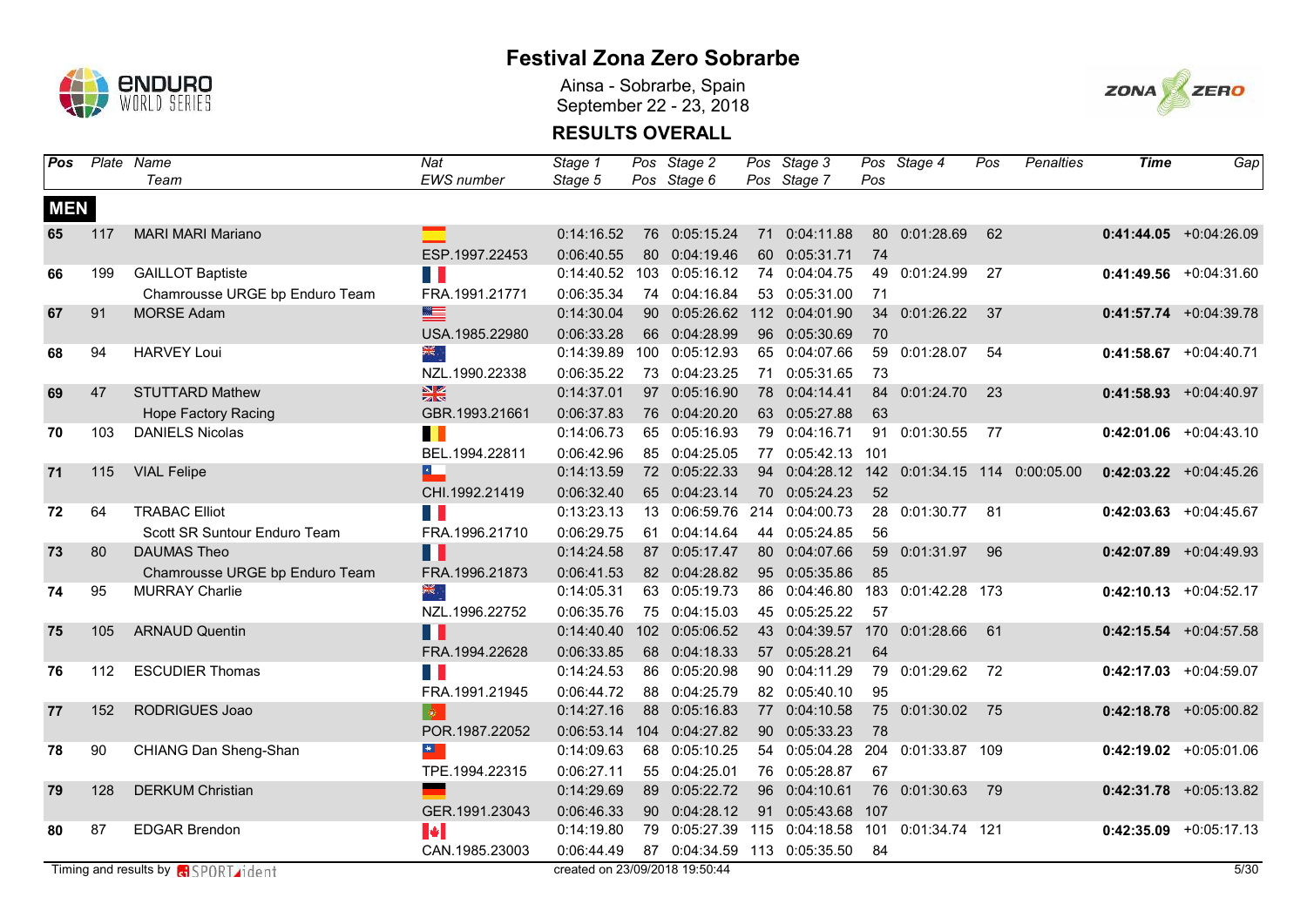

Ainsa - Sobrarbe, Spain September 22 - 23, 2018



| Pos        |     | Plate Name                                  | Nat                   | Stage 1                        |     | Pos Stage 2                                       | Pos Stage 3                      |     | Pos Stage 4       | Pos   | <b>Penalties</b> | <b>Time</b> | Gap                       |
|------------|-----|---------------------------------------------|-----------------------|--------------------------------|-----|---------------------------------------------------|----------------------------------|-----|-------------------|-------|------------------|-------------|---------------------------|
|            |     | Team                                        | <b>EWS</b> number     | Stage 5                        |     | Pos Stage 6                                       | Pos Stage 7                      | Pos |                   |       |                  |             |                           |
| <b>MEN</b> |     |                                             |                       |                                |     |                                                   |                                  |     |                   |       |                  |             |                           |
| 81         | 48  | <b>CALLAGHAN Killian</b>                    | H                     | 0:14:18.77                     |     | 77 0:05:14.40                                     | 69 0:04:14.20                    |     | 82 0:01:27.68     | $-51$ |                  |             | $0:42:35.31$ +0:05:17.35  |
|            |     |                                             | IRL.1997.21769        | 0:06:33.36                     |     | 67 0:05:09.78                                     | 180 0:05:37.12                   | 87  |                   |       |                  |             |                           |
| 82         | 121 | <b>MATTIOLI Leonardo</b>                    | $\bullet$             | 0:14:40.04                     | 101 | 0:05:09.99                                        | 53 0:04:10.44                    |     | 73 0:01:31.91     | 95    |                  |             | $0:42:37.78$ +0:05:19.82  |
|            |     |                                             | BRA.1984.23024        | 0:06:49.53                     |     | 96  0:04:32.46  109  0:05:43.41                   |                                  | 106 |                   |       |                  |             |                           |
| 83         | 88  | <b>THEW Trevor</b>                          | $\blacktriangleright$ | 0:14:31.98                     |     | 92 0:05:21.16                                     | 91 0:04:15.05                    | 85  | 0:01:30.80        | 83    |                  |             | $0:42:44.47$ +0:05:26.51  |
|            |     |                                             | CAN.1993.22191        | 0:06:42.97                     |     | 86 0:04:32.77                                     | 110 0:05:49.74                   | 124 |                   |       |                  |             |                           |
| 84         | 149 | FEDZ. LATORRE Andres                        | Ξ                     | 0:14:37.56                     |     | 99 0:05:22.42                                     | 95 0:04:17.16                    |     | 94 0:01:34.30 117 |       |                  |             | $0:42:45.68$ +0:05:27.72  |
|            |     |                                             | ESP.1992.22085        | 0:06:51.21                     |     | 100 0:04:29.32                                    | 98 0:05:33.71                    | 79  |                   |       |                  |             |                           |
| 85         | 145 | <b>POILANE Florent</b>                      | $\blacksquare$        | $0:14:50.13$ 110               |     |                                                   | 0:05:25.22 105 0:04:19.53        | 106 | 0:01:29.27        | 67    |                  |             | $0:42:52.31 + 0:05:34.35$ |
|            |     |                                             | FRA.1986.22778        | 0:06:49.79                     |     | 97 0:04:26.18                                     | 84 0:05:32.19                    | 76  |                   |       |                  |             |                           |
| 86         | 78  | <b>LACASTE Cedric</b>                       |                       | 0:14:37.16                     |     | 98 0:05:23.81 101 0:04:16.96                      |                                  | 93  | 0:01:34.28 116    |       |                  |             | $0:42:55.79$ +0:05:37.83  |
|            |     | Trek Accous VTT Enduro Team                 | FRA.1992.21805        |                                |     | 0:06:55.68 110 0:04:27.32                         | 87 0:05:40.58                    | 98  |                   |       |                  |             |                           |
| 87         | 211 | <b>GARDNER Ryan</b>                         | $\equiv$              | 0:14:23.11                     |     | 84 0:05:18.02                                     | 81 0:04:16.29                    | 88  | 0:01:31.34        | 89    |                  |             | $0:42:56.84$ +0:05:38.88  |
|            |     |                                             | USA.1986.22410        |                                |     | 0:07:13.91  142  0:04:32.03  108  0:05:42.14  102 |                                  |     |                   |       |                  |             |                           |
| 88         | 157 | <b>LETH Frederik</b>                        | H                     |                                |     | 0:14:53.20 118 0:05:19.10                         | 85 0:04:17.86                    | 98  | 0:01:34.23 115    |       |                  |             | $0:42:57.73$ +0:05:39.77  |
|            |     |                                             | DEN.1995.22993        | 0:06:47.85                     |     | 93 0:04:25.45                                     | 79 0:05:40.04                    | 94  |                   |       |                  |             |                           |
| 89         | 99  | <b>SAMPSON Tom</b>                          | $\equiv$              | 0:14:33.95                     |     | 94 0:05:30.81                                     | 129 0:04:27.54                   | 135 | 0:01:32.14        | 98    |                  |             | $0:42:57.93$ +0:05:39.97  |
|            |     |                                             | USA.1989.22982        | 0:06:50.32                     |     | 98 0:04:23.98                                     | 72 0:05:39.19                    | 90  |                   |       |                  |             |                           |
| 90         | 124 | <b>SCHEMMEL Daniel</b>                      |                       |                                |     | 0:14:50.28 112 0:05:25.09                         | 104 0:04:21.32 113 0:01:29.28    |     |                   | 68    |                  |             | $0:43:00.15$ +0:05:42.19  |
|            |     |                                             | AUT.1997.22809        | 0:06:49.14                     |     | 95 0:04:28.37                                     | 92 0:05:36.67                    | 86  |                   |       |                  |             |                           |
| 91         | 113 | <b>HEBERT Ambroise</b>                      | Ш                     | 0:15:05.92 131                 |     | 0:05:21.49                                        | 93 0:04:16.65                    |     | 90 0:01:31.77     | 93    |                  |             | $0:43:02.03$ +0:05:44.07  |
|            |     |                                             | FRA.1993.21934        | 0:06:46.81                     |     | 91 0:04:27.55                                     | 88 0:05:31.84                    | 75  |                   |       |                  |             |                           |
| 92         | 151 | <b>GARCIA MARTIN Alvaro</b>                 |                       |                                |     | 0:15:03.40 127 0:05:16.65                         | 76 0:04:20.05 108                |     | 0:01:31.21        | 86    |                  |             | $0:43:03.08$ +0:05:45.12  |
|            |     |                                             | ESP.1982.22406        | 0:06:47.06                     |     | 92 0:04:29.68                                     | 100 0:05:35.03                   | 83  |                   |       |                  |             |                           |
| 93         | 129 | <b>SCHWENK Robert</b>                       |                       |                                |     | 0:14:43.30  104  0:05:23.50                       | 99 0:04:21.85 117 0:01:36.25 134 |     |                   |       |                  |             | $0:43:05.53$ +0:05:47.57  |
|            |     |                                             | GER.1994.23041        | 0:06:53.99                     |     | 105 0:04:25.59                                    | 81 0:05:41.05 100                |     |                   |       |                  |             |                           |
| 94         | 76  | <b>OPPLIGER Timothee</b>                    | ÷                     | 0:14:33.68                     |     | 93 0:05:29.30                                     | 120 0:04:23.87                   | 123 | 0:01:37.65 148    |       |                  |             | $0:43:06.13 + 0:05:48.17$ |
|            |     | Norco Enduro Racing                         | SUI.1992.21701        | 0:06:50.37                     |     | 99 0:04:25.94                                     | 83 0:05:45.32 114                |     |                   |       |                  |             |                           |
| 95         | 119 | <b>GIANI BARBOSA Julio</b>                  | $\bullet$             | 0:14:46.30 108                 |     | 0:05:18.09                                        | 82 0:04:17.30                    |     | 95 0:01:34.11 113 |       |                  |             | $0:43:06.46$ +0:05:48.50  |
|            |     |                                             | BRA.1995.21938        | 0:06:57.37                     |     | 115 0:04:29.90                                    | 102 0:05:43.39 105               |     |                   |       |                  |             |                           |
| 96         | 144 | <b>BRIQUEZ Cyril</b>                        | H E                   | 0:14:45.37                     | 106 |                                                   | 0:05:26.69 113 0:04:15.71        |     | 87 0:01:35.21 124 |       |                  |             | $0:43:08.09$ +0:05:50.13  |
|            |     |                                             | FRA.1992.22135        | 0:06:48.64                     |     | 94 0:04:42.37 139 0:05:34.10                      |                                  | 80  |                   |       |                  |             |                           |
|            |     | Timing and results by <b>a</b> SPORT rident |                       | created on 23/09/2018 19:50:44 |     |                                                   |                                  |     |                   |       |                  |             | 6/30                      |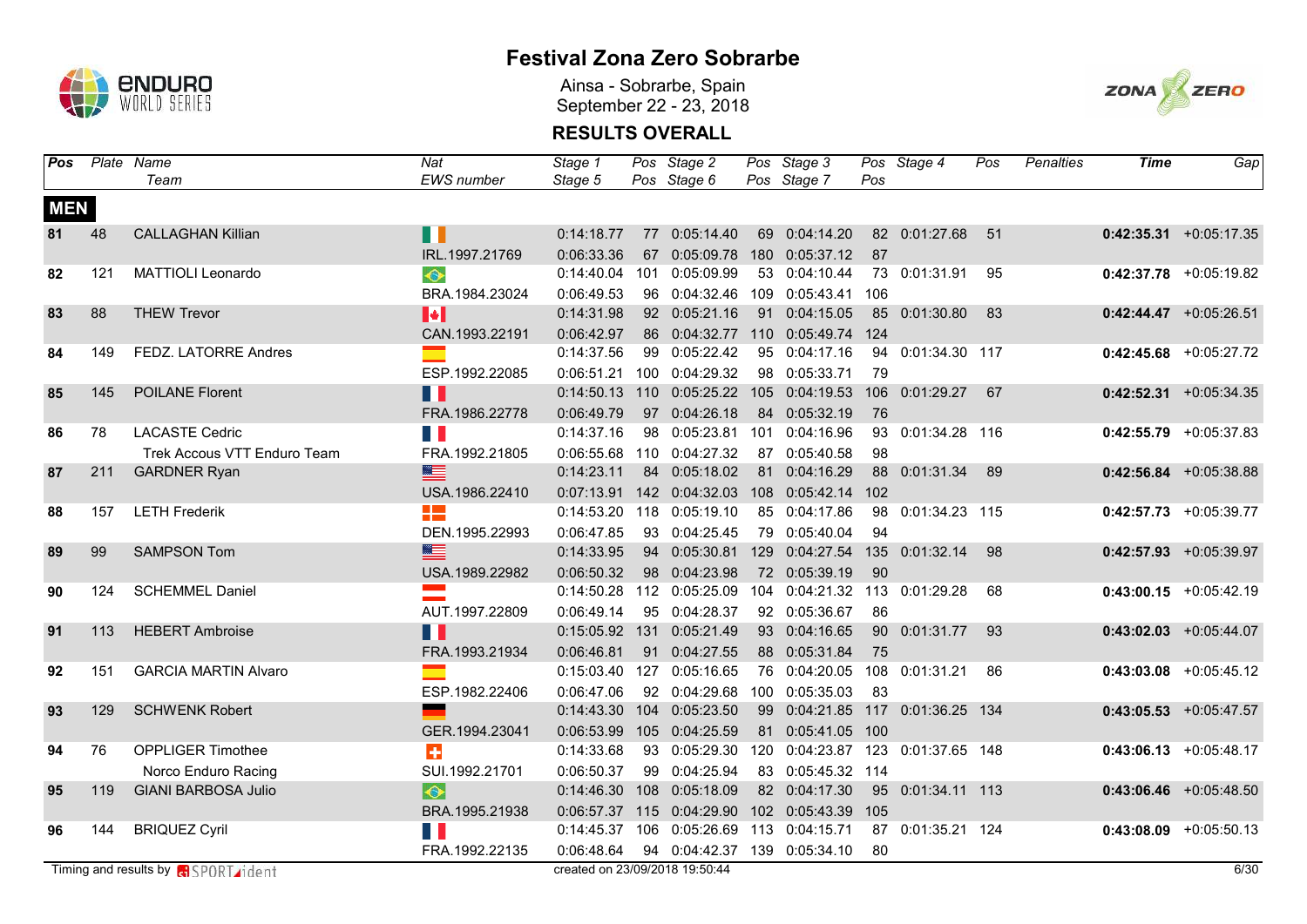

Ainsa - Sobrarbe, Spain September 22 - 23, 2018



| Pos        |     | Plate Name                                  | Nat                      | Stage 1                        | Pos Stage 2                                                        | Pos Stage 3       |     | Pos Stage 4        | Pos | <b>Penalties</b> | Time | Gap                        |
|------------|-----|---------------------------------------------|--------------------------|--------------------------------|--------------------------------------------------------------------|-------------------|-----|--------------------|-----|------------------|------|----------------------------|
|            |     | Team                                        | <b>EWS</b> number        | Stage 5                        | Pos Stage 6                                                        | Pos Stage 7       | Pos |                    |     |                  |      |                            |
| <b>MEN</b> |     |                                             |                          |                                |                                                                    |                   |     |                    |     |                  |      |                            |
| 97         | 224 | RODRIGUEZ IGLESIAS Ruben                    | $\equiv$                 |                                | 0:14:52.04 115 0:05:25.26 106 0:04:21.54 114 0:01:31.45 91         |                   |     |                    |     |                  |      | $0:43:09.22$ +0:05:51.26   |
|            |     |                                             |                          |                                | 0:06:54.19 106 0:04:25.09                                          | 78 0:05:39.65     | 92  |                    |     |                  |      |                            |
| 98         | 123 | PUTZENLECHNER Leonhard                      |                          |                                | 0:15:00.63 124 0:05:26.38 108 0:04:18.88 103 0:01:32.49 101        |                   |     |                    |     |                  |      | $0:43:12.93$ +0:05:54.97   |
|            |     |                                             | GER.1993.22199           |                                | 0:06:51.62 101 0:04:24.74                                          | 74 0:05:38.19     | 88  |                    |     |                  |      |                            |
| 99         | 228 | <b>ESNAOLA GOROSTIDI Juan Jose</b>          | ⊏                        | $0:14:45.25$ 105               | 0:05:23.93                                                         | 102 0:04:20.45    | 109 | 0:01:34.81 122     |     |                  |      | $0:43:13.31$ +0:05:55.35   |
|            |     |                                             |                          |                                | 0:06:57.21 114 0:04:27.73                                          | 89 0:05:43.93 108 |     |                    |     |                  |      |                            |
| 100        | 89  | <b>CRAWFORD Takoda</b>                      | $\left\  \cdot \right\ $ |                                | 0:14:52.56 117 0:05:20.94                                          | 89 0:04:14.34     |     | 83 0:01:31.37      | 90  |                  |      | $0:43:17.08$ +0:05:59.12   |
|            |     |                                             | CAN.1995.22718           |                                | 0:07:06.30 134 0:04:29.26                                          | 97 0:05:42.31     | 103 |                    |     |                  |      |                            |
| 101        | 57  | <b>FERREIRO Toni</b>                        | $\equiv$                 | 0:14:04.85                     | 62 0:05:10.83                                                      | 58 0:04:08.68     | 66  | 0:01:29.31         | 70  |                  |      | $0:43:27.77$ +0:06:09.81   |
|            |     |                                             | ESP.1990.22450           | 0:06:33.87                     | 69 0:04:26.32                                                      | 86 0:07:33.91     | 206 |                    |     |                  |      |                            |
| 102        | 142 | <b>MICHAELS Gus</b>                         | ZE S                     |                                | 0:14:52.10 116 0:05:26.51 110 0:04:16.51                           |                   | 89  | 0:01:35.89 130     |     |                  |      | $0:43:31.72$ +0:06:13.76   |
|            |     |                                             | USA.1991.22356           |                                | 0:07:09.41 136 0:04:28.61                                          | 94 0:05:42.69 104 |     |                    |     |                  |      |                            |
| 103        | 150 | FRANCES GARRIDO Javier                      | $\blacksquare$           | 0:14:59.39 123                 | 0:05:27.87 117 0:04:20.55 110 0:01:33.97 111                       |                   |     |                    |     |                  |      | $0:43:33.33$ $+0:06:15.37$ |
|            |     |                                             | ESP.1984.22137           |                                | 0:06:52.23 103 0:04:34.70 114 0:05:44.62 111                       |                   |     |                    |     |                  |      |                            |
| 104        | 146 | <b>BOULLIER Germain</b>                     |                          |                                | 0:14:50.14 111 0:05:23.69 100 0:04:26.13 131 0:01:34.05 112        |                   |     |                    |     |                  |      | $0:43:33.68$ +0:06:15.72   |
|            |     |                                             | FRA.1985.21510           |                                | 0:06:54.99  108  0:04:37.83  121  0:05:46.85  117                  |                   |     |                    |     |                  |      |                            |
| 105        | 239 | PALACIO FUSTERO Mario                       |                          |                                | 0:14:51.54 114 0:05:34.64 137 0:04:21.12 112 0:01:33.43 107        |                   |     |                    |     |                  |      | $0:43:42.66$ +0:06:24.70   |
|            |     |                                             |                          |                                | 0:06:56.57 113 0:04:40.41 130 0:05:44.95 112                       |                   |     |                    |     |                  |      |                            |
| 106        | 141 | <b>RYAN Fergus</b>                          | $\frac{N}{2}$            |                                | 0:15:06.07  134  0:05:27.38  114  0:04:19.88  107  0:01:44.74  186 |                   |     |                    |     |                  |      | $0:43:47.98$ +0:06:30.02   |
|            |     |                                             | GBR.1993.22458           |                                | 0:06:56.13  112  0:04:29.71  101  0:05:44.07  109                  |                   |     |                    |     |                  |      |                            |
| 107        | 81  | FRANCOGLIO Ulysse                           | Ш                        |                                | 0:15:20.04 150 0:05:34.99 138 0:04:17.52                           |                   |     | 97 0:01:31.72 92   |     |                  |      | $0:43:48.02 +0:06:30.06$   |
|            |     | Chamrousse URGE bp Enduro Team              | FRA.1990.21874           |                                | 0:06:59.53 120 0:04:24.76                                          | 75 0:05:39.46     | 91  |                    |     |                  |      |                            |
| 108        | 131 | <b>EVERETT Tom</b>                          | $\frac{1}{2}$            |                                | 0:15:11.08  139  0:05:30.47  127  0:04:22.65  121                  |                   |     | 0:01:36.04 132     |     |                  |      | $0:43:50.12$ +0:06:32.16   |
|            |     |                                             | GBR.1997.22643           |                                | 0:06:55.31  109  0:04:30.42  104  0:05:44.15  110                  |                   |     |                    |     |                  |      |                            |
| 109        | 148 | OTHAX-DUBEDOUT Mickael                      | N T                      |                                | 0:15:07.93  137  0:05:31.05  131  0:04:17.36                       |                   | 96  | 0:01:33.24 106     |     |                  |      | $0:43:51.25$ +0:06:33.29   |
|            |     |                                             | FRA.1995.21983           |                                | 0:06:58.03  116  0:04:36.61  118  0:05:47.03  118                  |                   |     |                    |     |                  |      |                            |
| 110        | 75  | <b>VON WURSTEMBERGER Alois</b>              | $\ddot{\textbf{r}}$      |                                | 0:14:47.14 109 0:05:41.86 148 0:04:29.54                           |                   |     | 152 0:01:33.87 109 |     |                  |      | $0:43:53.23 + 0:06:35.27$  |
|            |     | Norco Enduro Racing                         | SUI.1987.21694           |                                | 0:07:02.48 127 0:04:31.15 107 0:05:47.19 119                       |                   |     |                    |     |                  |      |                            |
| 111        | 134 | <b>KILMURRAY Chris</b>                      | П                        |                                | 0:14:55.70 119 0:05:42.14 149 0:04:24.59 125                       |                   |     | 0:01:32.97 104     |     |                  |      | $0:43:55.00$ +0:06:37.04   |
|            |     |                                             | IRL.1986.22542           |                                | 0:07:01.65 125 0:04:29.38                                          | 99 0:05:48.57 123 |     |                    |     |                  |      |                            |
| 112        | 55  | <b>PONTAL Yannick</b>                       |                          |                                | 0:16:29.47 191 0:05:12.62                                          | 63 0:04:08.78     |     | 67 0:01:31.25 87   |     |                  |      | $0:43:58.81$ +0:06:40.85   |
|            |     |                                             | FRA.1985.22511           | 0:06:34.52                     | 70 0:04:30.63                                                      | 106 0:05:31.54    | 72  |                    |     |                  |      |                            |
|            |     | Timing and results by <b>a</b> SPORT rident |                          | created on 23/09/2018 19:50:44 |                                                                    |                   |     |                    |     |                  |      | 7/30                       |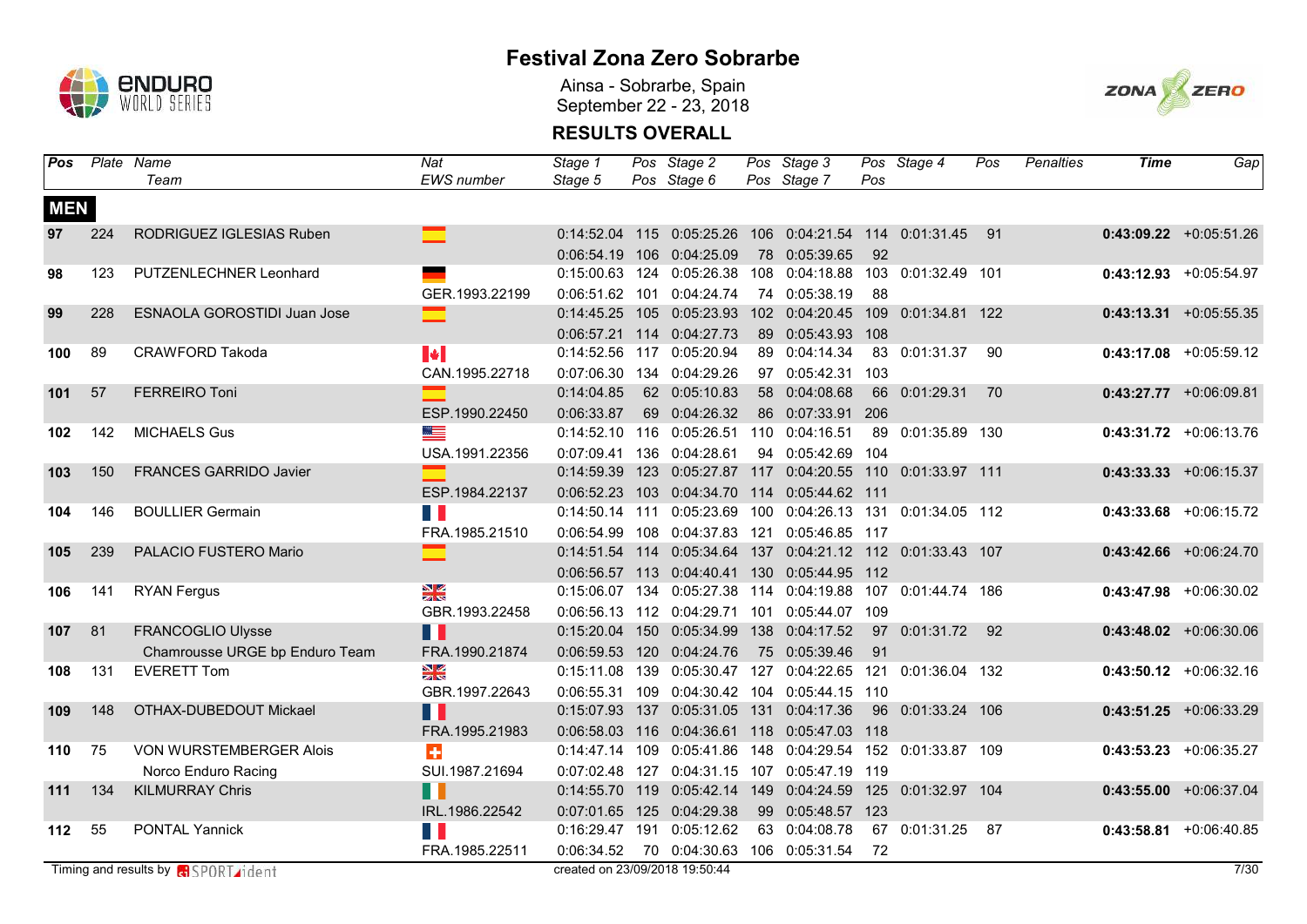

Ainsa - Sobrarbe, Spain September 22 - 23, 2018



| Pos        |         | Plate Name                                 | Nat                      | Stage 1                        | Pos Stage 2                                                        | Pos Stage 3   |     | Pos Stage 4      | Pos | <b>Penalties</b>                                        | <b>Time</b> | Gap                      |
|------------|---------|--------------------------------------------|--------------------------|--------------------------------|--------------------------------------------------------------------|---------------|-----|------------------|-----|---------------------------------------------------------|-------------|--------------------------|
|            |         | Team                                       | <b>EWS</b> number        | Stage 5                        | Pos Stage 6                                                        | Pos Stage 7   | Pos |                  |     |                                                         |             |                          |
| <b>MEN</b> |         |                                            |                          |                                |                                                                    |               |     |                  |     |                                                         |             |                          |
|            | 113 218 | <b>REIXACHS Pau</b>                        |                          |                                | 0:14:57.15 120 0:05:28.07 118 0:04:23.46 122 0:01:43.16 177        |               |     |                  |     |                                                         |             | $0:44:00.19$ +0:06:42.23 |
|            |         |                                            |                          |                                | 0:06:59.66 122 0:04:42.99 141 0:05:45.70 116                       |               |     |                  |     |                                                         |             |                          |
| 114        | 235     | <b>SEMINARIO Benat</b>                     | ▅                        |                                | 0:15:01.34 125 0:05:29.54 122 0:04:21.62 115 0:01:35.74 128        |               |     |                  |     |                                                         |             | $0:44:00.56$ +0:06:42.60 |
|            |         |                                            |                          |                                | 0:06:59.39  119  0:04:36.95  119  0:05:55.98  138                  |               |     |                  |     |                                                         |             |                          |
| 115        | 143     | <b>CHAMPION Quentin</b>                    | П                        |                                | 0:15:15.68  145  0:05:29.90  124  0:04:21.85  117  0:01:34.68  120 |               |     |                  |     |                                                         |             | $0:44:02.76$ +0:06:44.80 |
|            |         |                                            | FRA.1993.22698           |                                | 0:06:51.75 102 0:04:40.91 132 0:05:47.99 122                       |               |     |                  |     |                                                         |             |                          |
| 116        | 56      | <b>OVALLE Antonio</b>                      | $\overline{\phantom{a}}$ |                                | 0:16:13.29 182 0:05:18.81                                          | 84 0:04:12.48 |     | 81 0:01:32.10 97 |     |                                                         |             | $0:44:08.01$ +0:06:50.05 |
|            |         |                                            | CHI.1991.22485           | 0:06:40.53                     | 79 0:04:30.41 103 0:05:40.39                                       |               | 97  |                  |     |                                                         |             |                          |
| 117        | 217     | <b>MULLANE Ash</b>                         | $\frac{N}{2}$            |                                | 0:15:04.34 129 0:05:51.78 168 0:04:18.92 104                       |               |     | 0:01:32.58 102   |     |                                                         |             | $0:44:09.16$ +0:06:51.20 |
|            |         |                                            |                          |                                | 0:07:02.07 126 0:04:34.01 112 0:05:45.46 115                       |               |     |                  |     |                                                         |             |                          |
| 118        | 258     | <b>VERSTREPEN Kenny</b>                    | $\blacksquare$           |                                | 0:14:57.45 122 0:05:27.78 116 0:04:42.33 174 0:01:35.67 127        |               |     |                  |     |                                                         |             | $0:44:11.54$ +0:06:53.58 |
|            |         |                                            |                          |                                | 0:07:05.82 133 0:04:30.57 105 0:05:51.92 130                       |               |     |                  |     |                                                         |             |                          |
| 119        | 147     | <b>CORRE Ludovic</b>                       | M                        |                                | 0:15:15.57  144  0:05:29.97  125  0:04:21.93  119  0:01:38.76  157 |               |     |                  |     |                                                         |             | $0:44:13.43$ +0:06:55.47 |
|            |         |                                            | FRA.1983.21638           |                                | 0:07:03.17 128 0:04:38.81 123 0:05:45.22 113                       |               |     |                  |     |                                                         |             |                          |
| 120        | 234     | <b>SAENZ DURAN Victor</b>                  | ▅                        |                                | 0:15:23.28  153  0:05:32.00  134  0:04:27.62  136  0:01:32.23  99  |               |     |                  |     |                                                         |             | $0:44:22.51$ +0:07:04.55 |
|            |         |                                            |                          |                                | 0:07:04.34 130 0:04:35.34 115 0:05:47.70 121                       |               |     |                  |     |                                                         |             |                          |
| $121$      | 100     | <b>PAYNE Richard</b>                       | $\frac{N}{2}$            | 0:14:36.01                     | 96  0:05:40.55  142  0:04:47.86  184  0:01:37.17  142              |               |     |                  |     |                                                         |             | $0:44:22.63$ +0:07:04.67 |
|            |         |                                            | GBR.1985.22650           |                                | 0:07:05.56 132 0:04:41.28 134 0:05:54.20 135                       |               |     |                  |     |                                                         |             |                          |
| 122        | 213     | <b>CONTE Dylan</b>                         | <u>as a</u>              |                                | 0:15:06.36  135  0:05:53.81  171  0:04:21.83  116  0:01:34.48  119 |               |     |                  |     |                                                         |             | $0:44:24.32$ +0:07:06.36 |
|            |         |                                            |                          |                                | 0:06:55.74 111 0:04:42.01 138 0:05:50.09 125                       |               |     |                  |     |                                                         |             |                          |
| 123        | 227     | SAN JOSE SERRANO Ruben                     |                          |                                | 0:15:06.96  136  0:05:26.47  109  0:04:25.22  127  0:01:35.48  126 |               |     |                  |     |                                                         |             | $0:44:27.17$ +0:07:09.21 |
|            |         |                                            |                          |                                | 0:07:14.44  143  0:04:39.80  127  0:05:58.80  149                  |               |     |                  |     |                                                         |             |                          |
| 124        | 208     | DIEZ ARRIOLA Jose Antonio                  | $\mathcal{L}$            |                                | 0:15:27.02  155  0:05:47.03  160  0:04:27.80  139  0:01:41.05  169 |               |     |                  |     |                                                         |             | $0:44:31.01$ +0:07:13.05 |
|            |         |                                            |                          |                                | 0:07:00.01 123 0:04:28.42                                          | 93 0:05:39.68 | 93  |                  |     |                                                         |             |                          |
| 125        | 60      | <b>MOYNIHAN Liam</b>                       | $\frac{N}{2}$            | 0:14:34.04                     | 95  0:05:40.70  144  0:04:24.80  126  0:01:30.92  84               |               |     |                  |     |                                                         |             | $0:44:33.15$ +0:07:15.19 |
|            |         |                                            | GBR.1991.21835           |                                | 0:08:22.33 194 0:04:25.50                                          | 80 0:05:34.86 | 82  |                  |     |                                                         |             |                          |
| 126        | 216     | <b>FENNELL Kipp</b>                        | $\blacktriangleright$    | 0:15:04.96 130                 |                                                                    |               |     |                  |     | 0:05:29.43 121 0:04:30.72 155 0:01:39.08 159 0:00:10.00 |             | $0:44:33.69$ +0:07:15.73 |
|            |         |                                            |                          |                                | 0:07:05.42 131 0:04:38.21 122 0:05:56.14 139                       |               |     |                  |     |                                                         |             |                          |
| 127        | 114     | <b>CARVAJAL Gabriel</b>                    | --                       |                                | 0:15:11.77  140  0:05:29.63  123  0:04:21.05  111                  |               |     | 0:01:37.10 139   |     |                                                         |             | $0:44:34.12$ +0:07:16.16 |
|            |         |                                            | COL.1995.21531           |                                | 0:07:15.27  148  0:04:46.92  149  0:05:52.38  131                  |               |     |                  |     |                                                         |             |                          |
| 128        | 247     | <b>SOUCHEYRE Thomas</b>                    | H E                      |                                | 0:15:13.06  142  0:05:41.85  147  0:04:25.69  129  0:01:36.62  136 |               |     |                  |     |                                                         |             | $0:44:37.48$ +0:07:19.52 |
|            |         |                                            |                          |                                | 0:07:08.41  135  0:04:41.44  136  0:05:50.41  126                  |               |     |                  |     |                                                         |             |                          |
|            |         | Timing and results by <b>a</b> SPORT ident |                          | created on 23/09/2018 19:50:44 |                                                                    |               |     |                  |     |                                                         |             | 8/30                     |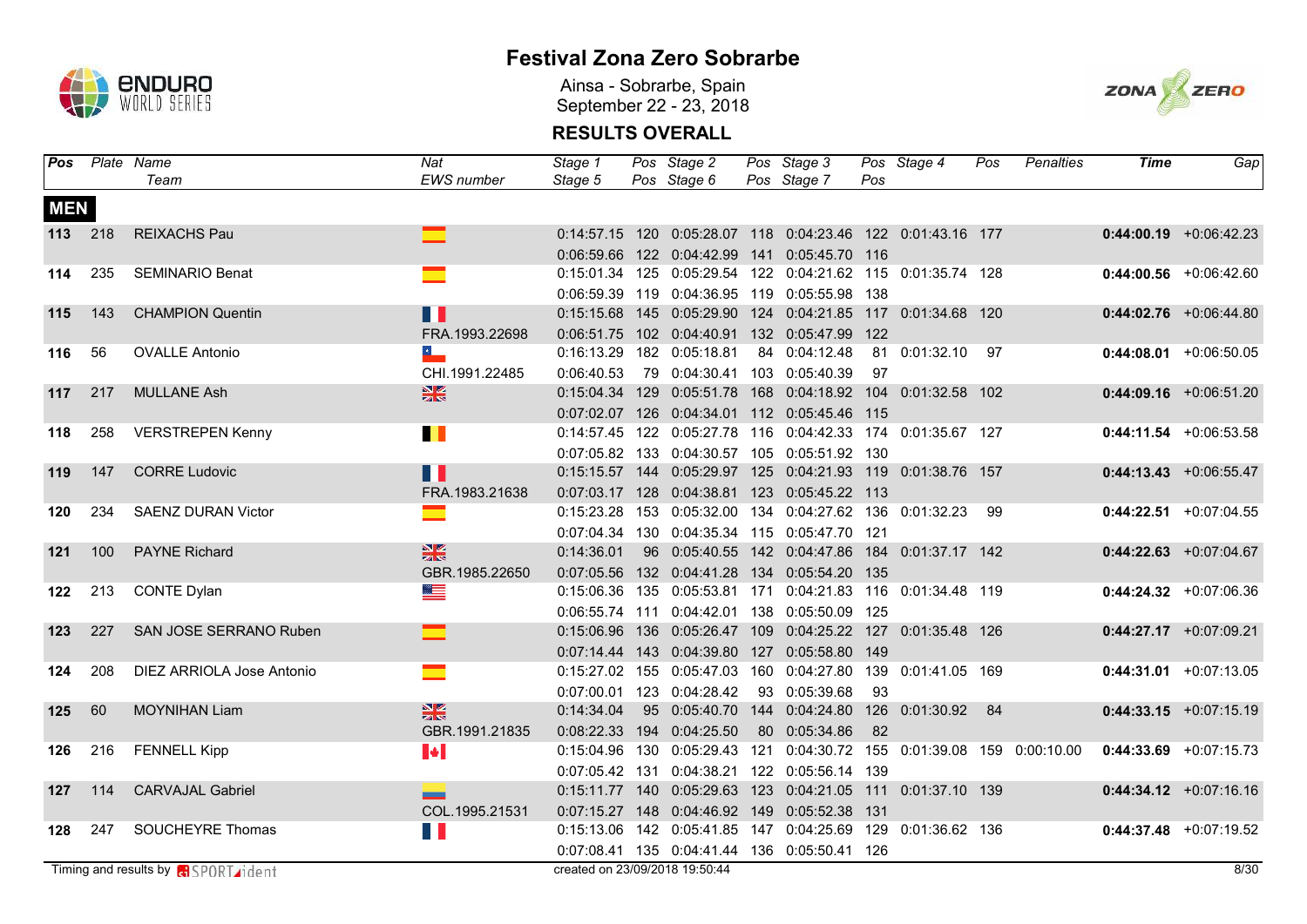

Ainsa - Sobrarbe, Spain September 22 - 23, 2018



| Pos        |     | Plate Name                                  | Nat                      | Stage 1                        | Pos Stage 2                                                        | Pos Stage 3                      |     | Pos Stage 4      | Pos | Penalties                                                                      | Time | Gap                                                                                           |
|------------|-----|---------------------------------------------|--------------------------|--------------------------------|--------------------------------------------------------------------|----------------------------------|-----|------------------|-----|--------------------------------------------------------------------------------|------|-----------------------------------------------------------------------------------------------|
|            |     | Team                                        | EWS number               | Stage 5                        | Pos Stage 6                                                        | Pos Stage 7                      | Pos |                  |     |                                                                                |      |                                                                                               |
| <b>MEN</b> |     |                                             |                          |                                |                                                                    |                                  |     |                  |     |                                                                                |      |                                                                                               |
| 129        | 226 | LECHADO CASIN Dani                          |                          |                                | 0:14:57.27 121 0:05:45.11 154 0:04:26.33 132 0:01:35.85 129        |                                  |     |                  |     |                                                                                |      | $0:44:46.72$ +0:07:28.76                                                                      |
|            |     |                                             |                          |                                | 0:07:31.18  166  0:04:39.78  126  0:05:51.20  127                  |                                  |     |                  |     |                                                                                |      |                                                                                               |
| 130        | 203 | <b>VIOLLAND Remy</b>                        | H H                      | 0:14:15.52                     | 74  0:06:22.80  200  0:05:16.69  210  0:02:11.89  222              |                                  |     |                  |     |                                                                                |      | $0:44:48.42 +0:07:30.46$                                                                      |
|            |     |                                             |                          | 0:06:42.42                     | 84 0:04:20.13                                                      | 62 0:05:38.97                    | -89 |                  |     |                                                                                |      |                                                                                               |
| 131        | 82  | <b>BELLOD Xavier</b>                        | $\blacksquare$           |                                | 0:15:16.58  146  0:05:38.24  140  0:04:27.75  138  0:01:38.21  152 |                                  |     |                  |     |                                                                                |      | $0:44:51.38$ +0:07:33.42                                                                      |
|            |     | Trek Accous VTT Enduro Team                 | FRA.1983.21824           |                                | 0:07:15.08  147  0:04:37.75  120  0:05:57.77  143                  |                                  |     |                  |     |                                                                                |      |                                                                                               |
| 132        | 79  | <b>LACASTE Loic</b>                         | W                        |                                | 0:15:26.77 154 0:05:30.35 126 0:04:28.65 145                       |                                  |     | 0:01:39.85 161   |     |                                                                                |      | $0:44:53.67$ +0:07:35.71                                                                      |
|            |     | Trek Accous VTT Enduro Team                 | FRA.1991.21820           |                                | 0:06:58.79  117  0:04:45.78  147  0:06:03.48  154                  |                                  |     |                  |     |                                                                                |      |                                                                                               |
| 133        | 156 | <b>LUND Johannes</b>                        | HZ                       |                                | 0:15:18.40  148  0:05:28.48  119  0:04:28.26  143  0:01:35.43  125 |                                  |     |                  |     |                                                                                |      | $0:44:54.05$ +0:07:36.09                                                                      |
|            |     |                                             | NOR.1994.25138           |                                | 0:07:16.99 152 0:04:41.18 133 0:06:05.31 159                       |                                  |     |                  |     |                                                                                |      |                                                                                               |
| 134        | 248 | <b>GAGNEUR Denis</b>                        | H.                       |                                | 0:15:20.01  149  0:05:40.73  145  0:04:28.34  144                  |                                  |     | 0:01:37.15 141   |     |                                                                                |      | $0:44:54.23$ +0:07:36.27                                                                      |
|            |     |                                             |                          |                                | 0:07:15.81  149  0:04:40.32  129  0:05:51.87  129                  |                                  |     |                  |     |                                                                                |      |                                                                                               |
| 135        | 249 | <b>BRAS Clement</b>                         | Ш                        |                                | 0:15:38.03  162  0:05:42.21  150  0:04:29.16  147  0:01:38.04  151 |                                  |     |                  |     |                                                                                |      | $0:44:54.54$ +0:07:36.58                                                                      |
|            |     |                                             |                          |                                | 0:06:59.55 121 0:04:40.18 128 0:05:47.37 120                       |                                  |     |                  |     |                                                                                |      |                                                                                               |
| 136        | 162 | <b>ZIETSMAN Martin</b>                      | $\geqslant$              |                                | 0:15:22.48 152 0:05:34.38 136 0:04:22.21 120 0:01:46.48 192        |                                  |     |                  |     |                                                                                |      | $0:45:04.68$ +0:07:46.72                                                                      |
|            |     |                                             | RSA.1984.22399           |                                | 0:07:25.16  158  0:04:40.72  131  0:05:53.25  134                  |                                  |     |                  |     |                                                                                |      |                                                                                               |
| 137        | 254 | <b>DEMUYLDER Jonas</b>                      | П                        |                                | 0:15:48.18  169  0:05:26.58  111  0:04:34.43  164  0:01:33.20  105 |                                  |     |                  |     |                                                                                |      | $0:45:08.15$ +0:07:50.19                                                                      |
|            |     |                                             |                          |                                | 0:07:19.62 155 0:04:33.50 111 0:05:52.64 132                       |                                  |     |                  |     |                                                                                |      |                                                                                               |
| 138        | 122 | <b>LETAK Petr</b>                           |                          |                                | 0:15:05.96  133  0:05:25.50  107  0:04:16.81                       |                                  |     | 92 0:01:28.35 57 |     |                                                                                |      | $0:45:10.60$ +0:07:52.64                                                                      |
|            |     |                                             | CZE.1993.23009           |                                | 0:06:54.96 107 0:05:53.23 205 0:06:05.79 161                       |                                  |     |                  |     |                                                                                |      |                                                                                               |
| 139        | 215 | NEWTH Jordan                                | $\equiv$                 | $0:15:22.02$ 151               |                                                                    | 0:05:47.69  164  0:04:28.05  140 |     | 0:01:36.35 135   |     |                                                                                |      | $0:45:11.47$ +0:07:53.51                                                                      |
|            |     |                                             |                          |                                | 0:07:14.94  146  0:04:43.97  144  0:05:58.45  147                  |                                  |     |                  |     |                                                                                |      |                                                                                               |
| 140        | 220 | NAVAS BLANQUEZ David                        | $\blacksquare$           |                                | 0:15:31.11  157  0:05:31.11  132  0:04:18.86  102  0:01:37.30  144 |                                  |     |                  |     |                                                                                |      | $0:45:17.91$ +0:07:59.95                                                                      |
|            |     |                                             |                          |                                | 0:07:33.71 167 0:04:47.58 151 0:05:58.24 145                       |                                  |     |                  |     |                                                                                |      |                                                                                               |
| 141        | 280 | <b>AGIRRE Andoni</b>                        | $\equiv$                 |                                |                                                                    |                                  |     |                  |     |                                                                                |      | 0:15:38.08 163 0:05:47.28 163 0:04:25.53 128 0:01:35.20 123 0:00:11.00 0:45:28.13 +0:08:10.17 |
|            |     |                                             |                          |                                | 0:07:14.78  145  0:04:41.72  137  0:05:54.62  137                  |                                  |     |                  |     |                                                                                |      |                                                                                               |
| 142        | 241 | RAMIREZ GOMEZ Ricardo                       | $\overline{\phantom{a}}$ |                                | 0:15:31.86  158  0:05:39.89  141                                   | 0:04:30.86 156                   |     | 0:01:38.29 153   |     |                                                                                |      | $0:45:28.44 + 0:08:10.48$                                                                     |
|            |     |                                             |                          |                                | 0:07:10.74 137 0:04:52.81 162 0:06:03.99 155                       |                                  |     |                  |     |                                                                                |      |                                                                                               |
| 143        | 284 | <b>FERRERO Victor</b>                       |                          |                                |                                                                    |                                  |     |                  |     | 0:15:30.17  156  0:05:46.43  157  0:04:29.53  151  0:01:36.01  131  0:00:08.00 |      | $0:45:34.24 +0:08:16.28$                                                                      |
|            |     |                                             |                          |                                | 0:07:18.64  154  0:04:46.46  148  0:05:58.70  148                  |                                  |     |                  |     |                                                                                |      |                                                                                               |
| 144        | 303 | <b>CAMPOY GARCIA Martin</b>                 |                          |                                | 0:15:40.47  165  0:05:46.69  159  0:04:31.69  158  0:01:37.10  139 |                                  |     |                  |     |                                                                                |      | $0:45:34.29$ +0:08:16.33                                                                      |
|            |     |                                             |                          |                                | 0:07:16.26 150 0:04:39.72 125 0:06:02.36 153                       |                                  |     |                  |     |                                                                                |      |                                                                                               |
|            |     | Timing and results by <b>a</b> SPORT rident |                          | created on 23/09/2018 19:50:44 |                                                                    |                                  |     |                  |     |                                                                                |      | 9/30                                                                                          |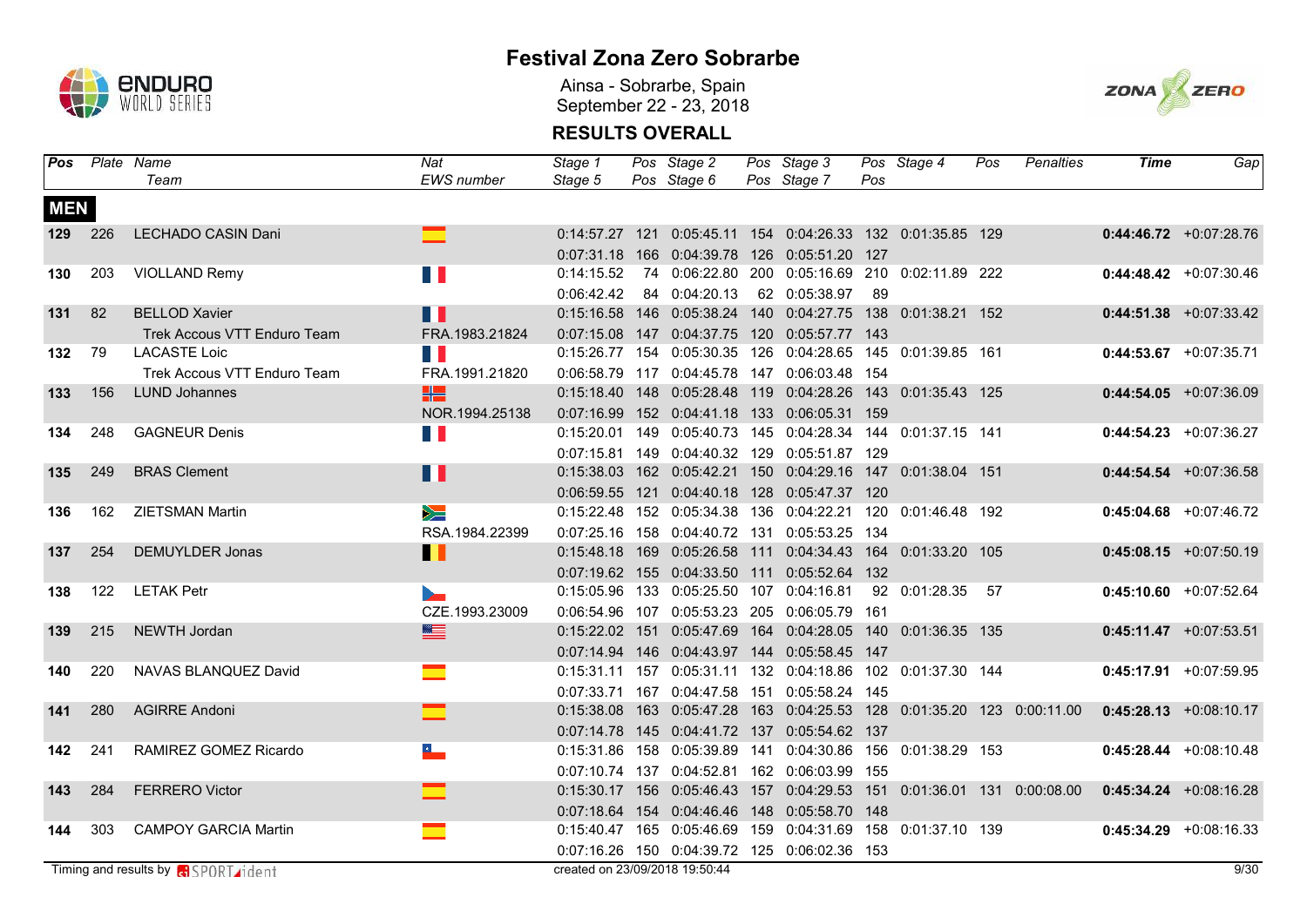

Ainsa - Sobrarbe, Spain September 22 - 23, 2018



| <b>Pos</b> |         | Plate Name                                  | Nat                            | Stage 1                        | Pos Stage 2                                                        | Pos Stage 3                                       |     | Pos Stage 4                   | Pos | Penalties                                                                                     | <b>Time</b> | Gap                       |
|------------|---------|---------------------------------------------|--------------------------------|--------------------------------|--------------------------------------------------------------------|---------------------------------------------------|-----|-------------------------------|-----|-----------------------------------------------------------------------------------------------|-------------|---------------------------|
|            |         | Team                                        | <b>EWS</b> number              | Stage 5                        | Pos Stage 6                                                        | Pos Stage 7                                       | Pos |                               |     |                                                                                               |             |                           |
| <b>MEN</b> |         |                                             |                                |                                |                                                                    |                                                   |     |                               |     |                                                                                               |             |                           |
|            | 145 127 | <b>KASCHUB Nic Bennett</b>                  |                                |                                | 0:15:41.56  167  0:05:41.72  146  0:04:39.17  169  0:01:37.07  138 |                                                   |     |                               |     |                                                                                               |             | $0:45:40.63$ +0:08:22.67  |
|            |         |                                             | GER.1993.21565                 |                                | 0:07:10.81  138  0:04:45.08  146  0:06:05.22  157                  |                                                   |     |                               |     |                                                                                               |             |                           |
| 146        | 136     | <b>GLYNN Nigel</b>                          | <b>TERR</b>                    |                                | 0:15:50.79 170 0:05:43.75 152 0:04:25.71 130 0:01:40.87 168        |                                                   |     |                               |     |                                                                                               |             | $0:45:43.83$ +0:08:25.87  |
|            |         |                                             | IRL.1987.23416                 |                                | 0:07:14.75  144  0:04:48.57  153  0:05:59.39  151                  |                                                   |     |                               |     |                                                                                               |             |                           |
| 147        | 221     | <b>BRAMLEY-MOORE Robin</b>                  | $\frac{N}{2}$                  | $0:15:12.00$ 141               |                                                                    | 0:06:36.35 208 0:04:29.24 148 0:01:38.00 150      |     |                               |     |                                                                                               |             | $0:45:48.27$ +0:08:30.31  |
|            |         |                                             |                                |                                | 0:07:03.95 129 0:04:51.77 160 0:05:56.96 142                       |                                                   |     |                               |     |                                                                                               |             |                           |
| 148        | 245     | SILVA Joel                                  | $\langle \mathbf{Q} \rangle$ . |                                | 0:15:53.06 173 0:05:35.28 139 0:04:29.49 150 0:01:40.34 165        |                                                   |     |                               |     |                                                                                               |             | $0:45:48.64$ +0:08:30.68  |
|            |         |                                             |                                |                                | 0:07:10.92 139 0:04:49.93 157 0:06:09.62 166                       |                                                   |     |                               |     |                                                                                               |             |                           |
| 149        | 297     | <b>HILARIO Isaac</b>                        |                                |                                | 0:15:36.25  160  0:05:50.24  167  0:04:26.36  133  0:01:39.25  160 |                                                   |     |                               |     |                                                                                               |             | $0:45:52.27$ +0:08:34.31  |
|            |         |                                             |                                |                                | 0:07:12.32 141 0:04:56.46 169 0:06:11.39 167                       |                                                   |     |                               |     |                                                                                               |             |                           |
| 150        | 311     | <b>ROCAFORT Mathieu</b>                     |                                |                                | 0:15:52.70 172 0:05:44.85 153 0:04:29.92 153 0:01:40.00 163        |                                                   |     |                               |     |                                                                                               |             | $0:45:58.29$ +0:08:40.33  |
|            |         |                                             |                                |                                | 0:07:19.91  156  0:04:52.58  161  0:05:58.33  146                  |                                                   |     |                               |     |                                                                                               |             |                           |
| 151        | 231     | <b>RIERA ARCARONS Albert</b>                |                                |                                | 0:15:39.20 164 0:05:40.55 142 0:04:30.18 154 0:01:37.28 143        |                                                   |     |                               |     |                                                                                               |             | $0:46:02.17$ +0:08:44.21  |
|            |         |                                             |                                |                                | 0:07:45.70 176 0:04:43.04 143 0:06:06.22 162                       |                                                   |     |                               |     |                                                                                               |             |                           |
| 152        | 225     | DIAZ BUJ Ivan                               | $\mathcal{L}(\mathcal{A})$     |                                | 0:15:10.99  138  0:05:46.54  158  0:04:34.65  165  0:01:41.30  170 |                                                   |     |                               |     |                                                                                               |             | $0:46:09.45 + 0:08:51.49$ |
|            |         |                                             |                                |                                | 0:08:08.17 188 0:04:41.41 135 0:06:06.39 163                       |                                                   |     |                               |     |                                                                                               |             |                           |
| 153        | 232     | <b>ARCARONS Gerard</b>                      | ᆖ                              |                                | 0:16:04.12 178 0:05:43.46 151 0:04:33.07 162 0:01:41.44 172        |                                                   |     |                               |     |                                                                                               |             | $0:46:11.46$ +0:08:53.50  |
|            |         |                                             |                                |                                | 0:07:28.46  162  0:04:43.02  142  0:05:57.89  144                  |                                                   |     |                               |     |                                                                                               |             |                           |
| 154        | 71      | FRANCARDO Tommaso                           | <b>TIME</b>                    | 0:14:07.11                     | 66 0:05:12.20                                                      | 60  0:08:06.17  227  0:01:31.90  94               |     |                               |     |                                                                                               |             | $0:46:18.36$ +0:09:00.40  |
|            |         |                                             | ITA.1997.22813                 | 0:06:27.49                     | 57 0:05:18.89 192 0:05:34.60                                       |                                                   | -81 |                               |     |                                                                                               |             |                           |
| 155        | 298     | OTAEGUI AGUIRREZABALA Xabier                | œ                              |                                | 0:15:41.55 166 0:05:47.09 161                                      |                                                   |     | 0:04:42.80 176 0:01:41.31 171 |     |                                                                                               |             | $0:46:19.97$ +0:09:02.01  |
|            |         |                                             |                                |                                | 0:07:29.87  165  0:04:51.71  159  0:06:05.64  160                  |                                                   |     |                               |     |                                                                                               |             |                           |
| 156        | 310     | <b>CHICO Vincent</b>                        | n T                            |                                |                                                                    |                                                   |     |                               |     | 0:15:58.87 176 0:05:47.25 162 0:04:38.70 166 0:01:38.79 158 0:00:04.00                        |             | $0:46:29.84$ +0:09:11.88  |
|            |         |                                             |                                |                                | 0:07:27.96 160 0:04:49.54 156 0:06:04.76 156                       |                                                   |     |                               |     |                                                                                               |             |                           |
| 157        | 223     | <b>CASTROMAN Pedro</b>                      | ⊏                              |                                | 0:15:36.25 160 0:05:49.81 166 0:05:06.40 206 0:01:38.52 155        |                                                   |     |                               |     |                                                                                               |             | $0:46:30.08$ +0:09:12.12  |
|            |         |                                             |                                | 0:07:34.99 168                 |                                                                    | 0:04:44.92  145  0:05:59.19  150                  |     |                               |     |                                                                                               |             |                           |
| 158        | 137     | <b>FRANCIS Dan</b>                          | $\frac{N}{2}$                  | 0:16:27.58 190                 |                                                                    | 0:05:48.35  165  0:04:29.38  149  0:01:40.84  167 |     |                               |     |                                                                                               |             | $0:46:41.88$ +0:09:23.92  |
|            |         |                                             | GBR.1985.22888                 |                                | 0:07:18.53  153  0:04:48.86  154  0:06:08.34  165                  |                                                   |     |                               |     |                                                                                               |             |                           |
| 159        | 236     | <b>MINDAN Antonio</b>                       |                                |                                |                                                                    |                                                   |     |                               |     | 0:15:53.59 174 0:05:57.35 175 0:04:40.79 173 0:01:44.26 183 0:00:17.00                        |             | $0:47:01.04$ +0:09:43.08  |
|            |         |                                             |                                |                                | 0:07:29.34 164 0:04:56.75 170 0:06:01.62 152                       |                                                   |     |                               |     |                                                                                               |             |                           |
| 160        | 296     | <b>AGUIRRE Joseba</b>                       |                                |                                |                                                                    |                                                   |     |                               |     | 0:15:54.15 175 0:05:52.17 169 0:04:33.26 163 0:01:42.72 175 0:00:13.00 0:47:04.41 +0:09:46.45 |             |                           |
|            |         |                                             |                                |                                | 0:07:36.68 169 0:05:01.10 176 0:06:11.63 168                       |                                                   |     |                               |     |                                                                                               |             |                           |
|            |         | Timing and results by <b>RISPORT rident</b> |                                | created on 23/09/2018 19:50:44 |                                                                    |                                                   |     |                               |     |                                                                                               |             | 10/30                     |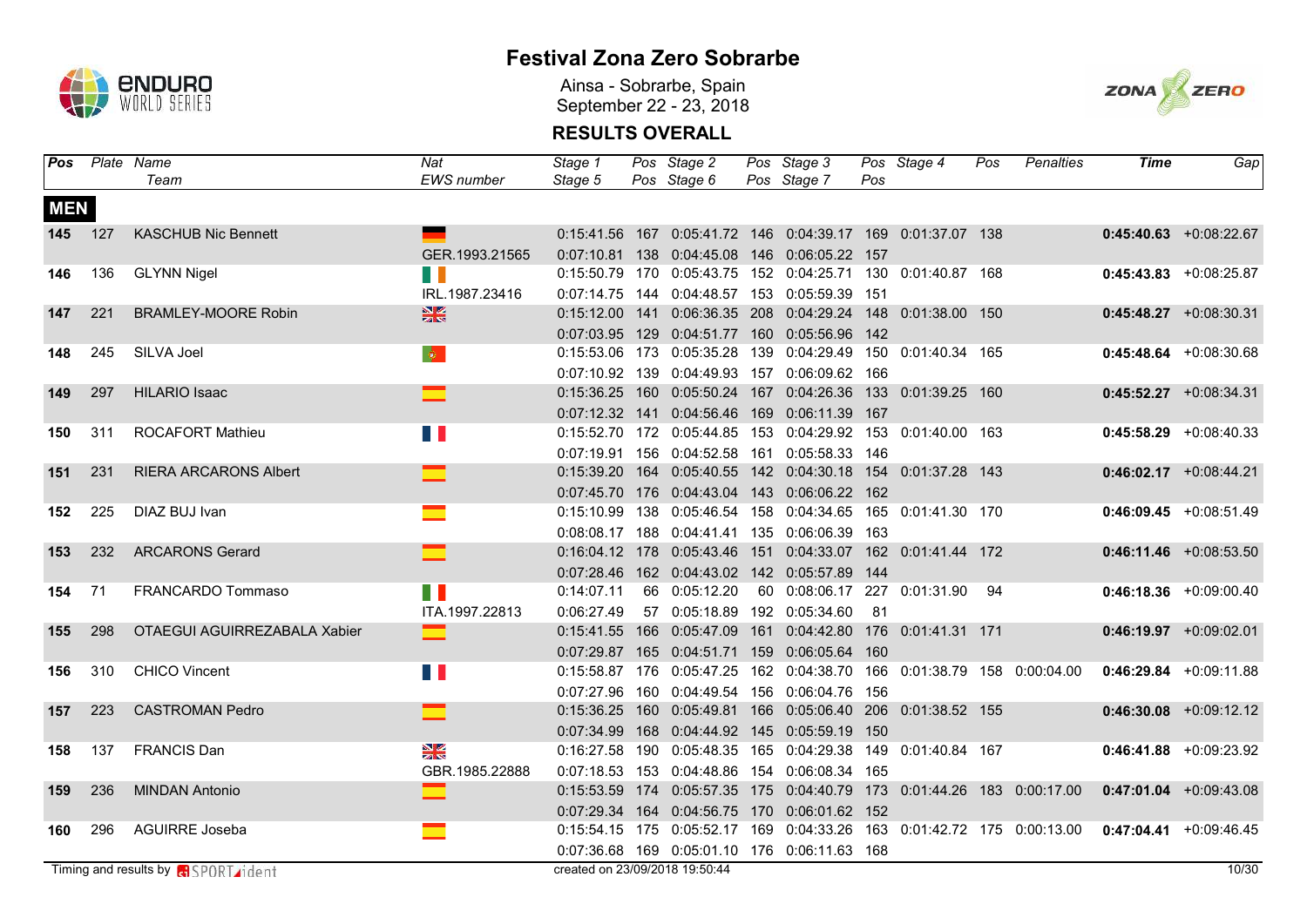

Ainsa - Sobrarbe, Spain September 22 - 23, 2018



| Pos        |         | Plate Name                                   | Nat                          | Stage 1                        | Pos Stage 2                                                        | Pos Stage 3                                  |     | Pos Stage 4        | Pos | Penalties                                                              | <b>Time</b> | Gap                       |
|------------|---------|----------------------------------------------|------------------------------|--------------------------------|--------------------------------------------------------------------|----------------------------------------------|-----|--------------------|-----|------------------------------------------------------------------------|-------------|---------------------------|
|            |         | Team                                         | <b>EWS</b> number            | Stage 5                        | Pos Stage 6                                                        | Pos Stage 7                                  | Pos |                    |     |                                                                        |             |                           |
| <b>MEN</b> |         |                                              |                              |                                |                                                                    |                                              |     |                    |     |                                                                        |             |                           |
|            | 161 133 | <b>LUDENIA David</b>                         | 米心                           |                                | 0:16:25.02 188 0:05:31.64 133 0:04:18.08                           |                                              |     | 99 0:01:34.46 118  |     |                                                                        |             | $0:47:18.86$ +0:10:00.90  |
|            |         |                                              | AUS.1989.22791               |                                | 0:09:00.10 201 0:04:36.35 117 0:05:53.21 133                       |                                              |     |                    |     |                                                                        |             |                           |
| 162        | 251     | <b>BATUT David</b>                           | <b>TAN</b>                   |                                | 0:16:29.60 192 0:05:56.11 174 0:04:32.71 161 0:01:40.30 164        |                                              |     |                    |     |                                                                        |             | $0:47:21.02$ +0:10:03.06  |
|            |         |                                              |                              |                                | 0:07:28.99  163  0:04:53.35  165  0:06:19.96  175                  |                                              |     |                    |     |                                                                        |             |                           |
| 163        | 204     | <b>MAGNE Julien</b>                          | n a                          |                                | 0:16:35.77  194  0:06:18.55  194  0:04:38.87  167  0:01:40.73  166 |                                              |     |                    |     |                                                                        |             | $0:47:23.30 + 0:10:05.34$ |
|            |         |                                              |                              |                                | 0:07:25.30  159  0:04:47.60  152  0:05:56.48  141                  |                                              |     |                    |     |                                                                        |             |                           |
| 164        | 285     | <b>GARCIA Ruben</b>                          |                              |                                | 0:18:41.98 220 0:05:22.92                                          | 98 0:04:27.71 137 0:01:36.12 133             |     |                    |     |                                                                        |             | $0:47:37.87$ +0:10:19.91  |
|            |         |                                              |                              |                                | 0:06:58.86  118  0:04:39.02  124  0:05:51.26  128                  |                                              |     |                    |     |                                                                        |             |                           |
| 165        | 154     | <b>STEFANSSON Jonas</b>                      | H2                           |                                | 0:16:10.24 180 0:06:10.40 188 0:04:47.99                           |                                              |     | 185 0:01:45.79 191 |     |                                                                        |             | $0:47:59.21 + 0:10:41.25$ |
|            |         |                                              | ISL.1988.22287               |                                | 0:07:37.29 170 0:05:02.66 177 0:06:24.84 178                       |                                              |     |                    |     |                                                                        |             |                           |
| 166        | 288     | ROIG CALZACORTA Vicente Juan                 | e e                          |                                | 0:16:24.82 186 0:06:07.89 185 0:04:46.72 181 0:01:48.35 197        |                                              |     |                    |     |                                                                        |             | $0:48:02.38$ +0:10:44.42  |
|            |         |                                              |                              |                                | 0:07:45.08 174 0:04:51.48 158 0:06:18.04 173                       |                                              |     |                    |     |                                                                        |             |                           |
| 167        | 287     | <b>FUERTES SECO Diego</b>                    |                              |                                |                                                                    |                                              |     |                    |     | 0:16:22.58 185 0:06:22.21 199 0:04:39.11 168 0:01:37.93 149 0:00:15.00 |             | $0:48:03.27$ +0:10:45.31  |
|            |         |                                              |                              |                                | 0:07:45.59 175 0:04:47.25 150 0:06:13.78 171                       |                                              |     |                    |     |                                                                        |             |                           |
| 168        | 240     | <b>ZORRAQUIN Javier</b>                      |                              |                                | 0:16:21.88  184  0:06:02.16  181  0:04:42.98  177  0:01:44.03  181 |                                              |     |                    |     |                                                                        |             | $0:48:05.72$ +0:10:47.76  |
|            |         |                                              |                              |                                | 0:07:57.65 181 0:04:52.96 163 0:06:24.06 177                       |                                              |     |                    |     |                                                                        |             |                           |
| 169        | 158     | <b>HEIN Stephan</b>                          |                              |                                | 0:16:33.82  193  0:05:54.84  173  0:04:48.09  186  0:01:44.71  185 |                                              |     |                    |     |                                                                        |             | $0:48:19.38$ +0:11:01.42  |
|            |         |                                              | GER.1987.21599               |                                | 0:07:44.25 173 0:05:16.93 189 0:06:16.74 172                       |                                              |     |                    |     |                                                                        |             |                           |
| 170        | 138     | <b>WEST Ryan</b>                             | $\frac{8}{3}$                |                                | 0:16:38.00 196 0:06:00.69 179 0:04:39.71 171 0:02:19.66 223        |                                              |     |                    |     |                                                                        |             | $0:48:23.48$ +0:11:05.52  |
|            |         |                                              | GBR.1982.21449               |                                | 0:07:38.98 171 0:04:53.02 164 0:06:13.42 170                       |                                              |     |                    |     |                                                                        |             |                           |
| 171        | 230     | PEREZ MONTAVA Antonio                        |                              | 0:17:21.88 207                 |                                                                    | 0:06:01.04 180 0:04:45.90 179 0:01:39.87 162 |     |                    |     |                                                                        |             | $0:48:29.35 +0:11:11.39$  |
|            |         |                                              |                              | 0:07:28.44 161                 |                                                                    | 0:04:59.33 175 0:06:12.46 169                |     |                    |     |                                                                        |             |                           |
| 172        | 153     | <b>WENGELIN Matthias</b>                     | $\Box$ $\Box$<br><b>TIME</b> | 0:13:50.01                     | 42 0:05:15.02                                                      | 70 0:04:08.81                                |     | 68 0:01:29.21      | 66  |                                                                        |             | $0:48:29.46$ +0:11:11.50  |
|            |         |                                              | SWE.1988.22447               | 0:06:41.63                     | 83 0:10:19.50 215 0:06:45.28 189                                   |                                              |     |                    |     |                                                                        |             |                           |
| 173        | 237     | <b>BOULLOSA Brais</b>                        |                              |                                | 0:16:48.72 200 0:05:54.18 172 0:04:46.77 182 0:01:46.99 194        |                                              |     |                    |     |                                                                        |             | $0:48:39.67$ +0:11:21.71  |
|            |         |                                              |                              |                                | 0:07:58.72 183 0:04:59.00 173 0:06:25.29 179                       |                                              |     |                    |     |                                                                        |             |                           |
| 174        | 252     | <b>LEMANCEAU Quentin</b>                     | <b>TIME</b>                  |                                | 0:17:00.17 202 0:06:08.23 186 0:04:40.29 172 0:01:44.13 182        |                                              |     |                    |     |                                                                        |             | $0:48:43.75 +0:11:25.79$  |
|            |         |                                              |                              |                                | 0:07:53.42 180 0:04:58.43 172 0:06:19.08 174                       |                                              |     |                    |     |                                                                        |             |                           |
| 175        | 77      | <b>ALLEMANN Remy</b>                         | п                            |                                |                                                                    |                                              |     |                    |     | 0:15:02.11 126 0:05:30.91 130 0:04:32.49 160 0:01:38.70 156 0:00:43.00 |             | $0:48:45.01$ +0:11:27.05  |
|            |         | Norco Enduro Racing                          | SUI.1990.21671               |                                | 0:07:20.83 157 0:04:42.75 140 0:09:13.77 215                       |                                              |     |                    |     |                                                                        |             |                           |
| 176        | 260     | <b>TENNANT Finn</b>                          | $\frac{N}{N}$                |                                | 0:15:52.12 171 0:05:45.88 156 0:04:31.62 157 0:03:51.66 227        |                                              |     |                    |     |                                                                        |             | $0:48:46.78$ +0:11:28.82  |
|            |         |                                              |                              |                                | 0:07:39.97 172 0:04:57.52 171 0:06:08.01 164                       |                                              |     |                    |     |                                                                        |             |                           |
|            |         | Timing and results by <b>Ri</b> SPORT rident |                              | created on 23/09/2018 19:50:44 |                                                                    |                                              |     |                    |     |                                                                        |             | 11/30                     |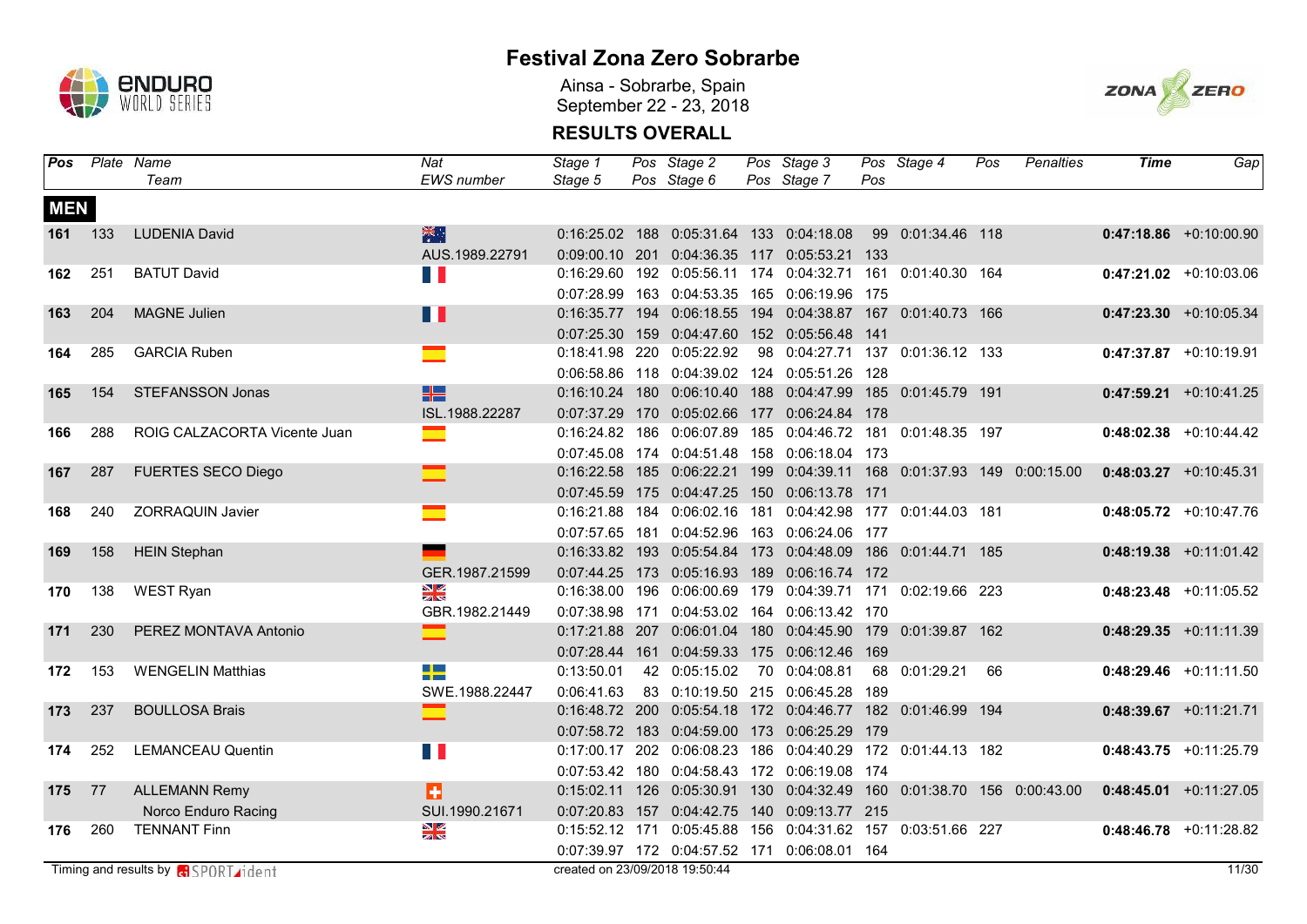

Ainsa - Sobrarbe, Spain September 22 - 23, 2018



| Pos        |         | Plate Name                                   | Nat               | Stage 1                        | Pos Stage 2                                                        | Pos Stage 3 |     | Pos Stage 4 | Pos | <b>Penalties</b>                                                       | <b>Time</b> | Gap                       |
|------------|---------|----------------------------------------------|-------------------|--------------------------------|--------------------------------------------------------------------|-------------|-----|-------------|-----|------------------------------------------------------------------------|-------------|---------------------------|
|            |         | Team                                         | <b>EWS</b> number | Stage 5                        | Pos Stage 6                                                        | Pos Stage 7 | Pos |             |     |                                                                        |             |                           |
| <b>MEN</b> |         |                                              |                   |                                |                                                                    |             |     |             |     |                                                                        |             |                           |
|            | 177 299 | <b>ALTUNA Inaki</b>                          |                   |                                | 0:16:24.94 187 0:06:04.00 182 0:04:49.87 187 0:01:46.69 193        |             |     |             |     |                                                                        |             | $0:48:58.29$ +0:11:40.33  |
|            |         |                                              |                   |                                | 0:08:03.26  185  0:05:08.01  179  0:06:41.52  187                  |             |     |             |     |                                                                        |             |                           |
| 178        | 262     | <b>HELLEMAN Tom</b>                          | ॠ॑॑               |                                | 0:16:12.18  181  0:05:58.21  176  0:04:44.36  178  0:01:43.79  180 |             |     |             |     |                                                                        |             | $0:49:30.12 +0:12:12.16$  |
|            |         |                                              |                   |                                | 0:09:25.18 205 0:04:55.20 168 0:06:31.20 181                       |             |     |             |     |                                                                        |             |                           |
| 179        | 270     | <b>ALBAN Sven</b>                            |                   |                                | 0:16:43.88 198 0:06:30.31 204 0:05:00.10 196 0:01:49.49 200        |             |     |             |     |                                                                        |             | $0:49:35.14$ +0:12:17.18  |
|            |         |                                              |                   |                                | 0:07:53.18 179 0:05:14.75 187 0:06:23.43 176                       |             |     |             |     |                                                                        |             |                           |
| 180        | 257     | <b>STAES Sebastiaan</b>                      | $\blacksquare$    |                                | 0:16:41.42 197 0:06:15.31 191 0:04:46.63 180 0:01:48.39 198        |             |     |             |     |                                                                        |             | $0:49:38.05$ +0:12:20.09  |
|            |         |                                              |                   |                                | 0:08:08.27 189 0:05:16.40 188 0:06:41.63 188                       |             |     |             |     |                                                                        |             |                           |
| 181        | 233     | <b>MARTOS GARRIDO Antonio</b>                | <b>De</b>         |                                |                                                                    |             |     |             |     | 0:16:46.21 199 0:05:58.74 177 0:04:32.08 159 0:01:42.92 176 0:01:06.00 |             | $0:49:45.14$ +0:12:27.18  |
|            |         |                                              |                   |                                | 0:07:16.26 150 0:04:59.30 174 0:07:23.65 202                       |             |     |             |     |                                                                        |             |                           |
| 182        | 261     | <b>BATALLER Martyn</b>                       | $\frac{8}{3}$     |                                | 0:16:37.42 195 0:06:13.10 189 0:04:56.61 192 0:02:24.54 224        |             |     |             |     |                                                                        |             | $0:50:01.90 +0:12:43.94$  |
|            |         |                                              |                   |                                | 0:07:48.69 177 0:05:12.32 185 0:06:49.22 192                       |             |     |             |     |                                                                        |             |                           |
| 183        | 292     | MARTINEZ OBINETA lulen                       |                   |                                | 0:17:12.64 206 0:06:06.46 184 0:04:58.54 195 0:01:51.60 204        |             |     |             |     |                                                                        |             | $0:50:10.32$ +0:12:52.36  |
|            |         |                                              |                   |                                | 0:08:00.20 184 0:05:19.55 193 0:06:41.33 185                       |             |     |             |     |                                                                        |             |                           |
| 184        | 308     | <b>AQUILUE ESCARTIN Victor</b>               | ▅                 |                                | 0:17:09.56 204 0:06:05.30 183 0:05:01.96 199 0:01:45.61 190        |             |     |             |     |                                                                        |             | $0:50:20.47$ +0:13:02.51  |
|            |         |                                              |                   |                                | 0:07:58.20 182 0:05:22.82 195 0:06:57.02 196                       |             |     |             |     |                                                                        |             |                           |
| 185        | 275     | COQUILLARD Charlie                           | H                 |                                | 0:17:27.45 209 0:06:21.77 198 0:05:17.07 211 0:01:48.30 196        |             |     |             |     |                                                                        |             | $0:50:22.93$ +0:13:04.97  |
|            |         |                                              |                   |                                | 0:07:49.20 178 0:05:10.63 182 0:06:28.51 180                       |             |     |             |     |                                                                        |             |                           |
| 186        | 155     | SIGURDSSON David Thor                        | ╪╧                |                                | 0:16:21.74 183 0:07:52.45 224 0:05:04.78 205 0:01:52.18 207        |             |     |             |     |                                                                        |             | $0:50:49.65$ +0:13:31.69  |
|            |         |                                              | ISL.1989.22328    |                                | 0:08:10.26 190 0:04:54.62 166 0:06:33.62 182                       |             |     |             |     |                                                                        |             |                           |
| 187        | 242     | <b>MEDEL Matias</b>                          | E.                |                                | 0:17:35.59 211 0:06:30.70 205 0:04:56.97 193 0:01:45.60 189        |             |     |             |     |                                                                        |             | $0:50:54.03 +0:13:36.07$  |
|            |         |                                              |                   |                                | 0:08:16.98  193  0:05:13.15  186  0:06:35.04  183                  |             |     |             |     |                                                                        |             |                           |
| 188        | 301     | VALERO LANASPA Sergio                        | <u>e a</u>        |                                | 0:17:11.13 205 0:06:18.38 193 0:04:51.33 189 0:01:43.60 178        |             |     |             |     |                                                                        |             | $0:51:03.49$ +0:13:45.53  |
|            |         |                                              |                   |                                | 0:08:04.53 186 0:05:17.07 191 0:07:37.45 209                       |             |     |             |     |                                                                        |             |                           |
| 189        | 268     | <b>BRUHNS Matthew</b>                        |                   |                                | 0:17:30.71 210 0:06:25.29 201 0:05:03.56 203 0:01:49.42 199        |             |     |             |     |                                                                        |             | $0:51:05.61$ +0:13:47.65  |
|            |         |                                              |                   |                                | 0:08:13.91  192  0:05:11.33  184  0:06:51.39  194                  |             |     |             |     |                                                                        |             |                           |
| 190        | 243     | <b>LOPES Luis</b>                            | $ \Phi\rangle$    |                                | 0:17:40.82 212 0:06:18.71 195 0:05:02.59 201 0:01:51.90 206        |             |     |             |     |                                                                        |             | $0:51:57.80 + 0:14:39.84$ |
|            |         |                                              |                   |                                | 0:09:18.19 203 0:05:06.51 178 0:06:39.08 184                       |             |     |             |     |                                                                        |             |                           |
| 191        | 265     | <b>MURPHY Roger</b>                          | $\equiv$          |                                | 0:18:08.76 215 0:06:20.77 196 0:04:54.87 190 0:01:45.01 187        |             |     |             |     |                                                                        |             | $0:52:05.56$ +0:14:47.60  |
|            |         |                                              |                   |                                | 0:08:32.38 195 0:05:33.83 199 0:06:49.94 193                       |             |     |             |     |                                                                        |             |                           |
| 192        | 274     | <b>CLARK Russ</b>                            | $\frac{1}{2}$     |                                | 0:18:10.21  216  0:06:13.86  190  0:05:09.42  209  0:01:58.93  213 |             |     |             |     |                                                                        |             | $0:52:32.09$ +0:15:14.13  |
|            |         |                                              |                   |                                | 0:08:35.77 196 0:05:38.36 202 0:06:45.54 190                       |             |     |             |     |                                                                        |             |                           |
|            |         | Timing and results by <b>Fi</b> SPORT rident |                   | created on 23/09/2018 19:50:44 |                                                                    |             |     |             |     |                                                                        |             | 12/30                     |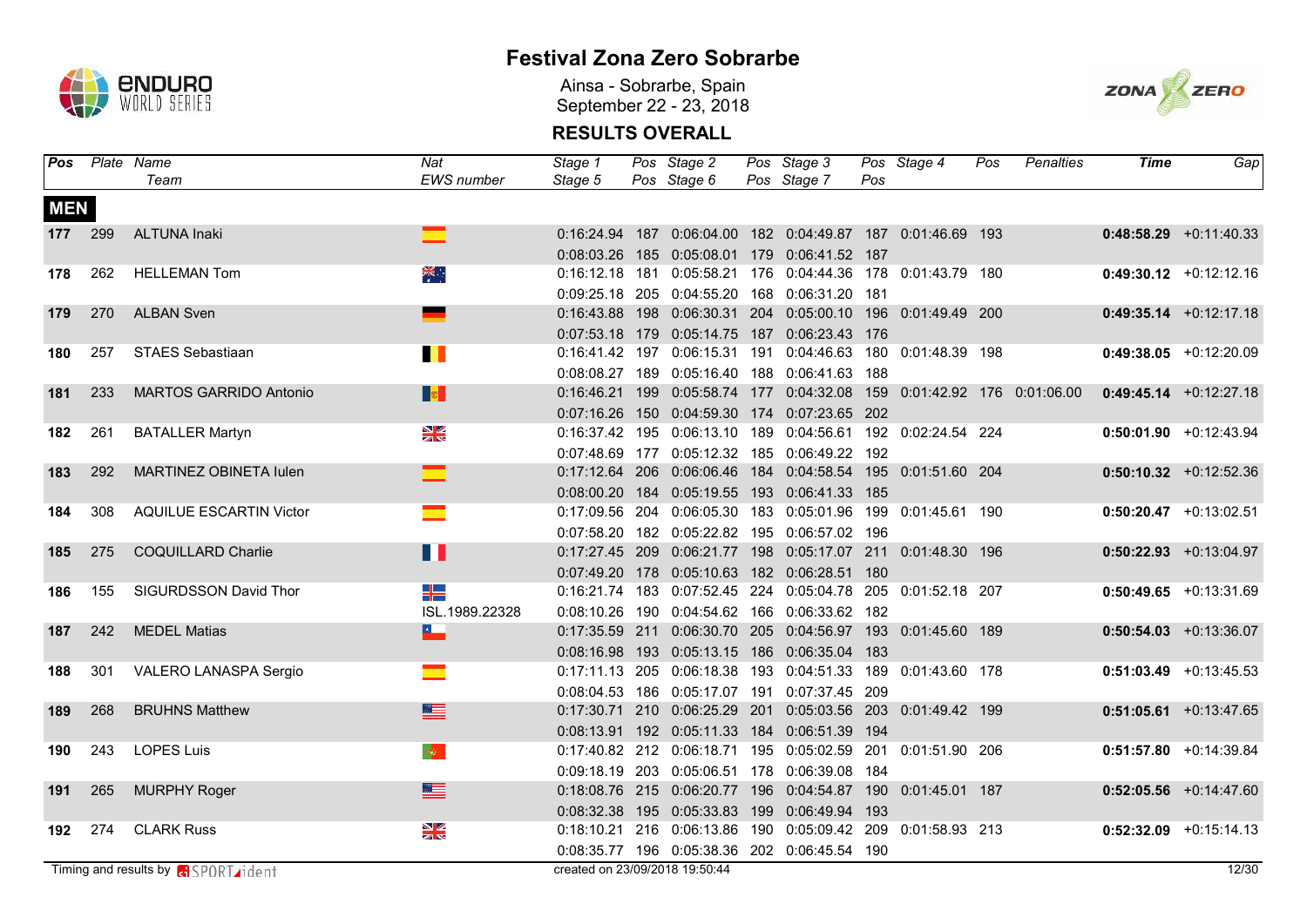

Ainsa - Sobrarbe, Spain September 22 - 23, 2018



| Pos        |     | Plate Name                                  | Nat               | Stage 1                        | Pos Stage 2                                                 | Pos Stage 3   |     | Pos Stage 4    | Pos | <b>Penalties</b>                                                       | <b>Time</b> | Gap                        |
|------------|-----|---------------------------------------------|-------------------|--------------------------------|-------------------------------------------------------------|---------------|-----|----------------|-----|------------------------------------------------------------------------|-------------|----------------------------|
|            |     | Team                                        | <b>EWS</b> number | Stage 5                        | Pos Stage 6                                                 | Pos Stage 7   | Pos |                |     |                                                                        |             |                            |
| <b>MEN</b> |     |                                             |                   |                                |                                                             |               |     |                |     |                                                                        |             |                            |
| 193        | 286 | <b>GARCIA DE VINUESA ORDOVAS Nicolas</b>    | $\Box$            |                                | 0:14:51.22 113 0:05:20.37                                   | 88 0:04:15.29 |     |                |     | 86  0:01:30.03  76  0:00:13.00                                         |             | $0:52:43.94$ +0:15:25.98   |
|            |     |                                             |                   | 0:06:31.96                     | 64 0:14:34.04 216 0:05:28.30                                |               | 65  |                |     |                                                                        |             |                            |
| 194        | 305 | <b>TRAVER ESTERUELAS Javier</b>             |                   |                                | 0:18:05.23 214 0:07:18.93 220 0:05:01.82 198 0:01:50.26 201 |               |     |                |     |                                                                        |             | $0:52:45.80 +0:15:27.84$   |
|            |     |                                             |                   |                                | 0:08:13.72 191 0:05:16.93 189 0:06:58.91 197                |               |     |                |     |                                                                        |             |                            |
| 195        | 289 | <b>CHAMORRO Alberto</b>                     |                   |                                | 0:18:41.00 219 0:06:33.25 206 0:05:03.23 202 0:01:52.71 208 |               |     |                |     |                                                                        |             | $0:53:11.75$ +0:15:53.79   |
|            |     |                                             |                   |                                | 0:08:44.68 198 0:05:30.49 197 0:06:46.39 191                |               |     |                |     |                                                                        |             |                            |
| 196        | 304 | NAGUILA RIVERA Isaac                        |                   |                                | 0:19:09.75 222 0:06:46.88 211 0:05:06.97 207 0:01:51.10 203 |               |     |                |     |                                                                        |             | $0:54:23.33$ +0:17:05.37   |
|            |     |                                             |                   |                                | 0:08:39.41 197 0:05:34.39 200 0:07:14.83 200                |               |     |                |     |                                                                        |             |                            |
| 197        | 272 | MULLIGAN John                               | Ш                 |                                | 0:18:25.69 218 0:06:38.93 209 0:05:32.78 217 0:02:08.86 221 |               |     |                |     |                                                                        |             | $0:54:46.21$ +0:17:28.25   |
|            |     |                                             |                   |                                | 0:08:49.74 199 0:05:53.63 206 0:07:16.58 201                |               |     |                |     |                                                                        |             |                            |
| 198        | 106 | <b>MURIGNEUX Xavier</b>                     | <b>Time</b>       |                                | 0:25:29.48 237 0:05:59.79 178 0:04:18.99 105 0:01:32.84 103 |               |     |                |     |                                                                        |             | $0:54:56.73$ +0:17:38.77   |
|            |     |                                             | FRA.1993.22629    | 0:06:45.23                     | 89 0:05:10.18 181 0:05:40.22                                |               | -96 |                |     |                                                                        |             |                            |
| 199        | 278 | PEREIRA MAROTO Raul                         |                   |                                | 0:19:11.47 223 0:07:22.68 222 0:05:29.78 216 0:01:53.68 210 |               |     |                |     |                                                                        |             | $0:55:45.30$ +0:18:27.34   |
|            |     |                                             |                   |                                | 0:08:59.83 200 0:05:36.67 201 0:07:11.19 199                |               |     |                |     |                                                                        |             |                            |
| 200        | 295 | <b>IKARDO IRIARTE Jon</b>                   |                   |                                | 0:19:14.91 224 0:07:01.88 215 0:05:37.38 219 0:01:58.71 212 |               |     |                |     |                                                                        |             | $0:56:51.65 + 0:19:33.69$  |
|            |     |                                             |                   |                                | 0:09:28.77 206 0:05:54.81 207 0:07:35.19 207                |               |     |                |     |                                                                        |             |                            |
| 201        | 283 | PERALES RUIZ Roman                          |                   |                                |                                                             |               |     |                |     | 0:18:48.75 221 0:06:51.42 212 0:05:20.88 212 0:01:55.97 211 0:00:11.00 |             | $0:57:08.13 + 0:19:50.17$  |
|            |     |                                             |                   |                                | 0:09:14.47 202 0:05:42.28 203 0:09:03.47 214                |               |     |                |     |                                                                        |             |                            |
| 202        | 277 | PENA LEON Joaquin Angel                     | $\blacksquare$    |                                |                                                             |               |     |                |     | 0:19:17.13 226 0:06:46.41 210 0:05:49.01 220 0:02:07.69 219 0:00:07.00 |             | $0:57:37.10$ +0:20:19.14   |
|            |     |                                             |                   |                                | 0:09:49.64 210 0:06:16.74 209 0:07:23.81 203                |               |     |                |     |                                                                        |             |                            |
| 203        | 259 | <b>ROBERTON Alexander</b>                   | $\frac{N}{N}$     |                                | 0:19:55.42 227 0:08:11.13 225 0:05:36.69 218 0:01:53.64 209 |               |     |                |     |                                                                        |             | $0:58:55.56$ +0:21:37.60   |
|            |     |                                             |                   |                                | 0:10:24.48 214 0:05:28.22 196 0:07:25.98 204                |               |     |                |     |                                                                        |             |                            |
| 204        | 264 | <b>BROWN Don</b>                            | N<br>N            |                                | 0:20:06.38 228 0:07:06.66 217 0:05:58.28 221                |               |     | 0:02:01.47 214 |     |                                                                        |             | $0:59:03.78$ +0:21:45.82   |
|            |     |                                             |                   |                                | 0:09:52.33 211 0:06:22.28 211 0:07:36.38 208                |               |     |                |     |                                                                        |             |                            |
| 205        | 294 | MITXELENA MUNDUATE Oinatz                   | $\equiv$          |                                | 0:20:54.09 232 0:07:11.58 218 0:05:27.82 214 0:02:07.96 220 |               |     |                |     |                                                                        |             | $0:59:16.41$ +0:21:58.45   |
|            |     |                                             |                   |                                | 0:09:41.52 207 0:06:20.23 210 0:07:33.21 205                |               |     |                |     |                                                                        |             |                            |
| 206        | 293 | FERNANDEZ Lander                            |                   |                                | 0:20:35.44 229 0:06:52.73 213 0:05:24.08 213 0:02:02.52 215 |               |     |                |     |                                                                        |             | $0:59:36.72$ +0:22:18.76   |
|            |     |                                             |                   |                                | 0:10:05.81 213 0:06:01.71 208 0:08:34.43 213                |               |     |                |     |                                                                        |             |                            |
| 207        | 276 | <b>VERA CARRION Vicente Javier</b>          |                   |                                | 0:16:26.40 189 0:13:28.32 229 0:05:58.49 222 0:02:06.46 218 |               |     |                |     |                                                                        |             | $0:59:56.77$ +0:22:38.81   |
|            |     |                                             |                   |                                | 0:09:22.20 204 0:05:42.93 204 0:06:51.97 195                |               |     |                |     |                                                                        |             |                            |
| 208        | 279 | FERNANDEZ FERNANDEZ David                   |                   |                                |                                                             |               |     |                |     | 0:25:18.75 236 0:06:30.12 203 0:04:54.92 191 0:01:43.67 179 0:00:29.00 |             | $1:00:09.62$ $+0:22:51.66$ |
|            |     |                                             |                   |                                | 0:08:07.22 187 0:05:11.04 183 0:07:55.33 210                |               |     |                |     |                                                                        |             |                            |
|            |     | Timing and results by <b>a</b> SPORT rident |                   | created on 23/09/2018 19:50:44 |                                                             |               |     |                |     |                                                                        |             | 13/30                      |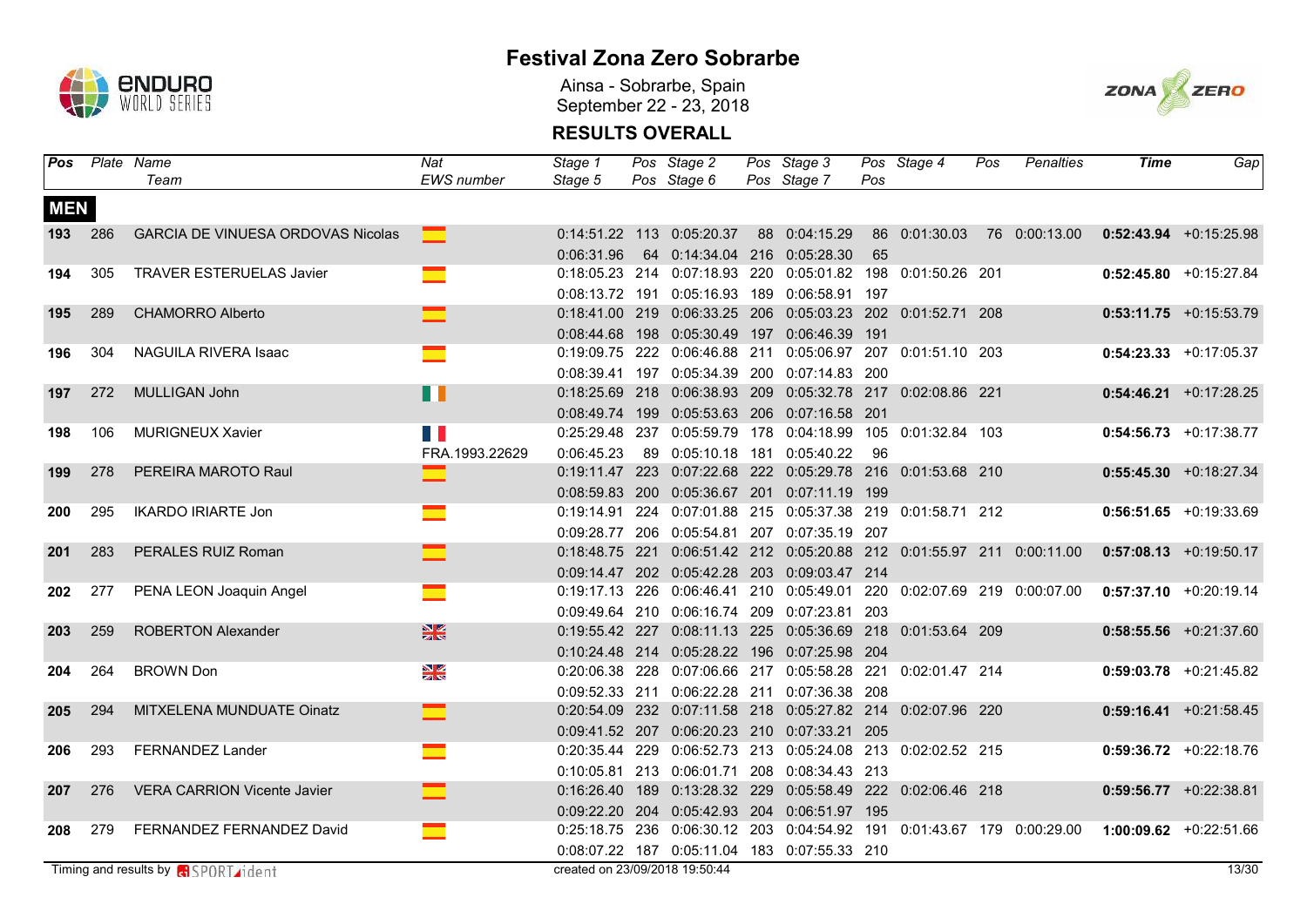

Ainsa - Sobrarbe, Spain September 22 - 23, 2018



|                |                | <b>Pos</b> Plate Name                       | Nat                            | Stage 1                        | Pos Stage 2                                                            | Pos Stage 3    |     | Pos Stage 4                    | Pos | Penalties                                                                                     | Time | Gap                                                                                           |
|----------------|----------------|---------------------------------------------|--------------------------------|--------------------------------|------------------------------------------------------------------------|----------------|-----|--------------------------------|-----|-----------------------------------------------------------------------------------------------|------|-----------------------------------------------------------------------------------------------|
|                |                | Team                                        | <b>EWS</b> number              | Stage 5                        | Pos Stage 6                                                            | Pos Stage 7    | Pos |                                |     |                                                                                               |      |                                                                                               |
| <b>MEN</b>     |                |                                             |                                |                                |                                                                        |                |     |                                |     |                                                                                               |      |                                                                                               |
|                | 209 244        | <b>CORREIA Lino</b>                         | $\langle \mathbf{Q} \rangle$ . |                                |                                                                        |                |     |                                |     | 0:15:32.04 159 0:05:34.34 135 0:04:28.11 141 0:01:37.53 146                                   |      | $1:00:21.20$ $+0:23:03.24$                                                                    |
|                |                |                                             |                                |                                | 0:22:23.37 219 0:04:49.50 155 0:05:56.31 140                           |                |     |                                |     |                                                                                               |      |                                                                                               |
|                | 210 229        | <b>GUERRA CASTRO Jose Maria</b>             | $\mathbf{r}$                   |                                | 0:20:37.78 230 0:06:35.76 207 0:06:07.12 224 0:01:44.60 184            |                |     |                                |     |                                                                                               |      | $1:00:26.40 + 0:23:08.44$                                                                     |
|                |                |                                             |                                |                                | 0:14:20.94 218 0:04:54.94 167 0:06:05.26 158                           |                |     |                                |     |                                                                                               |      |                                                                                               |
|                | 211 290        | HERNANDEZ MUNOZ Mario                       |                                |                                |                                                                        |                |     |                                |     | 0:20:44.32 231 0:07:02.32 216 0:06:09.28 225 0:02:05.75 217 0:01:09.00 1:01:37.03 +0:24:19.07 |      |                                                                                               |
|                |                |                                             |                                |                                | 0:09:45.67 208 0:06:34.12 213 0:08:06.46 211                           |                |     |                                |     |                                                                                               |      |                                                                                               |
| 212 271        |                | <b>TOERSCHE Robert</b>                      | $\sim 10^{11}$                 |                                | 0:23:02.84 235 0:08:21.90 226 0:06:06.22 223 0:02:28.61 225            |                |     |                                |     |                                                                                               |      | $1:06:10.10 + 0:28:52.14$                                                                     |
|                |                |                                             |                                |                                | 0:11:16.04 216 0:06:32.46 212 0:08:22.03 212                           |                |     |                                |     |                                                                                               |      |                                                                                               |
| 213 214        |                | <b>BEER Guy</b>                             | $\frac{1}{\sqrt{2}}$           |                                | 0:15:46.60  168  0:11:49.26  227  0:04:29.04  146  0:01:37.61  147     |                |     |                                |     |                                                                                               |      | $1:08:22.22 + 0:31:04.26$                                                                     |
|                |                |                                             |                                |                                | 0:24:09.06 220 0:04:36.24 116 0:05:54.41 136                           |                |     |                                |     |                                                                                               |      |                                                                                               |
|                | 214 163        | RUSSELL Jamie                               | $\blacktriangleright$          |                                |                                                                        |                |     |                                |     |                                                                                               |      | 0:21:25.04 233 0:07:26.98 223 0:06:12.17 226 0:02:05.08 216 0:05:00.00 1:10:24.11 +0:33:06.15 |
|                |                |                                             | CAN.1983.24428                 |                                | 0:10:45.66 215 0:07:26.86 214 0:10:02.32 216                           |                |     |                                |     |                                                                                               |      |                                                                                               |
| 215 291        |                | <b>MERINO Victor</b>                        | ▆                              |                                |                                                                        |                |     |                                |     | 0:17:02.13 203 0:06:21.12 197 0:05:00.39 197 0:01:50.52 202                                   |      | $1:25:06.48$ +0:47:48.52                                                                      |
|                |                |                                             |                                |                                | 0:42:14.75 222 0:05:32.30 198 0:07:05.27 198                           |                |     |                                |     |                                                                                               |      |                                                                                               |
| <b>DNF</b> 59  |                | <b>WOLFE Daniel</b>                         | n Ti                           |                                | 0:14:22.55 82 0:05:16.09 73 0:04:08.95 69 0:01:27.28 48                |                |     |                                |     |                                                                                               |      |                                                                                               |
|                |                |                                             | IRL.1988.22250                 | 0:26:41.42 221                 |                                                                        |                |     |                                |     |                                                                                               |      |                                                                                               |
|                | <b>DNF</b> 253 | <b>DELAMOTTE Allan</b>                      | H                              |                                | 0:18:03.08 213 0:06:17.02 192 0:05:02.02 200 0:01:47.16 195            |                |     |                                |     |                                                                                               |      |                                                                                               |
|                |                |                                             |                                | 0:59:12.65 223                 |                                                                        | 0:06:41.44 186 |     |                                |     |                                                                                               |      |                                                                                               |
|                | <b>DNF</b> 104 | THIEBAUT Paul                               | n n                            | 0:14:06.42                     | 64 0:05:12.54                                                          |                |     | 62 0:04:06.37 55 0:01:31.25 87 |     |                                                                                               |      |                                                                                               |
|                |                |                                             | FRA.1995.22875                 |                                | 0:06:31.71 63 0:04:20.48 65                                            |                |     |                                |     |                                                                                               |      |                                                                                               |
|                | <b>DNF</b> 300 | MENSA LASCORZ German                        | ▅                              |                                | 0:19:16.75 225 0:07:19.09 221 0:05:07.54 208 0:01:51.82 205            |                |     |                                |     |                                                                                               |      |                                                                                               |
|                |                |                                             |                                |                                | 0:09:46.23 209 0:50:58.56 217                                          |                |     |                                |     |                                                                                               |      |                                                                                               |
| <b>DNF</b> 281 |                | <b>JURADO URKIA Adiran</b>                  | $\equiv$                       |                                | 0:15:16.73 147 0:05:52.61 170 0:04:27.14 134 0:01:37.47 145            |                |     |                                |     |                                                                                               |      |                                                                                               |
|                |                |                                             |                                |                                | 0:07:11.33  140  1:53:43.95  218                                       |                |     |                                |     |                                                                                               |      |                                                                                               |
|                | <b>DNF</b> 212 | <b>FRANKLIN Macky</b>                       |                                |                                | 0:14:22.82  83  0:05:24.29  103  0:04:18.43  100  0:01:31.00  85       |                |     |                                |     |                                                                                               |      |                                                                                               |
|                |                |                                             |                                | 0:07:00.90 124                 |                                                                        |                |     |                                |     |                                                                                               |      |                                                                                               |
| <b>DNF</b> 29  |                | <b>JOHNSON Leigh</b>                        | N<br>N                         | 0:14:00.74                     | 56  0:04:55.97  12  0:04:05.58                                         |                |     | 52 0:01:26.17                  | -36 |                                                                                               |      |                                                                                               |
|                |                |                                             | GBR.1996.22603                 | 0:09:59.17 212                 |                                                                        |                |     |                                |     |                                                                                               |      |                                                                                               |
|                | <b>DNF</b> 165 | <b>TURNER Henry</b>                         | $\geq$                         |                                | 0:22:48.90 234 0:41:34.51 231 0:08:53.69 228 0:03:16.61 226 0:05:00.00 |                |     |                                |     |                                                                                               |      |                                                                                               |
|                |                |                                             | RSA.1989.21690                 | 0:12:44.83 217                 |                                                                        |                |     |                                |     |                                                                                               |      |                                                                                               |
|                | <b>DNF</b> 120 | <b>BRETAS Andre</b>                         | $\bullet$                      |                                | 0:13:36.12  25  0:05:06.73  45  0:04:02.75  38  0:01:26.37  39         |                |     |                                |     |                                                                                               |      |                                                                                               |
|                |                |                                             | BRA.1987.21622                 |                                |                                                                        |                |     |                                |     |                                                                                               |      |                                                                                               |
|                |                | Timing and results by <b>RESPORT rident</b> |                                | created on 23/09/2018 19:50:44 |                                                                        |                |     |                                |     |                                                                                               |      | 14/30                                                                                         |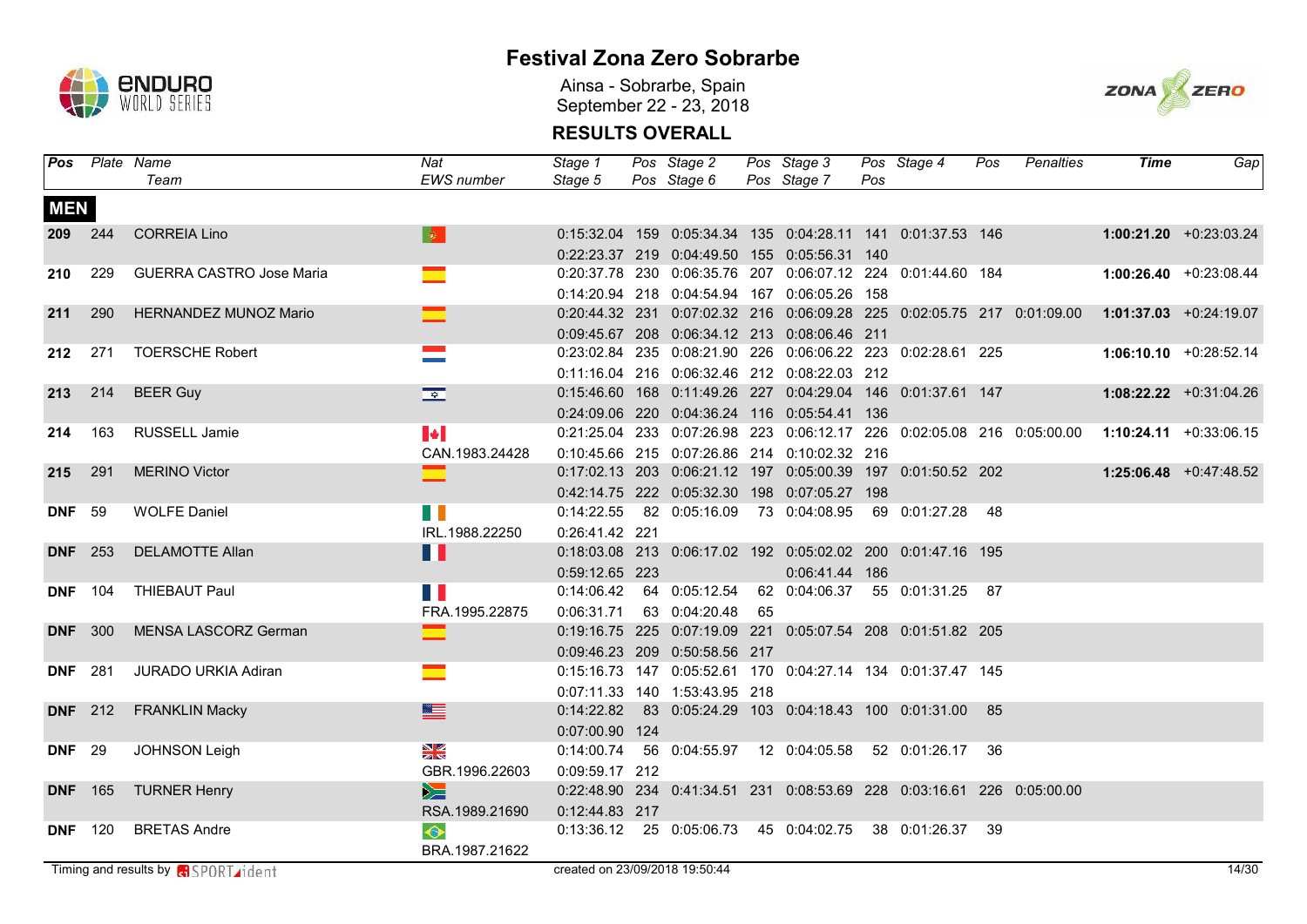

Ainsa - Sobrarbe, Spain September 22 - 23, 2018



|               |                | Pos Plate Name                                       | Nat                                | Stage 1        | Pos Stage 2                                                                    | Pos Stage 3 |     | Pos Stage 4 | Pos | Penalties | <b>Time</b> | Gap |
|---------------|----------------|------------------------------------------------------|------------------------------------|----------------|--------------------------------------------------------------------------------|-------------|-----|-------------|-----|-----------|-------------|-----|
|               |                | Team                                                 | EWS number                         | Stage 5        | Pos Stage 6                                                                    | Pos Stage 7 | Pos |             |     |           |             |     |
| <b>MEN</b>    |                |                                                      |                                    |                |                                                                                |             |     |             |     |           |             |     |
|               | <b>DNF</b> 125 | <b>FAGERHAUG Petter</b>                              | H.<br>NOR.1997.21341               |                | 0:13:34.57 23 0:05:03.72 33 0:04:11.03 77 0:01:36.82 137                       |             |     |             |     |           |             |     |
|               | <b>DNF</b> 219 | <b>URIARTE URRUTUA Markel</b>                        | $\overline{\phantom{0}}$           |                | 0:15:05.92  131  0:12:39.78  228  0:04:24.11  124  0:01:42.49  174  0:05:00.00 |             |     |             |     |           |             |     |
|               | <b>DNF</b> 273 | <b>WOOD Richard</b>                                  | $\frac{N}{2}$                      |                | 0:16:57.32 201 0:06:09.33 187 0:04:51.09 188 0:01:45.04 188                    |             |     |             |     |           |             |     |
| <b>DNF</b> 96 |                | <b>BRADSHAW Tom</b>                                  | ak<br>AR<br>NZL.1993.24526         |                | 0:14:45.70 107 0:07:18.06 219 0:05:28.92 215                                   |             |     |             |     |           |             |     |
| <b>DNF</b> 93 |                | <b>SHIRLEY James</b>                                 | $\frac{N}{2}$<br>GBR.1989.22351    |                | 0:14:10.89 71 0:05:14.16 68                                                    |             |     |             |     |           |             |     |
|               | <b>DNF</b> 551 | ORONOZ GORROCHATEGUI Benat                           |                                    |                | 0:29:57.09 239 0:06:28.82 202                                                  |             |     |             |     |           |             |     |
|               | <b>DNF</b> 110 | <b>RUFFRAY Mathieu</b>                               | n<br>FRA.1997.22634                |                | 0:13:53.16   50   0:14:37.24   230                                             |             |     |             |     |           |             |     |
| <b>DNF</b> 13 |                | <b>LAPEYRIE Thomas</b><br>Orbea Enduro Team          | H I<br>FRA.1990.21601              | 0:14:09.78 69  |                                                                                |             |     |             |     |           |             |     |
| <b>DNF</b> 92 |                | <b>VAUGHAN Gavin</b>                                 | $\equiv$<br>USA.1986.22711         | 0:15:04.00 128 |                                                                                |             |     |             |     |           |             |     |
|               | <b>DNF</b> 140 | <b>GREGORY Bryan</b>                                 | <b>M</b><br>CAN.1995.21604         | 0:15:13.99 143 |                                                                                |             |     |             |     |           |             |     |
| <b>DNF</b> 11 |                | <b>WALLNER Robin</b><br>Ibis Cycles Enduro Race Team | <b>BE</b><br>n m<br>SWE.1988.21594 | 0:16:01.12 177 |                                                                                |             |     |             |     |           |             |     |
| <b>DNF</b> 52 |                | PANOZZO Chris                                        | 崇祯<br>AUS.1987.21648               | 0:16:09.65 179 |                                                                                |             |     |             |     |           |             |     |
|               | <b>DNF</b> 302 | MORENO FRANCO Eduardo                                | $\equiv$                           | 0:17:22.44 208 |                                                                                |             |     |             |     |           |             |     |
|               | <b>DNF</b> 164 | <b>HARTSFELDER Daniel</b>                            | GER.1987.21634                     | 0:18:19.94 217 |                                                                                |             |     |             |     |           |             |     |
|               | <b>DNF</b> 116 | <b>CASAL VALLS Guillem</b>                           | <b>I</b> to the<br>AND.1995.22127  | 0:26:35.27 238 |                                                                                |             |     |             |     |           |             |     |
|               | <b>DNF</b> 238 | <b>GARCIA VIDAL Jorge</b>                            | ▀                                  |                |                                                                                |             |     |             |     |           |             |     |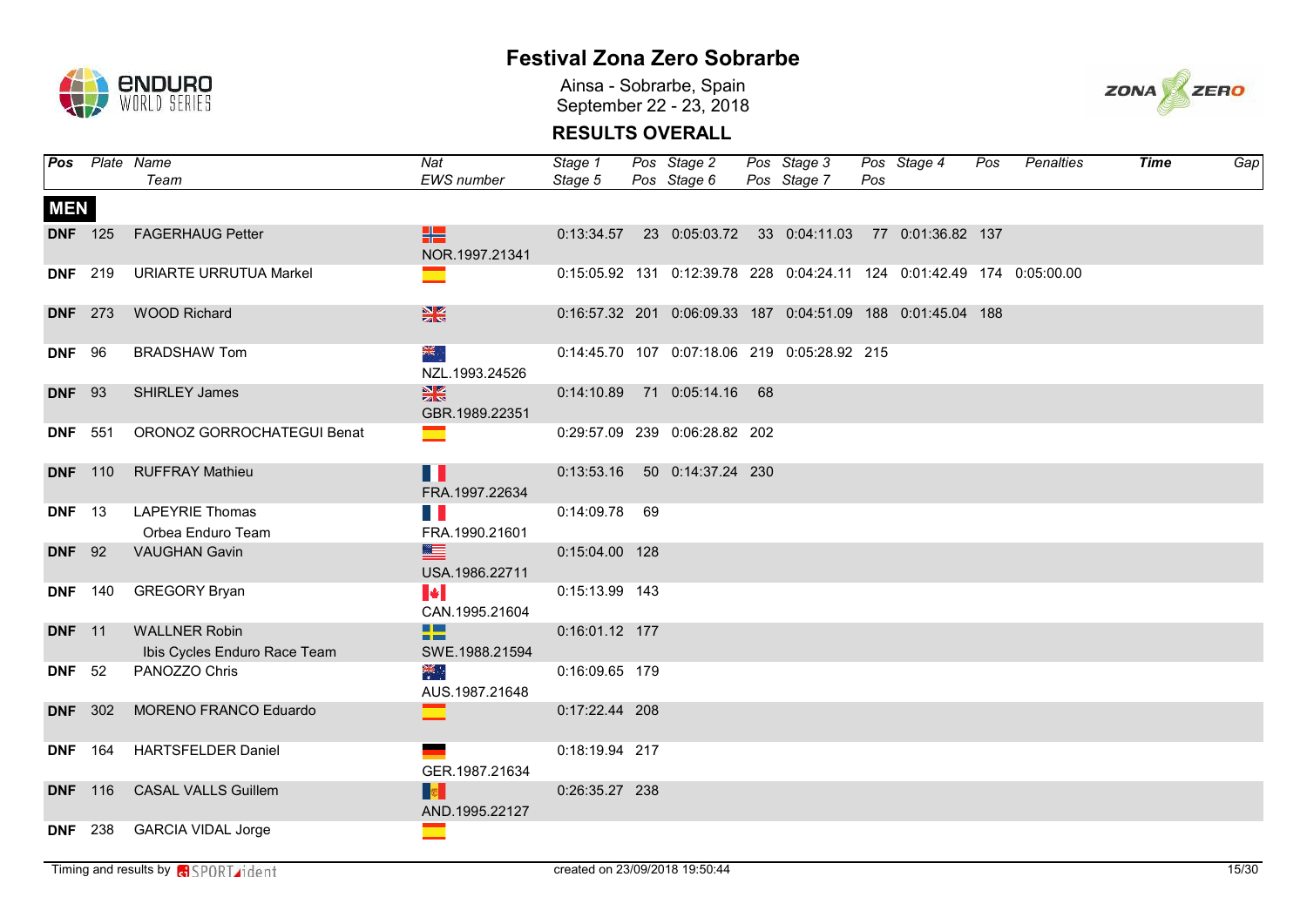

Ainsa - Sobrarbe, Spain September 22 - 23, 2018



|               |                | Pos Plate Name                                          | Nat                             | Stage 1 | Pos Stage 2 | Pos Stage 3 | Pos Stage 4 | Pos | Penalties | <b>Time</b> | Gap |
|---------------|----------------|---------------------------------------------------------|---------------------------------|---------|-------------|-------------|-------------|-----|-----------|-------------|-----|
|               |                | Team                                                    | EWS number                      | Stage 5 | Pos Stage 6 | Pos Stage 7 | Pos         |     |           |             |     |
| <b>MEN</b>    |                |                                                         |                                 |         |             |             |             |     |           |             |     |
|               | <b>DNS</b> 282 | <b>OCHOA Mikel</b>                                      | $\equiv$                        |         |             |             |             |     |           |             |     |
|               | <b>DNS</b> 126 | <b>SCHUMANN Max</b>                                     | GER.1987.22740                  |         |             |             |             |     |           |             |     |
|               | <b>DNS</b> 206 | <b>REGNIER Jordan</b>                                   | Ħ                               |         |             |             |             |     |           |             |     |
|               | <b>DNS</b> 250 | <b>CABART Theo</b>                                      | H I                             |         |             |             |             |     |           |             |     |
|               | <b>DNS</b> 159 | <b>WHANT Tom</b>                                        | $rac{N}{2}$<br>GBR.1990.22816   |         |             |             |             |     |           |             |     |
|               | <b>DNS</b> 205 | <b>BRUNACHE Gregory</b>                                 | $\Box$                          |         |             |             |             |     |           |             |     |
|               | <b>DNS</b> 201 | MENJOU Irenee                                           | $\blacksquare$                  |         |             |             |             |     |           |             |     |
|               | <b>DNS</b> 307 | HOMBRADO GARCIA Jose Carlos                             | ▅                               |         |             |             |             |     |           |             |     |
| <b>DNS</b> 67 |                | <b>BENOIT Clement</b><br>Chamrousse URGE bp Enduro Team | П<br>FRA.1991.21770             |         |             |             |             |     |           |             |     |
|               | <b>DNS</b> 309 | CANEIRO MARTINEZ Borja                                  | $\overline{\phantom{a}}$        |         |             |             |             |     |           |             |     |
|               | <b>DNS</b> 266 | <b>HODDER Tom</b>                                       | $\frac{N}{2}$                   |         |             |             |             |     |           |             |     |
|               | <b>DNS</b> 160 | <b>BURRILL Aidan</b>                                    | $\frac{8}{3}$<br>GBR.1983.22815 |         |             |             |             |     |           |             |     |
|               | <b>DNS</b> 210 | <b>WILLIAMS Peter</b>                                   | $\frac{N}{2}$                   |         |             |             |             |     |           |             |     |
|               | <b>DNS</b> 306 | <b>GARCIA ALONSO Daniel</b>                             | $\equiv$                        |         |             |             |             |     |           |             |     |
| <b>DNS</b> 63 |                | PETER Stefan                                            | ы<br>SUI.1992.23004             |         |             |             |             |     |           |             |     |
|               | <b>DNS</b> 202 | <b>LALY Thibault</b>                                    | H E                             |         |             |             |             |     |           |             |     |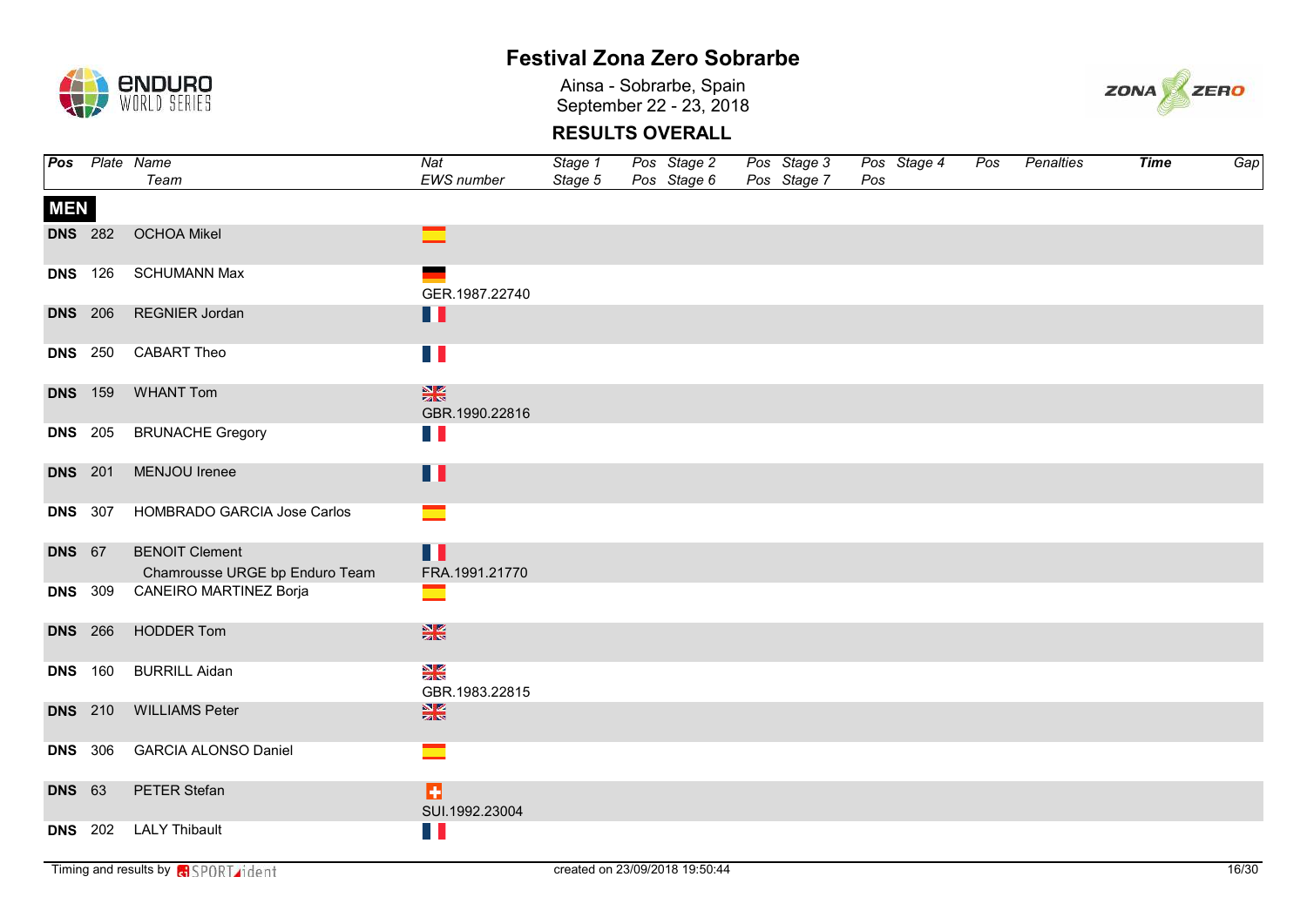

Ainsa - Sobrarbe, Spain September 22 - 23, 2018



| Pos            | Plate | Name                 | Nat               | Stage 1 | Pos Stage 2 | Pos Stage 3 |     | Pos Stage 4 | Pos | Penalties | <b>Time</b> | Gap |
|----------------|-------|----------------------|-------------------|---------|-------------|-------------|-----|-------------|-----|-----------|-------------|-----|
|                |       | Team                 | <b>EWS</b> number | Stage 5 | Pos Stage 6 | Pos Stage 7 | Pos |             |     |           |             |     |
| <b>MEN</b>     |       |                      |                   |         |             |             |     |             |     |           |             |     |
| <b>DNS</b> 256 |       | <b>FRANKE Niklas</b> |                   |         |             |             |     |             |     |           |             |     |
| <b>DNS</b> 72  |       | <b>TONDIN Dennis</b> | ITA.1988.22021    |         |             |             |     |             |     |           |             |     |
| <b>DNS</b> 246 |       | CAZABAN Hugo         | H                 |         |             |             |     |             |     |           |             |     |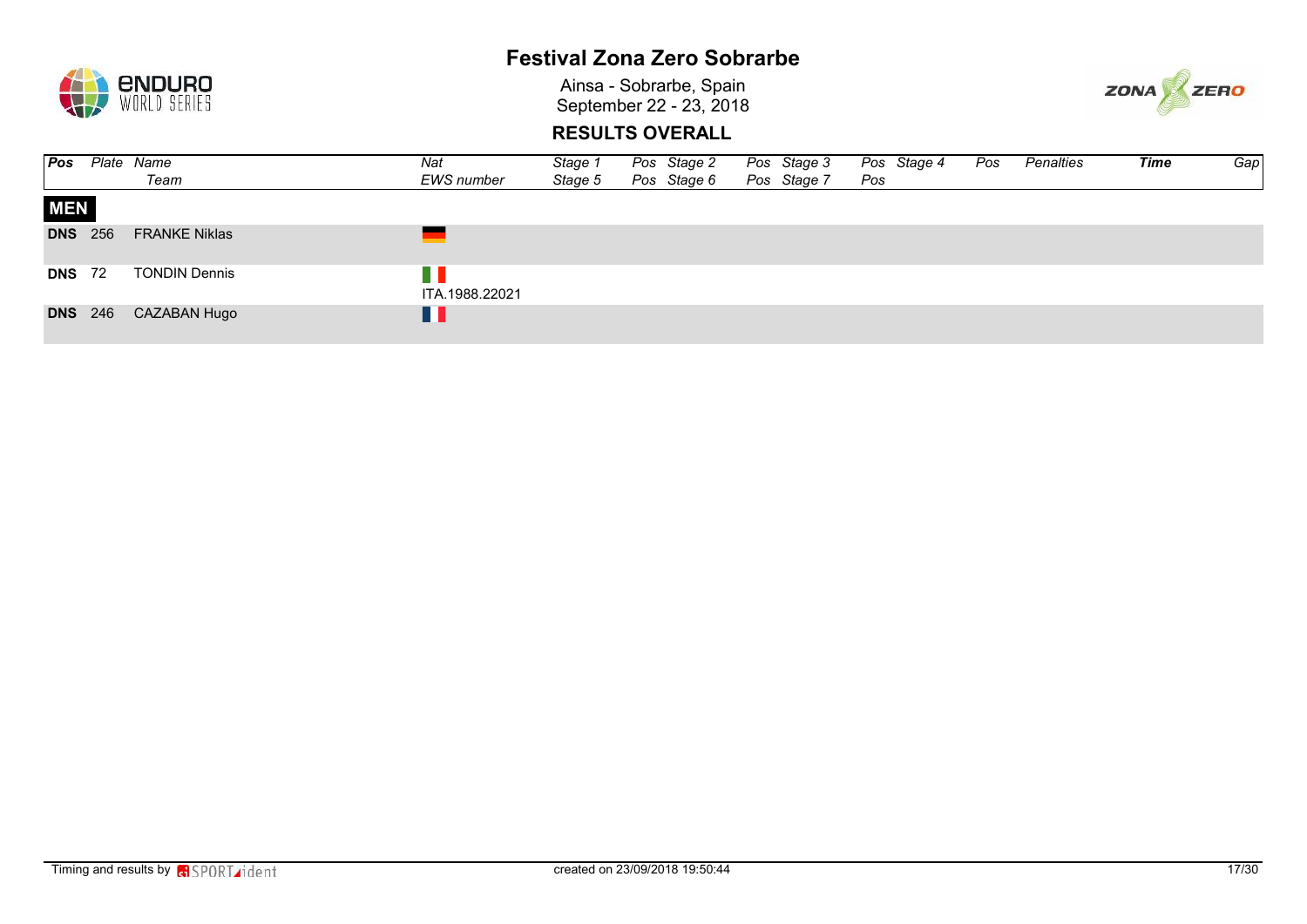

Ainsa - Sobrarbe, Spain September 22 - 23, 2018



| Pos            |     | Plate Name                                   | Nat               | Stage 1    | Pos Stage 2                    | Pos Stage 3   |                | Pos Stage 4   | Pos            | <b>Penalties</b> | <b>Time</b> | Gap                       |
|----------------|-----|----------------------------------------------|-------------------|------------|--------------------------------|---------------|----------------|---------------|----------------|------------------|-------------|---------------------------|
|                |     | Team                                         | <b>EWS</b> number | Stage 5    | Pos Stage 6                    | Pos Stage 7   | Pos            |               |                |                  |             |                           |
|                |     | MEN   Master 40+                             |                   |            |                                |               |                |               |                |                  |             |                           |
| $\mathbf 1$    | 801 | <b>AMOUR Karim</b>                           | n I               | 0:14:16.32 | 2 0:05:13.37                   | 2 0:04:07.13  |                | 2 0:01:27.96  | $\perp$        |                  | 0:41:37.19  |                           |
|                |     | Miranda Racing Team                          | FRA.1975.21696    | 0:06:29.78 | 1 0:04:22.38                   | 1 0:05:40.25  | 3              |               |                |                  |             |                           |
| $\mathbf{2}$   | 803 | <b>WEST Mike</b>                             | ≡                 | 0:14:17.88 | 3 0:05:18.28                   | 5 0:04:14.75  |                | 5 0:01:34.07  | $\overline{7}$ |                  |             | $0:42:26.16$ +0:00:48.97  |
|                |     |                                              | USA.1974.23022    | 0:06:52.91 | 5 0:04:25.69                   | 2 0:05:42.58  | 5              |               |                |                  |             |                           |
| $\mathbf{3}$   | 802 | <b>BRODERICK Michael</b>                     | 三                 | 0:14:33.87 | 5 0:05:17.37                   | 4 0:04:15.34  |                | 6 0:01:36.07  | 9              |                  |             | $0:42:33.20$ +0:00:56.01  |
|                |     |                                              | USA.1973.22376    | 0:06:42.11 | 2 0:04:27.31                   | 3 0:05:41.13  | $\overline{4}$ |               |                |                  |             |                           |
| 4              | 807 | PEREZ DACOSTA Antonio                        | Ξ                 | 0:14:44.57 | 6 0:05:28.43                   | 9 0:04:13.91  |                | 3 0:01:28.84  | 3              |                  |             | $0:42:55.18$ +0:01:17.99  |
|                |     |                                              | ESP.1978.23596    | 0:06:50.57 | 4 0:04:30.18                   | 5 0:05:38.68  | $\mathbf{1}$   |               |                |                  |             |                           |
| $5\phantom{1}$ | 841 | <b>GAIRIN Cesar</b>                          | ▆                 | 0:14:56.52 | 8 0:05:14.63                   | 3 0:04:16.09  |                | 7 0:01:28.82  | 2              |                  |             | $0:42:57.71$ +0:01:20.52  |
|                |     |                                              |                   | 0:06:53.89 | 6 0:04:28.67                   | 4 0:05:39.09  | 2              |               |                |                  |             |                           |
| 6              | 830 | <b>BEESTON Jeffrey</b>                       | ₩                 | 0:14:58.50 | 9 0:05:20.72                   | 6 0:04:19.75  |                | 8 0:01:33.16  | 5              |                  |             | $0:43:19.62$ +0:01:42.43  |
|                |     |                                              | AUS.1978.22922    | 0:06:46.55 | 3 0:04:36.85                   | 8 0:05:44.09  | 6              |               |                |                  |             |                           |
| $\overline{7}$ | 811 | PHILLIPS Botsy                               | $\equiv$          | 0:14:50.96 | 7 0:05:38.40                   | 12 0:04:22.61 |                | 9 0:01:35.26  | 8              |                  |             | $0:44:00.13$ +0:02:22.94  |
|                |     |                                              | USA.1976.22873    | 0:07:12.86 | 10 0:04:32.25                  | 6 0:05:47.79  | $\overline{7}$ |               |                |                  |             |                           |
| 8              | 870 | PAGE Nigel                                   | X                 | 0:15:28.11 | 12 0:05:22.78                  | 8 0:04:26.13  |                | 10 0:01:33.17 | 6              |                  |             | $0:44:18.30 + 0:02:41.11$ |
|                |     | <b>Chain Reaction Cycles Mavic</b>           | GBR.1972.23282    | 0:06:54.18 | 7 0:04:42.72                   | 9 0:05:51.21  | 8              |               |                |                  |             |                           |
| 9              | 809 | GREENWOOD Dan                                | $\frac{N}{2}$     | 0:15:17.28 | 10 0:05:35.31                  | 11 0:04:33.36 |                | 15 0:01:37.27 | 10             |                  |             | $0:45:11.68$ +0:03:34.49  |
|                |     |                                              | GBR.1975.22552    | 0:07:11.50 | 9 0:04:53.59                   | 18 0:06:03.37 | 11             |               |                |                  |             |                           |
| 10             | 837 | MCLOUGHLIN Paul                              | H                 | 0:15:27.74 | 11 0:05:50.49                  | 18 0:04:27.01 | 11             | 0:01:40.50    | 18             |                  |             | $0:45:21.15$ +0:03:43.96  |
|                |     |                                              |                   | 0:07:21.50 | 11 0:04:35.37                  | 7 0:05:58.54  | 9              |               |                |                  |             |                           |
| 11             | 804 | <b>CIZINSKY Milan</b>                        |                   | 0:15:41.62 | 15 0:05:34.41                  | 10 0:04:34.05 | 19             | 0:01:37.31    | 11             |                  |             | $0:46:00.58$ +0:04:23.39  |
|                |     |                                              | CZE.1974.22018    | 0:07:28.64 | 13 0:05:00.68                  | 23 0:06:03.87 | 12             |               |                |                  |             |                           |
| 12             | 843 | <b>CUNDINS ALVAREZ Eduardo</b>               | Ξ                 | 0:15:49.83 | 16 0:05:52.37                  | 19 0:04:35.96 |                | 20 0:01:37.55 | 12             |                  |             | $0:46:20.34$ +0:04:43.15  |
|                |     |                                              |                   | 0:07:32.35 | 16 0:04:50.77                  | 14 0:06:01.51 | 10             |               |                |                  |             |                           |
| 13             | 810 | <b>KROEGER Shane</b>                         | M                 | 0:15:37.06 | 14 0:05:44.66                  | 13 0:04:32.06 |                | 13 0:01:42.81 |                | 26 0:00:01.00    |             | $0:46:27.74$ +0:04:50.55  |
|                |     |                                              | CAN.1976.22177    | 0:07:36.43 | 19 0:04:48.08                  | 11 0:06:25.78 | 28             |               |                |                  |             |                           |
| 14             | 846 | MARCOS CARLOS Fernando                       | ▔                 | 0:16:05.64 | 24 0:05:45.70                  | 14 0:04:32.66 |                | 14 0:01:42.67 | 25             |                  |             | $0:46:39.68$ +0:05:02.49  |
|                |     |                                              |                   | 0:07:29.17 | 14 0:04:53.39                  | 17 0:06:10.45 | 18             |               |                |                  |             |                           |
| 15             | 822 | <b>LAVAL Bruno</b>                           | П                 | 0:15:55.71 | 17 0:05:52.93                  | 22 0:04:37.36 | 21             | 0:01:40.90    | 20             |                  |             | $0:46:41.90 + 0:05:04.71$ |
|                |     |                                              | FRA.1974.23377    | 0:07:36.01 | 18 0:04:53.27                  | 16 0:06:05.72 | 15             |               |                |                  |             |                           |
| 16             | 820 | <b>CLAVERIE Alexandre</b>                    | H                 | 0:16:04.77 | 23 0:05:55.35                  | 25 0:04:33.86 | 18             | 0:01:41.13    | 21             |                  |             | $0:46:47.14$ +0:05:09.95  |
|                |     | Trek Accous VTT Enduro Team                  | FRA.1978.21796    | 0:07:30.15 | 15 0:04:52.25                  | 15 0:06:09.63 | 17             |               |                |                  |             |                           |
|                |     | Timing and results by <b>GI</b> SPORT rident |                   |            | created on 23/09/2018 19:50:44 |               |                |               |                |                  |             | 18/30                     |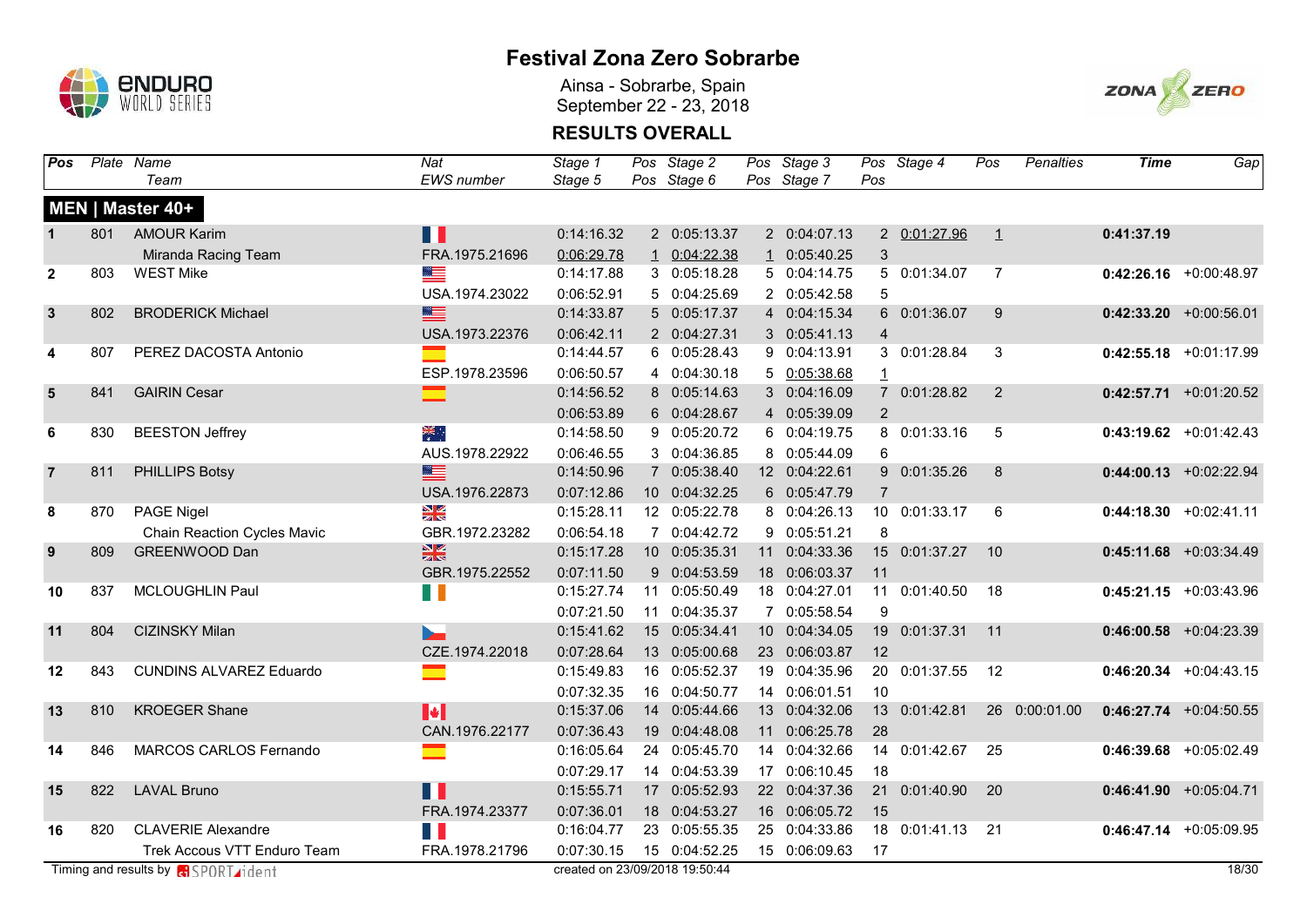

Ainsa - Sobrarbe, Spain September 22 - 23, 2018



| Pos             |     | Plate Name                                  | $\overline{Nat}$          | Stage 1                        | Pos Stage 2   | Pos Stage 3   |     | Pos Stage 4      | Pos | <b>Penalties</b> | <b>Time</b> | Gap                      |
|-----------------|-----|---------------------------------------------|---------------------------|--------------------------------|---------------|---------------|-----|------------------|-----|------------------|-------------|--------------------------|
|                 |     | Team                                        | <b>EWS</b> number         | Stage 5                        | Pos Stage 6   | Pos Stage 7   | Pos |                  |     |                  |             |                          |
|                 |     | MEN   Master 40+                            |                           |                                |               |               |     |                  |     |                  |             |                          |
| 17              | 814 | <b>THEODORSSON Runar</b>                    | H .                       | 0:15:59.55                     | 21 0:05:59.27 | 28 0:04:46.27 |     | 28 0:01:43.58    | 27  |                  |             | $0:46:56.17$ +0:05:18.98 |
|                 |     |                                             | ISL.1974.22350            | 0:07:27.01                     | 12 0:04:49.82 | 13 0:06:10.67 | 19  |                  |     |                  |             |                          |
| 18              | 848 | BEJARANO CALVO Angel                        | $\equiv$                  | 0:16:21.06                     | 27 0:05:55.73 | 26 0:04:33.77 |     | 17 0:01:39.45    | 16  |                  |             | $0:47:07.85$ +0:05:30.66 |
|                 |     |                                             |                           | 0:07:43.36                     | 26 0:04:45.70 | 10 0:06:08.78 | 16  |                  |     |                  |             |                          |
| 19              | 813 | <b>WARD Joe</b>                             | $\blacksquare$            | 0:15:57.07                     | 18 0:05:49.83 | 17 0:04:42.68 |     | 25 0:01:47.12 30 |     |                  |             | $0:47:07.95$ +0:05:30.76 |
|                 |     |                                             | IRL.1971.22541            | 0:07:38.30                     | 22 0:05:07.62 | 28 0:06:05.33 | 14  |                  |     |                  |             |                          |
| 20              | 808 | <b>CARRION Esteban</b>                      | $\frac{3}{2}$             | 0:15:57.37                     | 19 0:06:02.13 | 30 0:04:53.09 |     | 35 0:01:40.64    | 19  |                  |             | $0:47:30.39$ +0:05:53.20 |
|                 |     |                                             | ECU.1977.23063            | 0:07:38.58                     | 23 0:05:01.58 | 24 0:06:17.00 | 23  |                  |     |                  |             |                          |
| 21              | 815 | PIRES Armando                               | $\bullet$                 | 0:16:10.03                     | 26 0:05:59.58 | 29 0:04:50.89 |     | 32 0:01:47.62    | 31  |                  |             | $0:47:41.88$ +0:06:04.69 |
|                 |     |                                             | BRA.1974.22344            | 0:07:41.79                     | 25 0:04:59.25 | 21 0:06:12.72 | 20  |                  |     |                  |             |                          |
| 22              | 845 | <b>BOLLAIN Luis</b>                         | ═                         | 0:16:58.01                     | 32 0:05:48.50 | 16 0:04:44.86 |     | 27 0:01:41.68    | 22  |                  |             | $0:48:10.41$ +0:06:33.22 |
|                 |     |                                             |                           | 0:07:36.99                     | 20 0:05:02.61 | 25 0:06:17.76 | 24  |                  |     |                  |             |                          |
| 23              | 819 | ATIENZA CHISBERT Antonio                    | $\equiv$                  | 0:15:30.10                     | 13 0:05:52.52 | 21 0:04:33.46 | 16  | 0:01:38.23       | 14  |                  |             | $0:48:19.71$ +0:06:42.52 |
|                 |     |                                             | ESP.1978.22897            | 0:09:51.57                     | 46 0:04:48.53 | 12 0:06:05.30 | 13  |                  |     |                  |             |                          |
| 24              | 834 | <b>STEPHENS Dave</b>                        | 漂亮                        | 0:16:41.03                     | 29 0:06:18.23 | 36 0:04:47.12 |     | 30 0:01:39.65    | 17  |                  |             | $0:48:22.23$ +0:06:45.04 |
|                 |     |                                             |                           | 0:07:47.79                     | 27 0:04:55.11 | 19 0:06:13.30 | 21  |                  |     |                  |             |                          |
| 25              | 831 | PFAFFENBERGER David                         | $\blacktriangleright$     | 0:17:08.66                     | 34 0:05:58.87 | 27 0:04:39.23 |     | 22 0:01:45.60    | 28  |                  |             | $0:48:25.41$ +0:06:48.22 |
|                 |     |                                             | CAN.1971.22605            | 0:07:37.11                     | 21 0:04:55.62 | 20 0:06:20.32 | 25  |                  |     |                  |             |                          |
| 26              | 854 | <b>MEURA Guillaume</b>                      | П                         | 0:16:40.47                     | 28 0:06:10.10 | 34 0:04:44.44 |     | 26 0:01:38.35    | 15  |                  |             | $0:48:27.89$ +0:06:50.70 |
|                 |     |                                             |                           | 0:07:38.60                     | 24 0:05:06.41 | 27 0:06:29.52 | 29  |                  |     |                  |             |                          |
| 27              | 852 | <b>MATE Sergio</b>                          | ⊏                         | 0:16:46.20                     | 30 0:05:46.49 | 15 0:04:46.30 | 29  | 0:01:41.82       |     | 24 0:00:04.00    |             | $0:48:57.04$ +0:07:19.85 |
|                 |     |                                             |                           | 0:07:35.63                     | 17 0:05:10.18 | 32 0:07:06.23 | 42  |                  |     |                  |             |                          |
| 28              | 816 | <b>SCOTT Darren</b>                         | $\frac{N}{N}$             | 0:16:08.02                     | 25 0:05:55.04 | 24 0:04:40.62 |     | 23 0:02:05.99    | 48  |                  |             | $0:49:04.81$ +0:07:27.62 |
|                 |     |                                             | GBR.1971.22334            | 0:08:36.81                     | 40 0:05:16.24 | 36 0:06:22.09 | 27  |                  |     |                  |             |                          |
| 29              | 824 | <b>BUIL Alexandre</b>                       | n                         | 0:16:59.16                     | 33 0:06:04.54 | 31 0:04:51.62 |     | 34 0:01:56.97    | 44  |                  |             | $0:49:35.61$ +0:07:58.42 |
|                 |     |                                             | FRA.1970.21904            | 0:07:52.46                     | 28 0:05:15.52 | 35 0:06:35.34 | 32  |                  |     |                  |             |                          |
| 30              | 847 | <b>TOLEDO BERNAD Jorge</b>                  | ▔                         | 0:17:32.34                     | 37 0:06:07.90 | 33 0:04:53.90 |     | 36 0:01:46.23    | 29  |                  |             | $0:50:05.33$ +0:08:28.14 |
|                 |     |                                             |                           | 0:08:02.48                     | 30 0:05:09.17 | 30 0:06:33.31 | 31  |                  |     |                  |             |                          |
| 31              | 829 | <b>CALAM Jeff</b>                           | $\frac{N}{2}$             | 0:17:23.98                     | 36 0:06:26.40 | 42 0:05:07.98 |     | 44 0:01:54.90    | 42  |                  |             | $0:51:05.65$ +0:09:28.46 |
|                 |     |                                             | GBR.1978.22741            | 0:08:20.75                     | 35 0:05:09.98 | 31 0:06:41.66 | 34  |                  |     |                  |             |                          |
| 32 <sub>2</sub> | 850 | <b>NAJLES Mariano</b>                       | $\mathcal{O}(\mathbf{r})$ | 0:17:36.81                     | 39 0:06:22.37 | 39 0:05:01.58 | 41  | 0:01:51.70       | 39  |                  |             | $0:51:11.82$ +0:09:34.63 |
|                 |     |                                             |                           | 0:08:35.15                     | 38 0:05:05.39 | 26 0:06:38.82 | 33  |                  |     |                  |             |                          |
|                 |     | Timing and results by <b>a</b> SPORT rident |                           | created on 23/09/2018 19:50:44 |               |               |     |                  |     |                  |             | 19/30                    |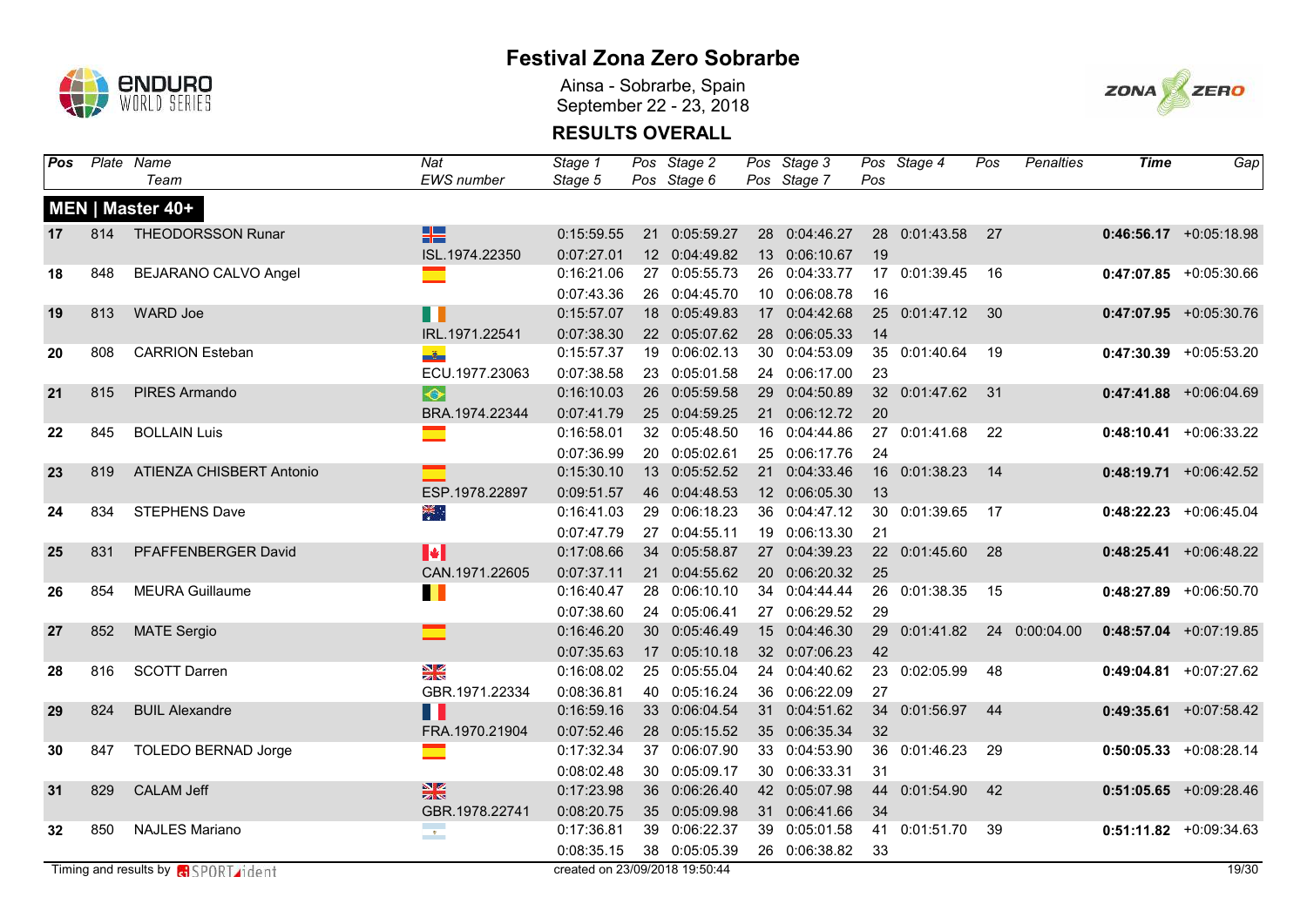

Ainsa - Sobrarbe, Spain September 22 - 23, 2018



| Pos |     | Plate Name                                  | $\overline{Nat}$             | Stage 1    | Pos Stage 2                    | Pos Stage 3   |     | Pos Stage 4   | Pos | <b>Penalties</b> | <b>Time</b> | Gap                       |
|-----|-----|---------------------------------------------|------------------------------|------------|--------------------------------|---------------|-----|---------------|-----|------------------|-------------|---------------------------|
|     |     | Team                                        | <b>EWS</b> number            | Stage 5    | Pos Stage 6                    | Pos Stage 7   | Pos |               |     |                  |             |                           |
|     |     | MEN   Master 40+                            |                              |            |                                |               |     |               |     |                  |             |                           |
| 33  | 840 | <b>DAUMAS</b> Eric                          | Ш                            | 0:17:22.69 | 35 0:06:36.98                  | 44 0:05:01.05 |     | 38 0:01:48.16 | 32  |                  |             | $0:51:38.35$ +0:10:01.16  |
|     |     |                                             |                              | 0:08:40.02 | 41 0:05:14.99                  | 34 0:06:54.46 | 39  |               |     |                  |             |                           |
| 34  | 839 | <b>JAGGY Raphael</b>                        | $\ddot{\textbf{r}}$          | 0:17:58.96 | 41 0:06:26.26                  | 41 0:05:11.43 | 46  | 0:01:48.28    | 33  |                  |             | $0:51:39.56$ +0:10:02.37  |
|     |     |                                             |                              | 0:08:10.37 | 31 0:05:21.03                  | 38 0:06:43.23 | 36  |               |     |                  |             |                           |
| 35  | 823 | <b>MARTINEZ Frederic</b>                    | $\blacksquare$               | 0:17:45.71 | 40 0:06:15.16                  | 35 0:05:00.94 |     | 37 0:01:49.75 | 35  |                  |             | $0:51:43.29$ +0:10:06.10  |
|     |     |                                             | FRA.1967.22753               | 0:08:36.36 | 39 0:05:26.35                  | 39 0:06:49.02 | 37  |               |     |                  |             |                           |
| 36  | 826 | PARENZI Massimo                             | H.                           | 0:17:32.58 | 38 0:06:33.09                  | 43 0:05:07.39 | 43  | 0:01:50.01    | 36  |                  | 0:52:12.01  | +0:10:34.82               |
|     |     |                                             | ITA.1970.22062               | 0:09:05.81 | 43 0:05:20.47                  | 37 0:06:42.66 | 35  |               |     |                  |             |                           |
| 37  | 821 | <b>OFFREDI Yannick</b>                      | H                            | 0:18:23.30 | 44 0:06:19.18                  | 37 0:05:01.18 | 39  | 0:01:54.57    | 41  |                  |             | $0:52:27.79$ +0:10:50.60  |
|     |     |                                             | FRA.1978.22824               | 0:08:25.38 | 36 0:05:26.43                  | 40 0:06:57.75 | 41  |               |     |                  |             |                           |
| 38  | 825 | <b>ROUYRE Michel</b>                        | H                            | 0:18:05.64 | 42 0:06:20.30                  | 38 0:05:09.87 | 45  | 0:02:00.25    | 46  |                  |             | $0:52:53.34$ +0:11:16.15  |
|     |     |                                             | FRA.1963.21905               | 0:08:18.52 | 34 0:05:43.85                  | 44 0:07:14.91 | 43  |               |     |                  |             |                           |
| 39  | 849 | <b>BUSTAMANTE Santiago</b>                  | -                            | 0:19:36.79 | 46 0:06:22.94                  | 40 0:05:01.55 | 40  | 0:01:54.11    | 40  |                  |             | $0:53:36.90$ +0:11:59.71  |
|     |     |                                             |                              | 0:08:11.09 | 32 0:05:32.99                  | 43 0:06:57.43 | 40  |               |     |                  |             |                           |
| 40  | 828 | SALVADOR ABELLA Josep Maria                 | ×                            | 0:21:13.52 | 50 0:07:42.02                  | 51 0:04:48.58 | 31  | 0:01:50.32    | 37  |                  |             | $0:54:44.31 + 0:13:07.12$ |
|     |     |                                             | ESP.1977.22042               | 0:07:53.54 | 29 0:04:59.73                  | 22 0:06:16.60 | 22  |               |     |                  |             |                           |
| 41  | 832 | <b>WHITE Andy</b>                           | $\Box$<br>--                 | 0:19:11.42 | 45 0:06:48.57                  | 45 0:05:38.97 | 50  | 0:02:04.39    | 47  |                  |             | $0:56:14.16$ +0:14:36.97  |
|     |     |                                             | SWE.1975.21363               | 0:09:07.00 | 44 0:05:59.72                  | 46 0:07:24.09 | 45  |               |     |                  |             |                           |
| 42  | 858 | MUEDRA NUNEZ Jose Vicente                   | ▅                            | 0:20:16.98 | 47 0:06:58.22                  | 48 0:05:15.70 | 48  | 0:01:55.79    | 43  |                  |             | $0:56:41.92$ +0:15:04.73  |
|     |     |                                             |                              | 0:09:23.18 | 45 0:05:27.97                  | 41 0:07:24.08 | 44  |               |     |                  |             |                           |
| 43  | 859 | NAVARRO JORRO Antonio                       | $\blacksquare$               | 0:20:46.84 | 48 0:07:08.26                  | 50 0:05:28.32 | 49  | 0:02:10.66    | 50  |                  |             | $0:58:12.71$ +0:16:35.52  |
|     |     |                                             |                              | 0:09:04.03 | 42 0:05:58.76                  | 45 0:07:35.84 | 46  |               |     |                  |             |                           |
| 44  | 844 | <b>BLANCO AOIZ Alejandro</b>                | $\equiv$                     | 0:28:02.29 | 53 0:05:53.79                  | 23 0:04:41.13 |     | 24 0:01:51.16 | 38  |                  |             | $1:00:13.07$ +0:18:35.88  |
|     |     |                                             |                              | 0:08:14.53 | 33 0:05:09.12                  | 29 0:06:21.05 | 26  |               |     |                  |             |                           |
| 45  | 861 | PEREIRA Joao                                | $\langle \mathbf{e} \rangle$ | 0:21:35.75 | 51 0:06:56.15                  | 47 0:05:49.19 |     | 51 0:02:06.86 | 49  |                  |             | $1:01:26.35$ +0:19:49.16  |
|     |     |                                             |                              | 0:10:20.62 | 47 0:06:18.41                  | 47 0:08:19.37 | 47  |               |     |                  |             |                           |
| 46  | 862 | <b>FERREIRA Jose</b>                        | $ \Phi\rangle$               | 0:18:18.45 | 43 0:15:49.83                  | 53 0:05:03.26 |     | 42 0:01:49.67 | 34  |                  |             | $1:01:48.50 + 0:20:11.31$ |
|     |     |                                             |                              | 0:08:26.65 | 37 0:05:31.35                  | 42 0:06:49.29 | 38  |               |     |                  |             |                           |
| 47  | 853 | PLAZA DIAZ Ramon                            |                              | 0:20:58.26 | 49 0:07:06.68                  | 49 0:05:50.69 |     | 52 0:02:11.64 |     | 51 0:00:01.00    |             | $1:02:51.23$ +0:21:14.04  |
|     |     |                                             |                              | 0:10:29.20 | 48 0:06:47.38                  | 48 0:09:26.34 | 49  |               |     |                  |             |                           |
| 48  | 856 | FERNANDEZ FERNANDEZ Carlos                  | <u>e a</u>                   | 0:16:46.94 | 31 0:06:06.20                  | 32 0:04:51.29 |     | 33 0:01:41.74 | 23  |                  |             | 1:07:13.01 +0:25:35.82    |
|     |     |                                             |                              | 0:26:03.65 | 50 0:05:10.44                  | 33 0:06:32.75 | 30  |               |     |                  |             |                           |
|     |     | Timing and results by <b>a</b> SPORT rident |                              |            | created on 23/09/2018 19:50:44 |               |     |               |     |                  |             | 20/30                     |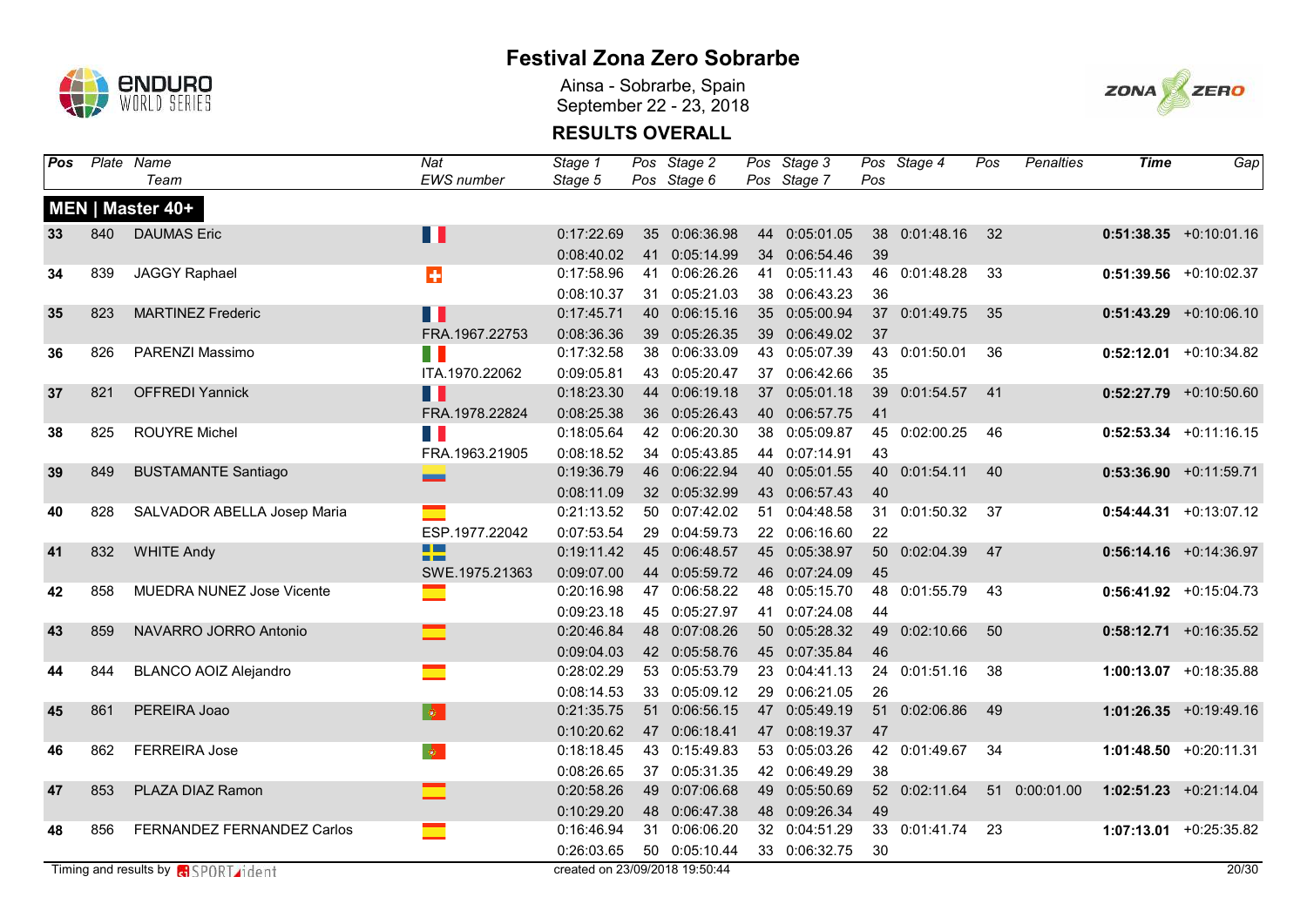

Ainsa - Sobrarbe, Spain September 22 - 23, 2018



| Pos        |                | Plate Name                 | Nat                             | Stage 1                  |    | Pos Stage 2                   |    | Pos Stage 3                   |               | Pos Stage 4   | Pos            | Penalties     | <b>Time</b> | Gap                       |
|------------|----------------|----------------------------|---------------------------------|--------------------------|----|-------------------------------|----|-------------------------------|---------------|---------------|----------------|---------------|-------------|---------------------------|
|            |                | Team                       | <b>EWS</b> number               | Stage 5                  |    | Pos Stage 6                   |    | Pos Stage 7                   | Pos           |               |                |               |             |                           |
|            |                | MEN   Master 40+           |                                 |                          |    |                               |    |                               |               |               |                |               |             |                           |
| 49         | 857            | <b>COUTO MEIJOME Julio</b> |                                 | 0:23:17.80               |    | 52 0:09:02.74                 |    | 52 0:06:24.09                 |               | 53 0:02:30.59 |                | 52 0:00:30.00 |             | $1:09:11.55 + 0:27:34.36$ |
| <b>DNF</b> | 806            | <b>BARCONS Carles</b>      |                                 | 0:11:09.64<br>0:14:30.47 |    | 49 0:07:03.00<br>4 0:05:22.48 |    | 49 0:09:14.15<br>7 0:04:14.36 | 48            | 4 0:01:29.91  | $\overline{4}$ |               |             |                           |
|            |                |                            | ESP.1970.22454                  | 0:06:55.41               |    | 8 0:08:05.56                  | 50 |                               |               |               |                |               |             |                           |
|            | <b>DNF</b> 851 | <b>SOLDEVILA Andreu</b>    |                                 | 0:15:58.53<br>1:05:00.26 | 51 | 20 0:05:52.45                 |    | 20 0:04:31.45                 |               | 12 0:01:37.63 | 13             |               |             |                           |
| <b>DNF</b> | 817            | <b>WALLINGTON Barrie</b>   | $\frac{8}{3}$<br>GBR.1967.23000 | 0:15:59.85               |    | 22 0:06:50.38                 |    | 46 0:05:14.84                 |               | 47 0:01:58.78 | 45             |               |             |                           |
| <b>DNF</b> | 805            | <b>MISSER Tomi</b>         | ESP.1974.23497                  | 0:13:43.63               |    | 1 0:05:09.33                  |    | 1 0:03:56.78                  | $\frac{1}{2}$ |               |                |               |             |                           |
|            | <b>DNS</b> 835 | <b>OCALLAGHAN Gareth</b>   | H T                             |                          |    |                               |    |                               |               |               |                |               |             |                           |
|            | <b>DNS</b> 827 | <b>ZORTEA Carlo</b>        | H<br>ITA.1965.22064             |                          |    |                               |    |                               |               |               |                |               |             |                           |
| <b>DNS</b> | 860            | <b>MORAIS Bruno</b>        | $ \Phi\rangle$                  |                          |    |                               |    |                               |               |               |                |               |             |                           |
|            | <b>DNS</b> 838 | <b>GREBNER Dieter</b>      |                                 |                          |    |                               |    |                               |               |               |                |               |             |                           |
| <b>DNS</b> | 855            | <b>JULIA GUIVERNAU Pau</b> | $\equiv$                        |                          |    |                               |    |                               |               |               |                |               |             |                           |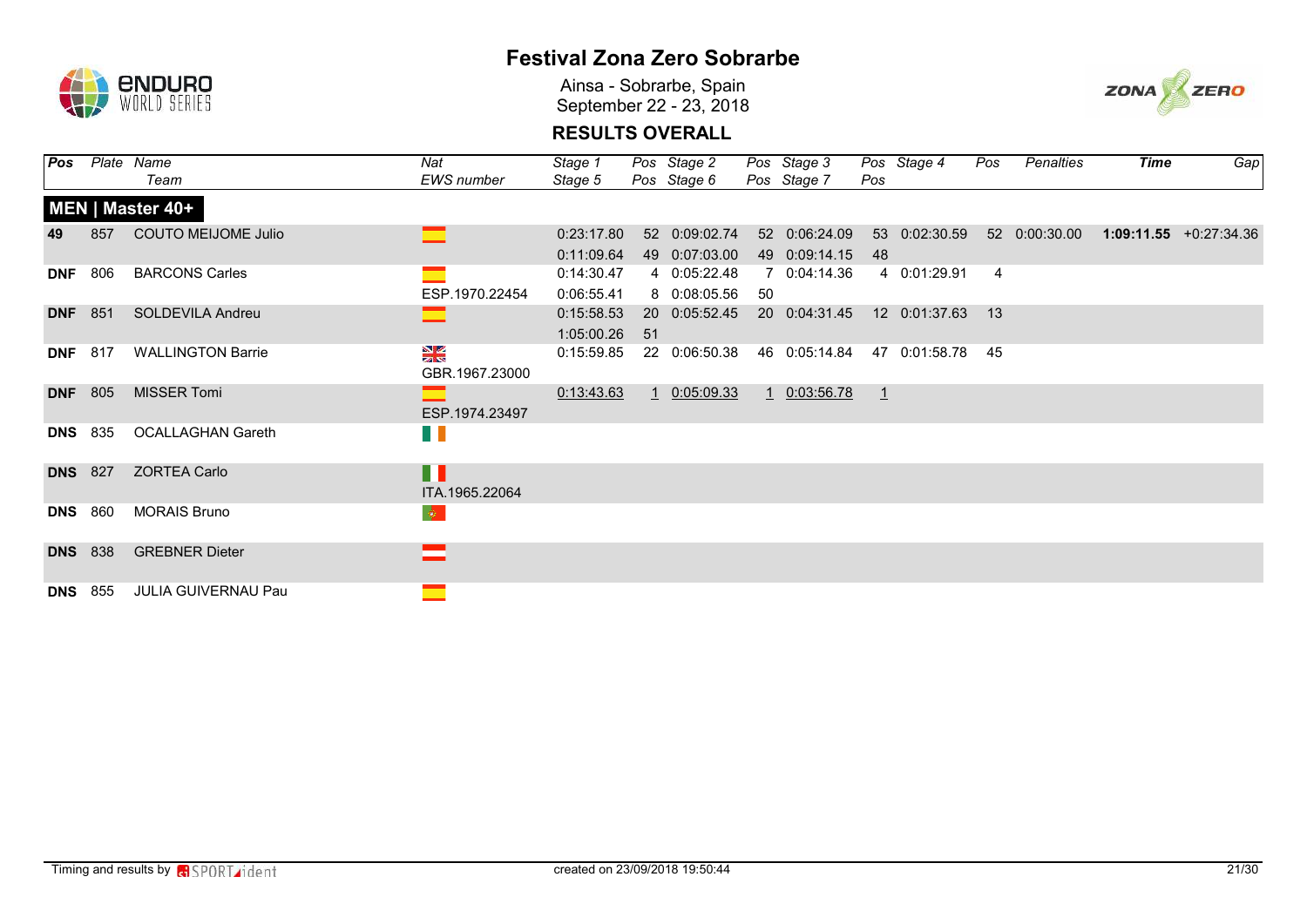

Ainsa - Sobrarbe, Spain September 22 - 23, 2018



| <b>Pos</b>       |     | Plate Name                                     | Nat               | Stage 1                        |              | Pos Stage 2   | Pos Stage 3   |                | Pos Stage 4   | Pos            | <b>Penalties</b> | <b>Time</b> | Gap                       |
|------------------|-----|------------------------------------------------|-------------------|--------------------------------|--------------|---------------|---------------|----------------|---------------|----------------|------------------|-------------|---------------------------|
|                  |     | Team                                           | <b>EWS</b> number | Stage 5                        |              | Pos Stage 6   | Pos Stage 7   | Pos            |               |                |                  |             |                           |
|                  |     | MEN   Under 21                                 |                   |                                |              |               |               |                |               |                |                  |             |                           |
|                  | 508 | <b>JEANDEL Louis</b>                           | ПI                | 0:13:44.62                     |              | 3 0:04:59.31  | 1 0:04:00.51  | $\mathbf{1}$   | 0:01:27.36    | $\overline{7}$ |                  | 0:40:17.76  |                           |
|                  |     |                                                | FRA.1998.22140    | 0:06:24.08                     |              | 7 0:04:14.97  | 4 0:05:26.91  | $\overline{4}$ |               |                |                  |             |                           |
| $\mathbf{2}$     | 503 | <b>SECONDI Nathan</b>                          | П                 | 0:13:53.99                     |              | 7 0:05:06.75  | 5 0:04:03.57  |                | 3 0:01:27.92  | 10             |                  |             | $0:40:31.32$ +0:00:13.56  |
|                  |     |                                                | FRA.1999.22133    | 0:06:14.32                     |              | 2 0:04:15.37  | 6 0:05:29.40  | 9              |               |                |                  |             |                           |
| $\mathbf{3}$     | 501 | <b>HEAP Elliott</b>                            | $\frac{N}{2}$     | 0:13:55.87                     |              | 8 0:05:07.90  | 9 0:04:07.39  |                | 10 0:01:27.08 | 6              |                  |             | $0:40:39.70$ +0:00:21.94  |
|                  |     | <b>Chain Reaction Cycles Mavic</b>             | GBR.1998.21783    | 0:06:23.02                     |              | 6 0:04:15.11  | 5 0:05:23.33  | $\mathbf{3}$   |               |                |                  |             |                           |
| 4                | 505 | <b>TRABAC Theotim</b>                          | П                 | 0:13:30.69                     |              | 1 0:05:03.53  | 2 0:04:02.70  |                | 2 0:01:25.98  |                | 3 0:01:00.00     |             | $0:40:41.57$ +0:00:23.81  |
|                  |     | <b>Commencal Vallnord Enduro Racing</b>        | FRA.1998.21829    | 0:06:09.44                     | $\mathbf{1}$ | 0:04:11.83    | 1 0:05:17.40  | $\mathbf{1}$   |               |                |                  |             |                           |
| ${\bf 5}$        | 535 | SMESTAD Simen                                  | ₩                 | 0:13:56.65                     |              | 9 0:05:06.11  | 4 0:04:11.57  |                | 13 0:01:29.35 | 14             |                  |             | $0:40:49.12$ +0:00:31.36  |
|                  |     |                                                |                   | 0:06:20.39                     |              | 3 0:04:16.81  | 7 0:05:28.24  | 5              |               |                |                  |             |                           |
| 6                | 504 | <b>BAUD Eliott</b>                             | <b>T</b>          | 0:14:22.82                     |              | 13 0:05:10.90 | 12 0:04:04.89 | 4              | 0:01:25.82    | 2              |                  |             | $0:40:59.04$ +0:00:41.28  |
|                  |     |                                                | FRA.1998.22053    | 0:06:21.77                     |              | 4 0:04:12.50  | 2 0:05:20.34  | $\overline{2}$ |               |                |                  |             |                           |
| $\overline{7}$   | 511 | PALUDETTO Roberto                              | n I               | 0:13:52.79                     |              | 6 0:05:12.77  | 13 0:04:07.15 |                | 9 0:01:29.99  | 15             |                  |             | $0:41:08.11$ +0:00:50.35  |
|                  |     | <b>CMC Cycling Experience</b>                  | ITA.2000.21872    | 0:06:24.42                     |              | 8 0:04:30.22  | 22 0:05:30.77 | 10             |               |                |                  |             |                           |
| 8                | 512 | <b>BLAHA Vojtech</b>                           | ъ.                | 0:14:03.49                     |              | 10 0:05:16.32 | 16 0:04:06.91 |                | 8 0:01:27.64  | 8              |                  |             | $0:41:12.42$ +0:00:54.66  |
|                  |     |                                                | CZE.1999.22684    | 0:06:28.63                     |              | 9 0:04:20.23  | 9 0:05:29.20  | 8              |               |                |                  |             |                           |
| $\boldsymbol{9}$ | 507 | <b>KOEN Matthew</b>                            | $\equiv$          | 0:13:43.66                     |              | 2 0:05:07.24  | 7 0:04:05.74  |                | 7 0:01:32.91  | 27             |                  |             | $0:41:19.93$ +0:01:02.17  |
|                  |     |                                                | USA.1998.22470    | 0:06:40.52                     |              | 18 0:04:28.59 | 19 0:05:41.27 | 20             |               |                |                  |             |                           |
| 10               | 509 | <b>VENDEMMIA Mirco</b>                         | П                 | 0:14:38.15                     |              | 22 0:05:05.70 | 3 0:04:04.91  |                | 5 0:01:26.81  | $\overline{4}$ |                  |             | $0:41:36.70$ +0:01:18.94  |
|                  |     | <b>CMC Cycling Experience</b>                  | ITA.1998.21871    | 0:06:33.62                     |              | 11 0:04:18.44 | 8 0:05:29.07  | $\overline{7}$ |               |                |                  |             |                           |
| 11               | 536 | <b>GROCOTT Cai</b>                             | $\frac{N}{N}$     | 0:14:25.96                     |              | 16 0:05:06.92 | 6 0:04:14.23  | 18             | 0:01:30.28    | 18             |                  |             | $0:41:45.48$ +0:01:27.72  |
|                  |     |                                                |                   | 0:06:29.92                     |              | 10 0:04:25.50 | 16 0:05:32.67 | 12             |               |                |                  |             |                           |
| 12               | 502 | <b>LUCAS Cole</b>                              | সার্<br>বা        | 0:13:51.81                     |              | 5 0:05:07.65  | 8 0:04:05.04  |                | 6 0:01:24.99  | $\mathbf{1}$   |                  |             | $0:41:48.95$ +0:01:31.19  |
|                  |     | <b>Cube Action Team</b>                        | NZL.1998.23013    | 0:06:22.03                     |              | 5 0:04:14.94  | 3 0:06:42.49  | 52             |               |                |                  |             |                           |
| 13               | 514 | <b>TUR Mateu</b>                               | $\equiv$          | 0:14:28.32                     |              | 18 0:05:08.18 | 10 0:04:13.00 |                | 15 0:01:28.66 | 11             |                  |             | $0:41:52.73$ +0:01:34.97  |
|                  |     |                                                | ESP.1998.22567    | 0:06:37.39                     |              | 14 0:04:28.83 | 21 0:05:28.35 | 6              |               |                |                  |             |                           |
| 14               | 524 | <b>CAMOIN Francescu-Maria</b>                  | П                 | 0:14:19.56                     |              | 12 0:05:14.08 | 14 0:04:12.40 |                | 14 0:01:31.25 | 21             |                  |             | $0:41:53.71 + 0:01:35.95$ |
|                  |     |                                                | FRA.2001.23545    | 0:06:38.56                     |              | 15 0:04:25.13 | 14 0:05:32.73 | 13             |               |                |                  |             |                           |
| 15               | 537 | <b>GATT Jon</b>                                | 米拉                | 0:14:23.01                     |              | 14 0:05:17.36 | 18 0:04:13.69 | 17             | 0:01:31.96    | 22             |                  |             | $0:42:12.00$ +0:01:54.24  |
|                  |     |                                                |                   | 0:06:40.26                     |              | 17 0:04:27.47 | 17 0:05:38.25 | 17             |               |                |                  |             |                           |
| 16               | 523 | <b>FRESQUET Axel</b>                           | n I               | 0:14:26.42                     |              | 17 0:05:19.85 | 22 0:04:07.96 |                | 12 0:01:27.91 | 9              |                  |             | $0:42:30.48$ +0:02:12.72  |
|                  |     |                                                | FRA.1998.23081    | 0:06:37.31                     |              | 13 0:04:21.35 | 11 0:06:09.68 | 44             |               |                |                  |             |                           |
|                  |     | Timing and results by <b>Research American</b> |                   | created on 23/09/2018 19:50:44 |              |               |               |                |               |                |                  |             | 22/30                     |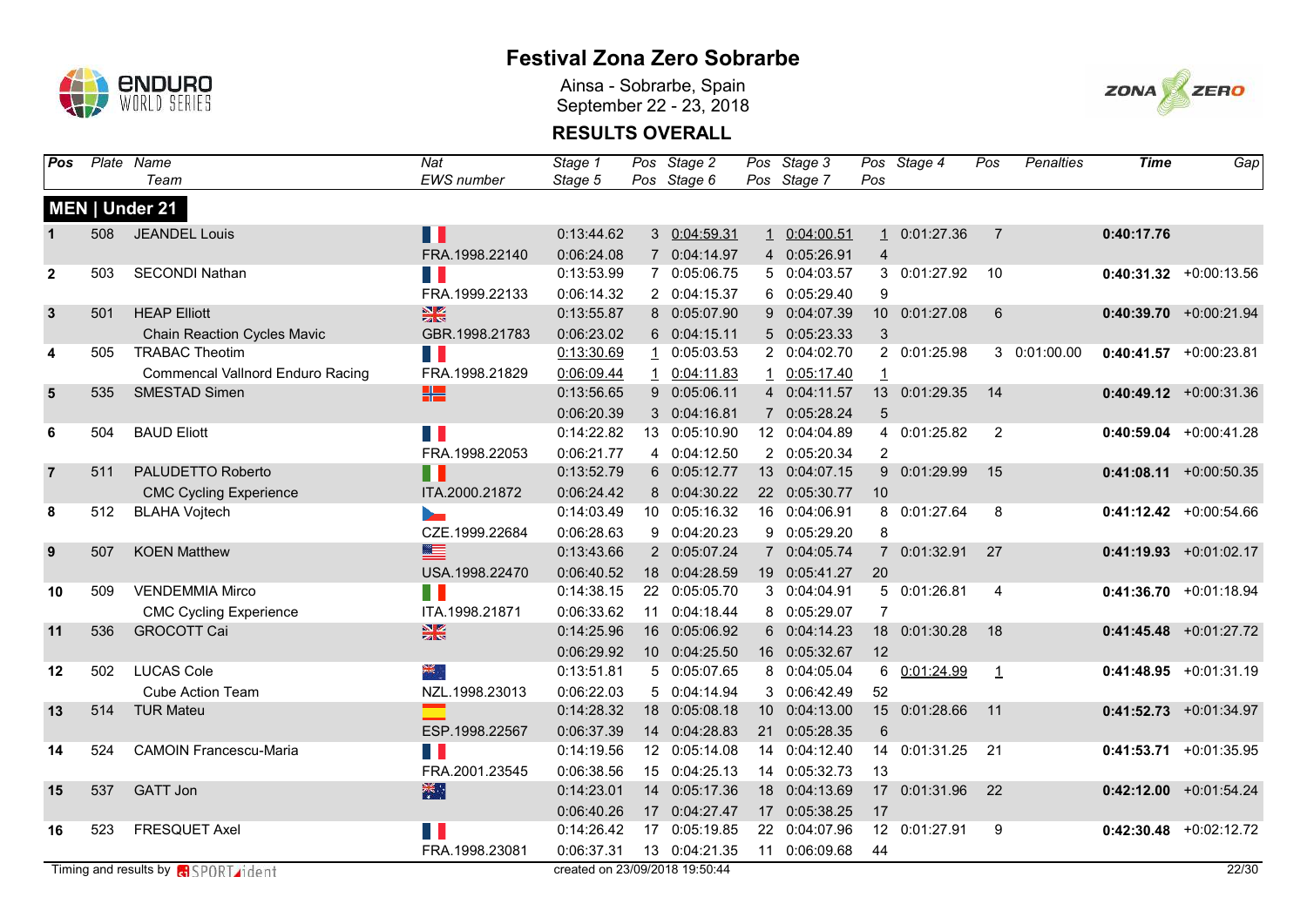

Ainsa - Sobrarbe, Spain September 22 - 23, 2018



| Pos |     | Plate Name                                  | Nat                      | Stage 1                        |    | Pos Stage 2   | Pos Stage 3   |     | Pos Stage 4   | Pos             | <b>Penalties</b> | <b>Time</b> | Gap                      |
|-----|-----|---------------------------------------------|--------------------------|--------------------------------|----|---------------|---------------|-----|---------------|-----------------|------------------|-------------|--------------------------|
|     |     | Team                                        | <b>EWS</b> number        | Stage 5                        |    | Pos Stage 6   | Pos Stage 7   | Pos |               |                 |                  |             |                          |
|     |     | MEN   Under 21                              |                          |                                |    |               |               |     |               |                 |                  |             |                          |
| 17  | 510 | <b>SACCON Matteo</b>                        | H                        | 0:14:37.14                     |    | 21 0:05:16.76 | 17 0:04:18.63 |     | 23 0:01:31.02 | $\overline{20}$ |                  |             | $0:42:37.53$ +0:02:19.77 |
|     |     | <b>CMC Cycling Experience</b>               | ITA.2000.21866           | 0:06:50.98                     |    | 24 0:04:30.59 | 23 0:05:32.41 | 11  |               |                 |                  |             |                          |
| 18  | 515 | <b>FRANCK Gilles</b>                        | Ш                        | 0:14:25.40                     |    | 15 0:05:20.50 | 23 0:04:26.12 |     | 34 0:01:31.97 | 23              |                  |             | $0:42:40.89$ +0:02:23.13 |
|     |     |                                             | BEL.2000.22291           | 0:06:52.65                     |    | 26 0:04:21.22 | 10 0:05:43.03 | 23  |               |                 |                  |             |                          |
| 19  | 518 | <b>OHRN Andreas</b>                         | 噐                        | 0:14:52.03                     |    | 24 0:05:18.25 | 20 0:04:18.49 |     | 22 0:01:33.41 | 28              |                  |             | $0:42:55.07$ +0:02:37.31 |
|     |     |                                             | NOR.1999.22549           | 0:06:47.10                     |    | 19 0:04:23.50 | 13 0:05:42.29 | 21  |               |                 |                  |             |                          |
| 20  | 519 | <b>JONSSON Sharjah</b>                      | ⋟≡                       | 0:14:34.22                     |    | 19 0:05:22.47 | 24 0:04:23.44 |     | 30 0:01:32.21 | 26              |                  |             | $0:42:59.34$ +0:02:41.58 |
|     |     |                                             | RSA.1999.22749           | 0:06:47.67                     |    | 20 0:04:35.62 | 31 0:05:43.71 | 24  |               |                 |                  |             |                          |
| 21  | 556 | VALVERDE GOMEZ Nacho                        | ▅                        | 0:14:35.35                     |    | 20 0:05:18.58 | 21 0:04:23.24 | 29  | 0:01:30.85    | 19              |                  |             | $0:43:04.87$ +0:02:47.11 |
|     |     |                                             |                          | 0:06:55.78                     |    | 31 0:04:36.44 | 33 0:05:44.63 | 26  |               |                 |                  |             |                          |
| 22  | 540 | MCLAUGHLIN Wyatt                            | $\left\  \cdot \right\ $ | 0:15:04.72                     |    | 31 0:05:26.09 | 28 0:04:25.35 |     | 32 0:01:30.19 | 17              |                  |             | $0:43:12.99$ +0:02:55.23 |
|     |     |                                             |                          | 0:06:39.45                     |    | 16 0:04:28.62 | 20 0:05:38.57 | 18  |               |                 |                  |             |                          |
| 23  | 520 | <b>JOYE Cameron</b>                         | $\equiv$                 | 0:15:21.06                     |    | 35 0:05:30.68 | 33 0:04:22.70 | 26  | 0:01:28.75    | 12              |                  |             | $0:43:18.49$ +0:03:00.73 |
|     |     |                                             | USA.1998.21721           | 0:06:35.01                     |    | 12 0:04:25.26 | 15 0:05:35.03 | 16  |               |                 |                  |             |                          |
| 24  | 534 | <b>DEBOIS Jonas</b>                         | Ш                        | 0:14:52.84                     |    | 25 0:05:30.45 | 32 0:04:26.72 | 36  | 0:01:34.97    | 32              |                  |             | $0:43:33.57$ +0:03:15.81 |
|     |     |                                             | BEL.2001.24645           | 0:06:54.82                     |    | 28 0:04:35.16 | 29 0:05:38.61 | 19  |               |                 |                  |             |                          |
| 25  | 517 | <b>WILSON Tom</b>                           | $rac{N}{2}$              | 0:15:04.66                     |    | 30 0:05:30.38 | 31 0:04:25.65 | 33  | 0:01:34.65    | 30              |                  |             | $0:43:34.74$ +0:03:16.98 |
|     |     |                                             | GBR.2000.22553           | 0:06:57.66                     |    | 33 0:04:28.16 | 18 0:05:33.58 | 14  |               |                 |                  |             |                          |
| 26  | 533 | <b>BROOKS Louis</b>                         | $\frac{N}{2}$            | 0:14:55.97                     |    | 26 0:05:30.27 | 30 0:04:26.31 |     | 35 0:01:37.08 | 40              |                  |             | $0:43:45.71$ +0:03:27.95 |
|     |     |                                             | GBR.2000.24829           | 0:06:56.30                     |    | 32 0:04:35.54 | 30 0:05:44.24 | 25  |               |                 |                  |             |                          |
| 27  | 525 | <b>REAL Pierre</b>                          | Ш                        | 0:15:38.34                     | 41 | 0:05:23.43    | 25 0:04:16.06 | 20  | 0:01:29.05    | 13              |                  |             | $0:43:56.93$ +0:03:39.17 |
|     |     |                                             | FRA.1998.22500           | 0:06:48.49                     |    | 22 0:04:32.09 | 26 0:05:49.47 | 28  |               |                 |                  |             |                          |
| 28  | 558 | <b>BISSON Zian</b>                          | H I                      | 0:15:02.85                     |    | 29 0:05:23.68 | 26 0:04:13.64 |     | 16 0:01:32.10 | 25              |                  |             | $0:43:58.31$ +0:03:40.55 |
|     |     |                                             |                          | 0:06:55.39                     |    | 30 0:04:53.65 | 42 0:05:57.00 | 36  |               |                 |                  |             |                          |
| 29  | 546 | <b>MARTINEZ Eric</b>                        | ▬                        | 0:15:17.59                     |    | 34 0:05:37.96 | 37 0:04:24.44 |     | 31 0:01:31.97 | 23              |                  |             | $0:44:00.33$ +0:03:42.57 |
|     |     |                                             |                          | 0:06:49.46                     |    | 23 0:04:30.73 | 24 0:05:48.18 | 27  |               |                 |                  |             |                          |
| 30  | 532 | WILLIAMSON Ryan                             | $\frac{8}{2}$            | 0:15:21.65                     |    | 36 0:05:28.28 | 29 0:04:28.93 |     | 38 0:01:35.12 | 34              |                  |             | $0:44:07.20$ +0:03:49.44 |
|     |     |                                             | GBR.1998.23082           | 0:06:51.84                     |    | 25 0:04:30.78 | 25 0:05:50.60 | 30  |               |                 |                  |             |                          |
| 31  | 538 | <b>HAYDEN Teddy</b>                         | $\equiv$                 | 0:14:47.97                     |    | 23 0:05:25.22 | 27 0:04:21.71 | 25  | 0:01:34.96    | 31              |                  |             | $0:44:08.89$ +0:03:51.13 |
|     |     |                                             |                          | 0:07:07.73                     | 41 | 0:04:38.68    | 37 0:06:12.62 | 45  |               |                 |                  |             |                          |
| 32  | 544 | <b>CARRERA PRADO Nicolas</b>                | ▅                        | 0:15:10.94                     |    | 33 0:05:56.33 | 46 0:04:21.19 |     | 24 0:01:34.22 | 29              |                  |             | $0:44:25.82$ +0:04:08.06 |
|     |     |                                             |                          | 0:06:57.85                     |    | 34 0:04:35.80 | 32 0:05:49.49 | 29  |               |                 |                  |             |                          |
|     |     | Timing and results by <b>a</b> SPORT rident |                          | created on 23/09/2018 19:50:44 |    |               |               |     |               |                 |                  |             | 23/30                    |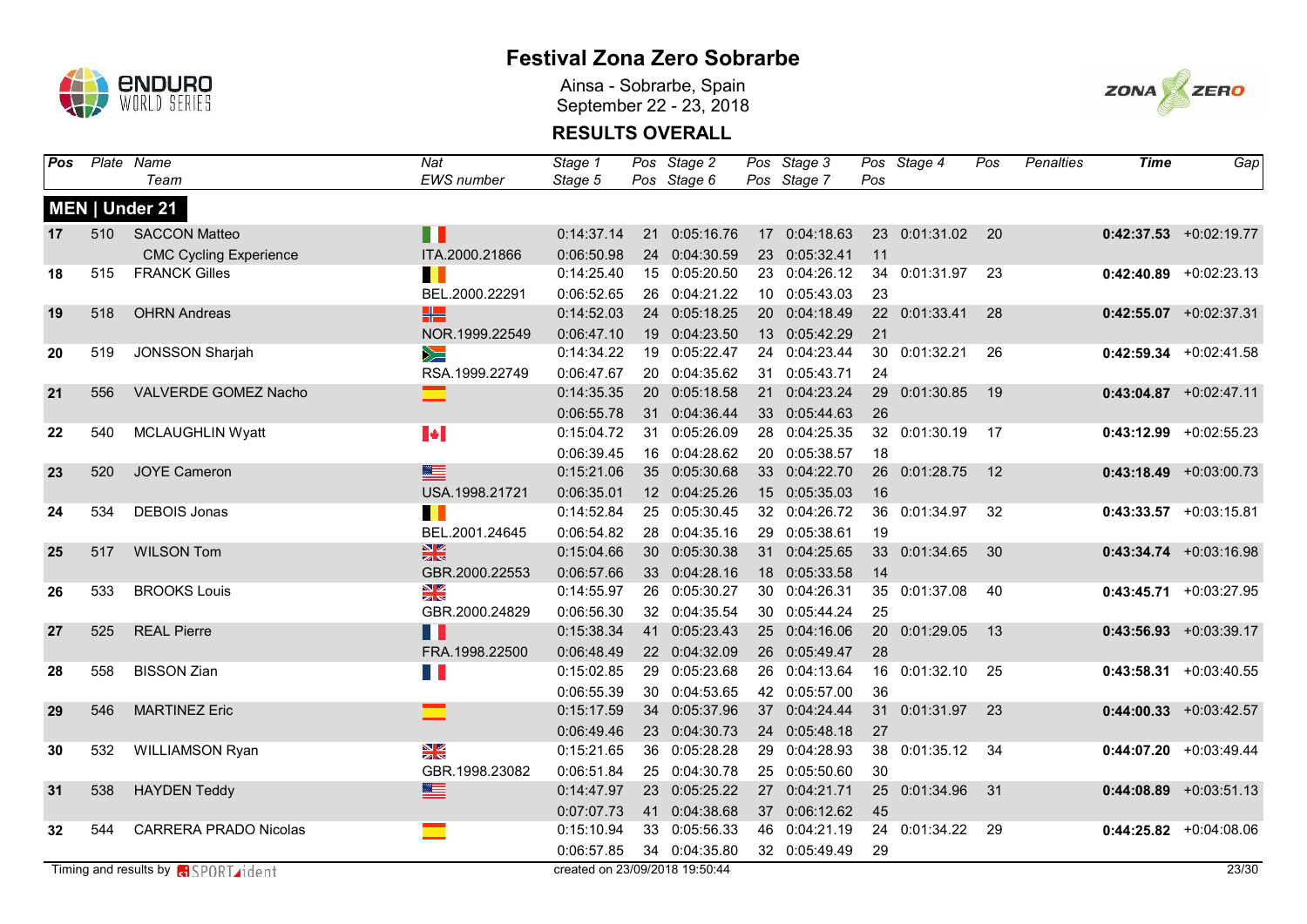

Ainsa - Sobrarbe, Spain September 22 - 23, 2018



| Pos |     | Plate Name                                  | $\overline{Nat}$         | Stage 1                        | Pos Stage 2   | Pos Stage 3   |     | Pos Stage 4   | Pos | <b>Penalties</b> | <b>Time</b> | Gap                      |
|-----|-----|---------------------------------------------|--------------------------|--------------------------------|---------------|---------------|-----|---------------|-----|------------------|-------------|--------------------------|
|     |     | Team                                        | EWS number               | Stage 5                        | Pos Stage 6   | Pos Stage 7   | Pos |               |     |                  |             |                          |
|     |     | MEN   Under 21                              |                          |                                |               |               |     |               |     |                  |             |                          |
| 33  | 526 | <b>PONTHUS Matthieu</b>                     | Ш                        | 0:15:10.81                     | 32 0:05:30.82 | 34 0:04:31.68 |     | 41 0:01:39.13 | 44  |                  |             | $0:44:27.58$ +0:04:09.82 |
|     |     |                                             | FRA.2000.23103           | 0:07:00.38                     | 36 0:04:38.09 | 36 0:05:56.67 | 35  |               |     |                  |             |                          |
| 34  | 549 | <b>TELL Dani</b>                            | ▔                        | 0:15:24.48                     | 38 0:05:37.09 | 35 0:04:23.19 | 28  | 0:01:36.04    | 38  |                  |             | $0:44:41.19$ +0:04:23.43 |
|     |     |                                             |                          | 0:06:54.01                     | 27 0:04:49.07 | 40 0:05:57.31 | 38  |               |     |                  |             |                          |
| 35  | 539 | <b>DELBRIDGE Jack</b>                       | $\frac{N}{N}$            | 0:15:24.30                     | 37 0:05:38.92 | 39 0:04:27.43 |     | 37 0:01:37.91 | 41  |                  |             | $0:44:47.46$ +0:04:29.70 |
|     |     |                                             |                          | 0:06:55.06                     | 29 0:04:49.15 | 41 0:05:54.69 | 34  |               |     |                  |             |                          |
| 36  | 529 | <b>GARCIA SANCHEZ Tomas</b>                 | an a                     | 0:15:30.53                     | 39 0:05:38.27 | 38 0:04:31.55 | 40  | 0:01:35.66    | 36  |                  |             | $0:44:57.62$ +0:04:39.86 |
|     |     |                                             | ESP.1998.22341           | 0:07:10.58                     | 42 0:04:37.05 | 35 0:05:53.98 | 33  |               |     |                  |             |                          |
| 37  | 531 | <b>BYRNE Harry</b>                          | $\blacksquare$           | 0:14:17.59                     | 11 0:05:10.02 | 11 0:04:14.71 | 19  | 0:01:35.93    | 37  |                  |             | $0:45:02.25$ +0:04:44.49 |
|     |     |                                             | IRL.2001.23573           | 0:09:26.66                     | 53 0:04:34.34 | 28 0:05:43.00 | 22  |               |     |                  |             |                          |
| 38  | 527 | <b>BARICH Leopold</b>                       |                          | 0:15:51.31                     | 42 0:05:17.40 | 19 0:04:17.46 | 21  | 0:01:29.99    |     | 15 0:01:00.00    |             | $0:45:14.76$ +0:04:57.00 |
|     |     |                                             | GER.1998.22342           | 0:06:48.27                     | 21 0:04:22.22 | 12 0:06:08.11 | 43  |               |     |                  |             |                          |
| 39  | 522 | <b>SCELLIER Alexandre</b>                   | Ш                        | 0:15:30.68                     | 40 0:05:42.64 | 41 0:04:33.90 | 43  | 0:01:40.22    | 47  |                  |             | $0:45:15.15$ +0:04:57.39 |
|     |     |                                             | FRA.1999.22547           | 0:07:04.41                     | 39 0:04:46.02 | 39 0:05:57.28 | 37  |               |     |                  |             |                          |
| 40  | 521 | <b>BEAN Nicolas</b>                         | ▀                        | 0:14:56.14                     | 27 0:07:08.62 | 52 0:04:35.55 | 45  | 0:01:35.13    | 35  |                  |             | $0:45:49.06$ +0:05:31.30 |
|     |     |                                             | USA.1999.22730           | 0:07:01.09                     | 37 0:04:40.37 | 38 0:05:52.16 | 32  |               |     |                  |             |                          |
| 41  | 560 | <b>LAHAILLE Dorian</b>                      | M                        | 0:16:13.29                     | 44 0:05:41.87 | 40 0:04:30.71 | 39  | 0:01:39.21    | 45  |                  |             | $0:45:59.69$ +0:05:41.93 |
|     |     |                                             |                          | 0:06:57.89                     | 35 0:04:55.67 | 46 0:06:01.05 | 40  |               |     |                  |             |                          |
| 42  | 543 | <b>DIOMEDE Louis</b>                        | N<br>Z                   | 0:16:21.89                     | 45 0:05:46.48 | 42 0:04:36.47 | 46  | 0:01:40.13    | 46  |                  |             | $0:46:45.34$ +0:06:27.58 |
|     |     |                                             |                          | 0:07:22.31                     | 44 0:04:55.35 | 45 0:06:02.71 | 41  |               |     |                  |             |                          |
| 43  | 547 | <b>FAJARDO Eloi</b>                         | ⊏                        | 0:16:43.60                     | 48 0:05:37.34 | 36 0:04:32.36 |     | 42 0:01:35.02 | 33  |                  |             | $0:47:18.81$ +0:07:01.05 |
|     |     |                                             |                          | 0:07:03.79                     | 38 0:05:09.36 | 51 0:06:37.34 | 50  |               |     |                  |             |                          |
| 44  | 528 | MUNOZ Esteban                               |                          | 0:16:25.82                     | 46 0:05:51.46 | 43 0:04:50.30 |     | 51 0:01:41.39 |     | 48 0:00:14.00    |             | $0:47:33.25$ +0:07:15.49 |
|     |     |                                             | COL.2001.22281           | 0:07:37.48                     | 47 0:04:54.71 | 43 0:05:57.81 | 39  |               |     |                  |             |                          |
| 45  | 555 | <b>GIMENEZ ARASANZ Miguel</b>               | $\equiv$                 | 0:15:59.20                     | 43 0:05:51.76 | 44 0:05:29.22 |     | 54 0:01:36.12 | 39  |                  |             | $0:47:54.37$ +0:07:36.61 |
|     |     |                                             |                          | 0:07:20.98                     | 43 0:04:57.26 | 47 0:06:39.83 | 51  |               |     |                  |             |                          |
| 46  | 545 | DONOSO Pedro                                | $\overline{\phantom{a}}$ | 0:16:50.85                     | 50 0:05:52.37 | 45 0:04:40.63 |     | 47 0:01:45.89 | 52  |                  |             | $0:48:09.06$ +0:07:51.30 |
|     |     |                                             |                          | 0:07:44.08                     | 48 0:04:55.29 | 44 0:06:19.95 | 47  |               |     |                  |             |                          |
| 47  | 550 | <b>GOMEZ IZQUIERDO Oriol</b>                |                          | 0:15:01.07                     | 28 0:09:57.62 | 55 0:04:22.77 |     | 27 0:01:38.24 | 43  |                  |             | $0:48:32.84$ +0:08:15.08 |
|     |     |                                             |                          | 0:07:05.74                     | 40 0:04:36.75 | 34 0:05:50.65 | 31  |               |     |                  |             |                          |
| 48  | 553 | LOPEZ MONTERO Jaime                         | ▅                        | 0:18:17.21                     | 52 0:06:01.48 | 48 0:04:44.86 | 48  | 0:01:37.91    | 41  |                  |             | $0:49:16.22$ +0:08:58.46 |
|     |     |                                             |                          | 0:07:24.15                     | 45 0:05:06.64 | 50 0:06:03.97 | 42  |               |     |                  |             |                          |
|     |     | Timing and results by <b>a</b> SPORT rident |                          | created on 23/09/2018 19:50:44 |               |               |     |               |     |                  |             | 24/30                    |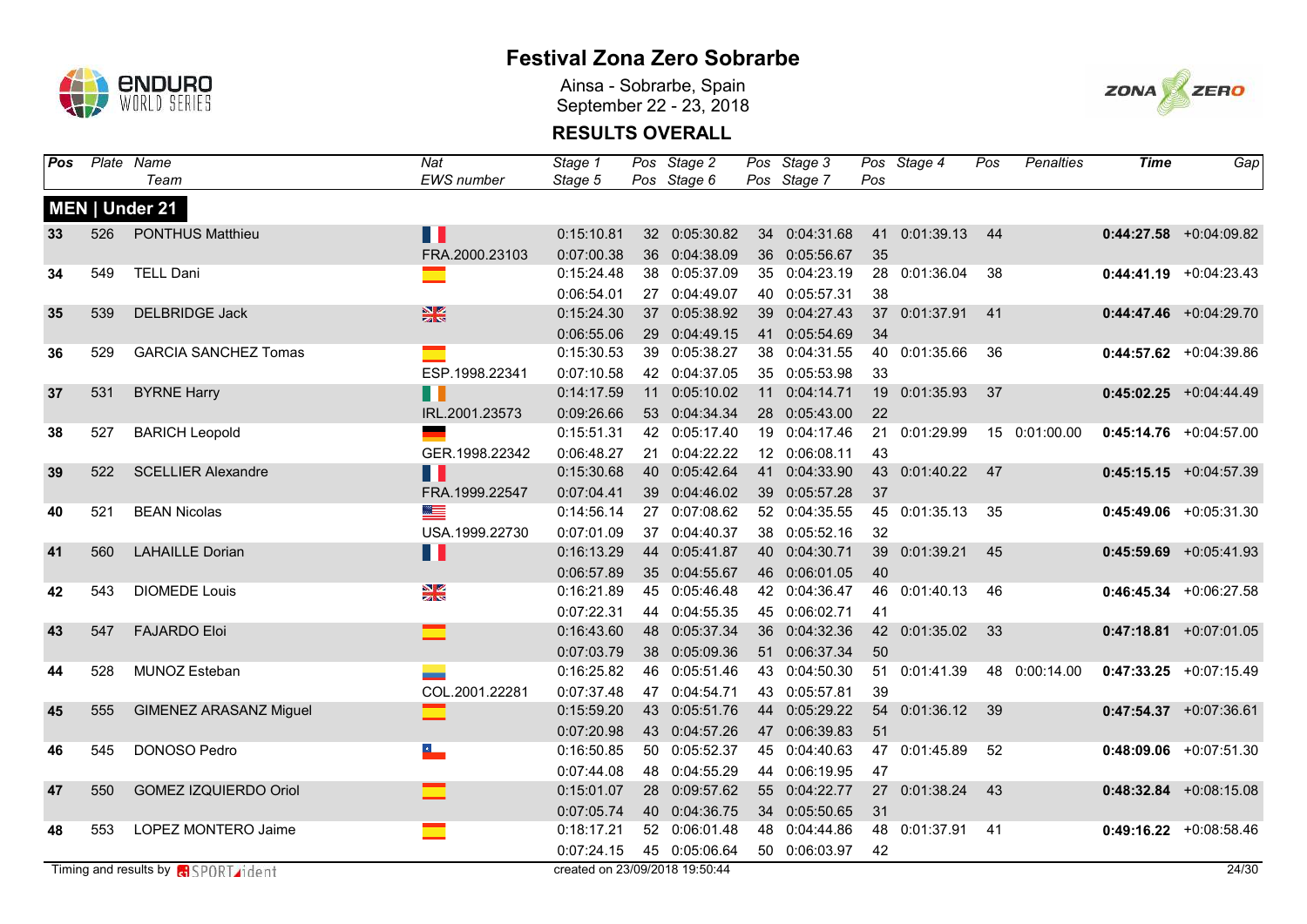

Ainsa - Sobrarbe, Spain September 22 - 23, 2018



| Pos        | Plate | Name                         | Nat                                     | Stage 1                  |          | Pos Stage 2                    |    | Pos Stage 3                    |                 | Pos Stage 4   | Pos | Penalties     | Time       | Gap                      |
|------------|-------|------------------------------|-----------------------------------------|--------------------------|----------|--------------------------------|----|--------------------------------|-----------------|---------------|-----|---------------|------------|--------------------------|
|            |       | Team                         | <b>EWS</b> number                       | Stage 5                  |          | Pos Stage 6                    |    | Pos Stage 7                    | Pos             |               |     |               |            |                          |
|            |       | MEN   Under 21               |                                         |                          |          |                                |    |                                |                 |               |     |               |            |                          |
| 49         | 548   | <b>GARCIA Alberto</b>        |                                         | 0:17:01.42<br>0:08:13.06 | 51       | 0:06:23.95<br>50 0:05:04.32    |    | 50 0:04:48.19<br>49 0:06:46.15 | 49<br>53        | 0:01:43.80    | 49  |               |            | $0:50:00.89$ +0:09:43.13 |
| 50         | 559   | <b>VANQUAILLE Artur</b>      | $\blacksquare$                          | 0:16:38.77<br>0:07:29.61 |          | 47 0:07:35.31<br>46 0:05:09.53 |    | 53 0:04:50.24<br>52 0:06:35.29 | 48              | 50 0:01:45.69 | 51  |               |            | $0:50:04.44$ +0:09:46.68 |
| 51         | 554   | <b>ETXEBERRIA Urki</b>       |                                         | 0:16:44.22<br>0:08:28.09 | 49       | 0:06:02.92<br>52 0:05:26.01    |    | 49 0:05:10.00<br>53 0:06:35.85 | 49              | 52 0:01:54.91 | 54  |               |            | $0:50:22.00$ +0:10:04.24 |
| 52         | 541   | <b>LESTER Zac</b>            | $\frac{N}{N}$                           | 0:20:59.85<br>0:08:02.60 | 54       | 0:06:00.61<br>49 0:04:59.46    |    | 47 0:04:34.37<br>48 0:06:19.31 | 44<br>46        | 0:01:44.28    | 50  |               |            | $0:52:40.48$ +0:12:22.72 |
| 53         | 552   | <b>MARTINEZ CURIEL Sergi</b> |                                         | 0:19:50.36<br>0:08:20.63 | 53<br>51 | 0:06:34.64<br>0:06:02.19       | 51 | 0:05:25.28<br>54 0:07:17.97    | 53<br>54        | 0:01:48.07    |     | 53 0:01:13.00 |            | $0:56:31.87$ +0:16:14.11 |
| 54         | 516   | <b>WOOLLEY Kasper</b>        | $\blacktriangleright$<br>CAN.1999.21348 | 0:13:48.97<br>0:21:55.40 |          | 4 0:05:15.58<br>54 0:04:33.44  |    | 15 0:04:07.73<br>27 0:05:34.27 | 11<br>15        | 0:01:26.90    | 5   |               | 0:56:42.29 | $+0:16:24.53$            |
| <b>DNF</b> | 557   | PEREZ SAEZ Antonio           |                                         | 0:26:48.36               | 55       | 0:09:46.31                     |    | 54 0:05:41.60                  | 55 <sub>5</sub> | 0:02:06.20    | 55  |               |            |                          |
| <b>DNF</b> | 542   | <b>CONOLLY Sam</b>           | $\frac{N}{n}$                           |                          |          |                                |    |                                |                 |               |     |               |            |                          |
| <b>DNS</b> | 513   | <b>PESTAK Martin</b>         | ь.<br>CZE.2000.22245                    |                          |          |                                |    |                                |                 |               |     |               |            |                          |
|            |       |                              |                                         |                          |          |                                |    |                                |                 |               |     |               |            |                          |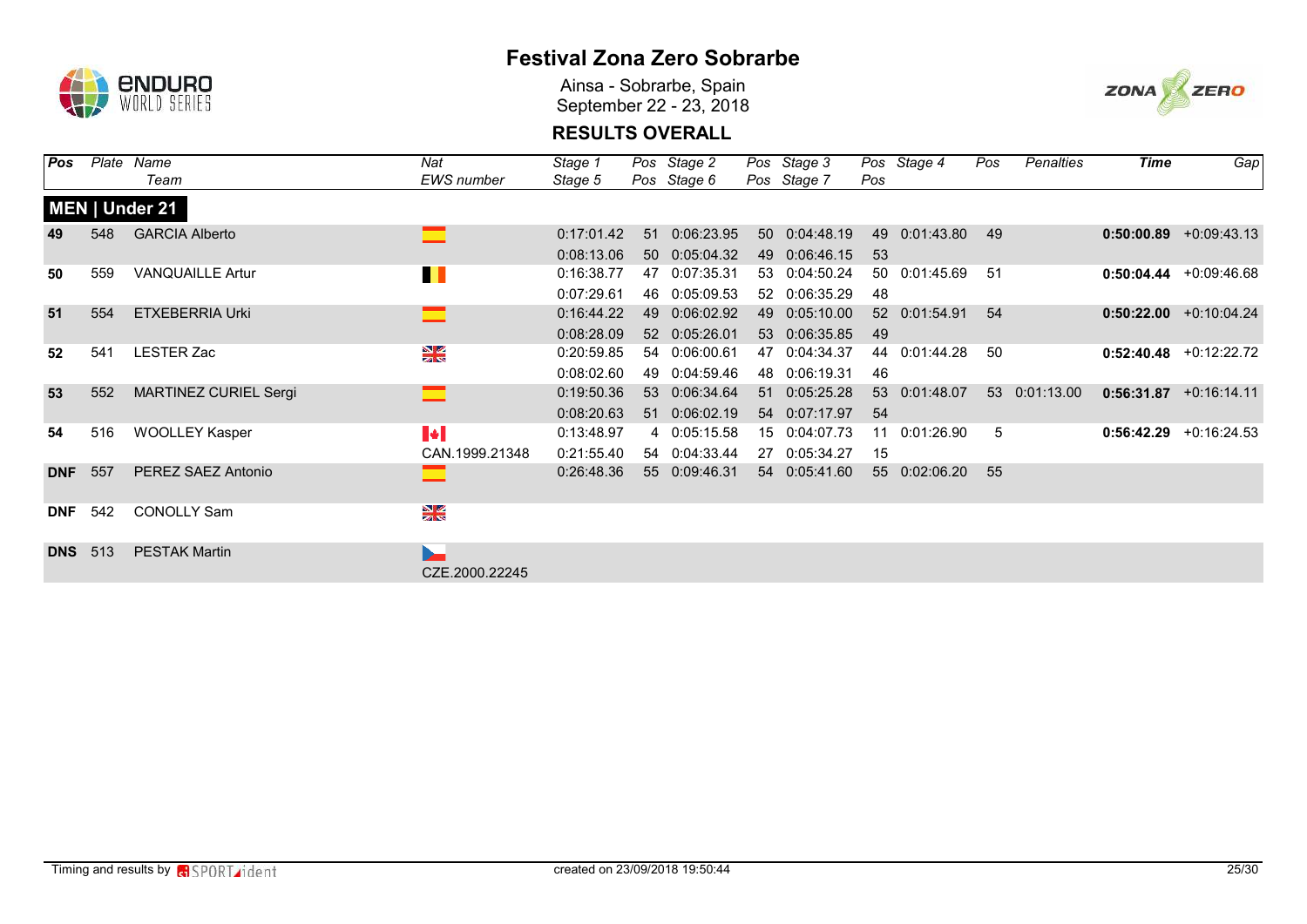

Ainsa - Sobrarbe, Spain September 22 - 23, 2018



| Pos            |                | Plate Name                                  | Nat                      | Stage 1                        |                 | Pos Stage 2   | Pos Stage 3   |                 | Pos Stage 4   | Pos            | <b>Penalties</b> | <b>Time</b> | Gap                       |
|----------------|----------------|---------------------------------------------|--------------------------|--------------------------------|-----------------|---------------|---------------|-----------------|---------------|----------------|------------------|-------------|---------------------------|
|                |                | Team                                        | <b>EWS</b> number        | Stage 5                        |                 | Pos Stage 6   | Pos Stage 7   | Pos             |               |                |                  |             |                           |
|                | <b>WOMEN</b>   |                                             |                          |                                |                 |               |               |                 |               |                |                  |             |                           |
|                | 1              | <b>RAVANEL Cecile</b>                       | П                        | 0:14:48.37                     | $\mathbf{1}$    | 0:05:21.84    | 1 0:04:18.23  | $\mathbf{1}$    | 0:01:34.82    | $\perp$        |                  | 0:43:24.99  |                           |
|                |                | <b>Commencal Vallnord Enduro Racing</b>     | FRA.1981.21884           | 0:06:46.93                     | $\overline{1}$  | 0:04:42.32    | 2 0:05:52.48  | $\overline{2}$  |               |                |                  |             |                           |
| $\overline{2}$ | $\overline{2}$ | <b>COURDURIER Isabeau</b>                   | n I                      | 0:15:13.28                     |                 | 2 0:05:35.28  | 2 0:04:30.57  |                 | 3 0:01:35.43  | 2              |                  |             | $0:44:20.74$ +0:00:55.75  |
|                |                | Intense Mavic Collective                    | FRA.1994.21731           | 0:06:55.28                     |                 | 2 0:04:40.51  | 1 0:05:50.39  | $\overline{1}$  |               |                |                  |             |                           |
| $\mathbf{3}$   | 404            | <b>LANTHIER NADEAU Andreane</b>             | $\blacktriangleright$    | 0:15:30.71                     |                 | 5 0:05:37.47  | 3 0:04:32.38  |                 | 4 0:01:36.76  | 5              |                  |             | $0:45:02.86$ +0:01:37.87  |
|                |                | Rocky Mountain/Race Face Enduro Team        | CAN.1993.21609           | 0:07:02.33                     |                 | 3 0:04:42.56  | 3 0:06:00.65  | $\overline{4}$  |               |                |                  |             |                           |
| 4              | 4              | <b>GEHRIG Anita</b>                         | $\ddot{\phantom{1}}$     | 0:15:29.25                     |                 | 4 0:05:45.31  | 4 0:04:30.01  |                 | 2 0:01:38.96  | 6              |                  |             | $0:45:32.75$ +0:02:07.76  |
|                |                | Norco Twins Racing                          | SUI.1987.21718           | 0:07:25.89                     |                 | 7 0:04:46.07  | 4 0:05:57.26  | 3               |               |                |                  |             |                           |
| $5\phantom{1}$ | $\overline{7}$ | <b>KOREM Noga</b>                           | $\overline{\phantom{a}}$ | 0:15:27.17                     |                 | 3 0:05:45.68  | 5 0:04:33.77  |                 | 6 0:01:36.55  | 3              |                  | 0:45:39.21  | $+0:02:14.22$             |
|                |                | <b>GT Factory Racing</b>                    | ISR.1991.21660           | 0:07:13.37                     |                 | 4 0:04:56.81  | 9 0:06:05.86  | 9               |               |                |                  |             |                           |
| 6              | 8              | <b>BARAONA Bex</b>                          | $\frac{8}{3}$            | 0:15:43.56                     |                 | 8 0:05:51.00  | 6 0:04:41.52  | 11              | 0:01:40.33    | 8              |                  |             | $0:46:34.04$ +0:03:09.05  |
|                |                | Ibis Cycles Enduro Race Team                | GBR.1989.21715           | 0:07:34.04                     |                 | 17 0:04:58.11 | 10 0:06:05.48 | 8               |               |                |                  |             |                           |
| $\overline{7}$ | 410            | <b>MILLER Miranda</b>                       | $\blacktriangleright$    | 0:15:56.78                     | 10 <sup>°</sup> | 0:05:57.16    | 13 0:04:33.14 |                 | 5 0:01:36.66  | $\overline{4}$ |                  |             | $0:46:36.10$ +0:03:11.11  |
|                |                | <b>Specialized Racing</b>                   | CAN.1990.21687           | 0:07:33.22                     |                 | 14 0:04:54.20 | 7 0:06:04.94  | $\overline{7}$  |               |                |                  |             |                           |
| 8              | 405            | <b>CHARRE</b> Morgane                       | F.                       | 0:16:03.26                     |                 | 12 0:05:53.36 | 10 0:04:38.78 | 10 <sup>°</sup> | 0:01:45.05    | 17             |                  |             | $0:46:36.91 + 0:03:11.92$ |
|                |                |                                             | FRA.1990.21958           | 0:07:17.75                     |                 | 6 0:04:54.03  | 6 0:06:04.68  | 6               |               |                |                  |             |                           |
| 9              | 401            | <b>ESPINEIRA Flow</b>                       | 巴                        | 0:15:45.54                     |                 | 9 0:05:51.16  | 7 0:04:36.36  |                 | 8 0:01:42.21  | 10             |                  |             | $0:46:39.29$ +0:03:14.30  |
|                |                |                                             | CHI.1992.22941           | 0:07:36.17                     |                 | 18 0:04:53.58 | 5 0:06:14.27  | 12              |               |                |                  |             |                           |
| 10             | 408            | <b>PUGIN Melanie</b>                        | H.                       | 0:16:17.39                     |                 | 15 0:05:52.93 | 9 0:04:37.24  |                 | 9 0:01:42.84  | 11             |                  |             | $0:46:48.97$ +0:03:23.98  |
|                |                | Miranda Racing Team                         | FRA.1990.21693           | 0:07:13.92                     |                 | 5 0:05:00.43  | 11 0:06:04.22 | 5               |               |                |                  |             |                           |
| 11             | 3              | <b>WINTON Katy</b>                          | $\frac{N}{N}$            | 0:16:04.22                     |                 | 13 0:05:51.35 | 8 0:04:34.09  |                 | 7 0:01:38.99  | $\overline{7}$ |                  |             | $0:46:51.35 +0:03:26.36$  |
|                |                | <b>Trek Factory Racing</b>                  | GBR.1993.21730           | 0:07:30.83                     |                 | 9 0:04:56.18  | 8 0:06:15.69  | 13              |               |                |                  |             |                           |
| 12             | 5              | <b>GEHRIG Caro</b>                          | ÷                        | 0:15:35.94                     |                 | 7 0:05:58.77  | 14 0:04:44.69 |                 | 15 0:01:47.48 | 20             |                  |             | $0:47:07.13$ +0:03:42.14  |
|                |                | Norco Twins Racing                          | SUI.1987.21665           | 0:07:40.03                     |                 | 20 0:05:01.83 | 12 0:06:18.39 | 15              |               |                |                  |             |                           |
| 13             | 9              | <b>COOK Becky</b>                           | $\frac{N}{N}$            | 0:15:58.85                     |                 | 11 0:05:53.99 | 11 0:04:43.70 |                 | 13 0:01:43.05 | 13             |                  |             | $0:47:09.36$ +0:03:44.37  |
|                |                | Orbea Enduro Team                           | GBR.1986.21664           | 0:07:33.74                     |                 | 15 0:05:04.74 | 14 0:06:11.29 | 11              |               |                |                  |             |                           |
| 14             | 414            | CHARLES Laura                               | H.                       | 0:15:34.17                     |                 | 6 0:05:59.61  | 16 0:05:01.16 | 29              | 0:01:50.94    | 29             |                  |             | $0:47:23.18$ +0:03:58.19  |
|                |                |                                             | FRA.1995.23500           | 0:07:29.53                     |                 | 8 0:05:06.71  | 18 0:06:21.06 | 18              |               |                |                  |             |                           |
| 15             | 409            | <b>BROWN Casey</b>                          | $\blacktriangleright$    | 0:16:32.50                     |                 | 18 0:06:00.87 | 17 0:04:44.48 | 14              | 0:01:41.47    | 9              |                  |             | $0:47:46.35$ +0:04:21.36  |
|                |                | <b>Trek Factory Racing</b>                  | CAN.1990.21725           | 0:07:31.80                     |                 | 12 0:05:05.65 | 16 0:06:09.58 | 10              |               |                |                  |             |                           |
| 16             | 407            | <b>DUVERT Julie</b>                         | H.                       | 0:16:24.61                     | 16              | 0:05:59.03    | 15 0:04:43.61 | 12              | 0:01:46.07    | 19             |                  |             | $0:47:47.34$ +0:04:22.35  |
|                |                | Ibis Cycles Enduro Race Team                | FRA.1996.21719           | 0:07:31.62                     |                 | 11 0:05:02.49 | 13 0:06:19.91 | 16              |               |                |                  |             |                           |
|                |                | Timing and results by <b>GISPORT</b> rident |                          | created on 23/09/2018 19:50:44 |                 |               |               |                 |               |                |                  |             | 26/30                     |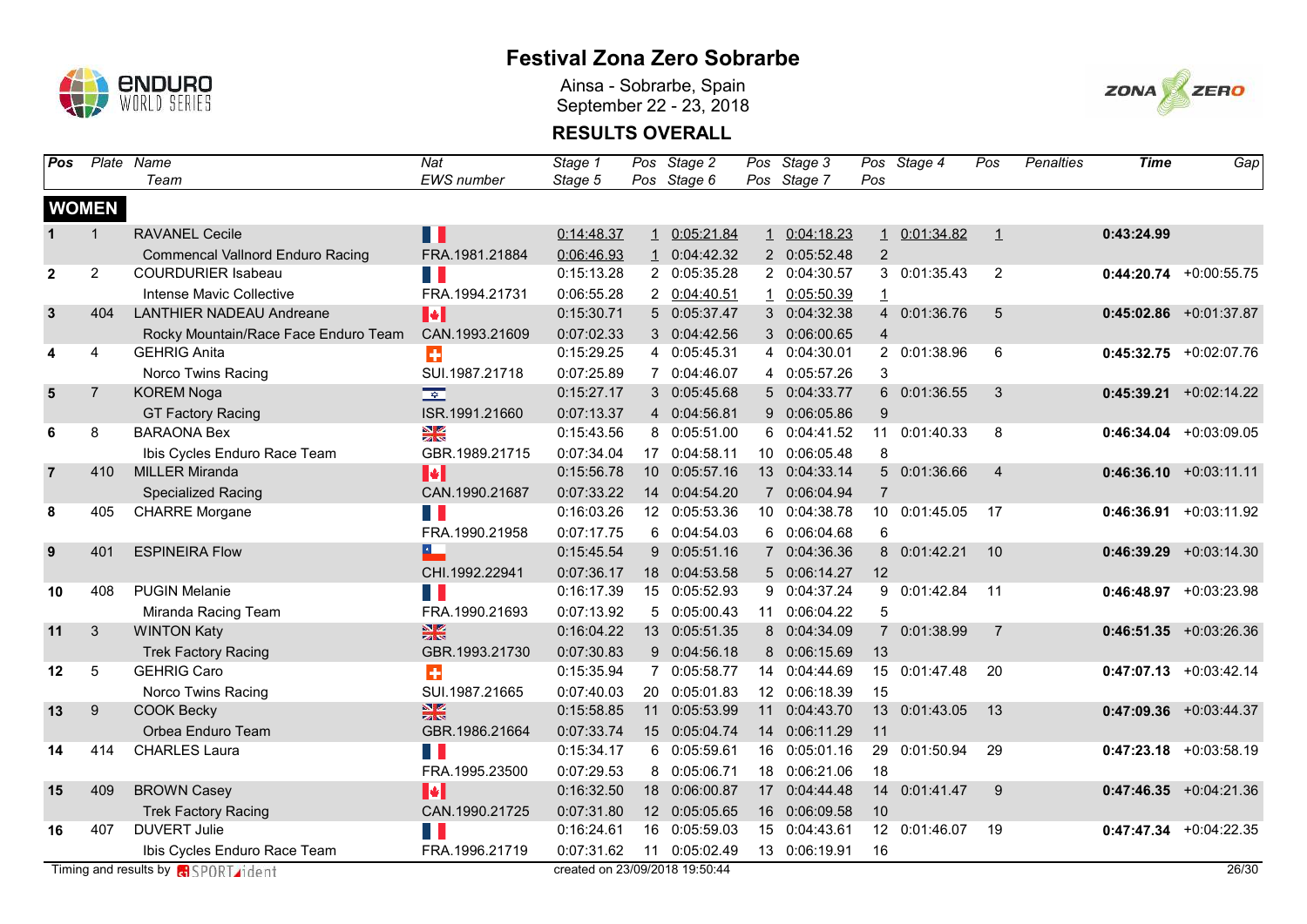

Ainsa - Sobrarbe, Spain September 22 - 23, 2018



| Pos |              | Plate Name                                   | <b>Nat</b>        | Stage 1                        |    | Pos Stage 2   | Pos Stage 3   |     | Pos Stage 4   | Pos | <b>Penalties</b> | <b>Time</b> | Gap                      |
|-----|--------------|----------------------------------------------|-------------------|--------------------------------|----|---------------|---------------|-----|---------------|-----|------------------|-------------|--------------------------|
|     |              | Team                                         | <b>EWS</b> number | Stage 5                        |    | Pos Stage 6   | Pos Stage 7   | Pos |               |     |                  |             |                          |
|     | <b>WOMEN</b> |                                              |                   |                                |    |               |               |     |               |     |                  |             |                          |
| 17  | 422          | <b>SCHWENK Theresia</b>                      |                   | 0:16:17.04                     |    | 14 0:06:04.18 | 20 0:04:54.48 |     | 23 0:01:48.49 | 23  |                  |             | $0:47:58.09$ +0:04:33.10 |
|     |              |                                              | GER.1995.23042    | 0:07:32.04                     |    | 13 0:05:05.03 | 15 0:06:16.83 | 14  |               |     |                  |             |                          |
| 18  | 411          | <b>CHAPPETTA Christina</b>                   | <u> and</u>       | 0:16:31.30                     |    | 17 0:05:54.80 | 12 0:04:47.92 |     | 17 0:01:43.32 | -14 |                  |             | $0:48:25.54$ +0:05:00.55 |
|     |              |                                              | USA.1989.22479    | 0:07:31.53                     |    | 10 0:05:29.85 | 32 0:06:26.82 | 21  |               |     |                  |             |                          |
| 19  | 421          | <b>NABER Tanja</b>                           | <u>e a</u>        | 0:16:47.70                     |    | 21 0:06:10.69 | 26 0:04:46.99 |     | 16 0:01:49.53 | 27  |                  |             | $0:48:41.53$ +0:05:16.54 |
|     |              |                                              | GER.1987.22367    | 0:07:33.90                     |    | 16 0:05:12.32 | 23 0:06:20.40 | 17  |               |     |                  |             |                          |
| 20  | 425          | LEIVSDOTTIR Vera                             | ╬                 | 0:16:57.89                     |    | 23 0:06:07.24 | 22 0:04:55.98 | 26  | 0:01:44.07    | 16  |                  |             | $0:48:59.77$ +0:05:34.78 |
|     |              |                                              | NOR.1991.23518    | 0:07:39.89                     | 19 | 0:05:06.48    | 17 0:06:28.22 | 22  |               |     |                  |             |                          |
| 21  | 415          | <b>MARCHAL Alexandra</b>                     | Ш                 | 0:16:34.27                     | 19 | 0:06:04.58    | 21 0:04:51.32 | 20  | 0:02:03.61    |     | 38 0:00:04.00    |             | $0:49:09.14$ +0:05:44.15 |
|     |              |                                              | BEL.1991.22790    | 0:07:54.47                     |    | 27 0:05:11.71 | 21 0:06:24.93 | 19  |               |     |                  |             |                          |
| 22  | 403          | <b>KJ SHARP</b>                              | $\frac{N}{N}$     | 0:17:00.78                     |    | 25 0:06:01.48 | 18 0:04:49.55 | 19  | 0:01:51.29    | 30  |                  |             | $0:49:20.26$ +0:05:55.27 |
|     |              | Hope Factory Racing                          | GBR.1994.21662    | 0:07:49.63                     | 26 | 0:05:09.45    | 19 0:06:38.08 | 25  |               |     |                  |             |                          |
| 23  | 418          | NESTLEROVA Fejola Stepanka                   | $\blacksquare$    | 0:16:41.42                     | 20 | 0:06:08.45    | 24 0:04:55.23 | 24  | 0:01:49.52    | 26  |                  |             | $0:49:32.39$ +0:06:07.40 |
|     |              |                                              | CZE.1985.21761    | 0:08:09.51                     |    | 29 0:05:12.86 | 24 0:06:35.40 | 24  |               |     |                  |             |                          |
| 24  | 413          | <b>CHARLES Estelle</b>                       | FI F              | 0:16:59.25                     |    | 24 0:06:09.43 | 25 0:04:51.84 | 21  | 0:01:45.33    | 18  |                  |             | $0:49:41.66$ +0:06:16.67 |
|     |              |                                              | FRA.1997.22205    | 0:07:48.36                     |    | 23 0:05:24.63 | 30 0:06:42.82 | 28  |               |     |                  |             |                          |
| 25  | 417          | <b>BORMOLINI Jessica</b>                     | n a               | 0:17:23.99                     |    | 30 0:06:02.06 | 19 0:04:53.15 |     | 22 0:01:43.02 |     | 12 0:00:21.00    |             | $0:49:48.39$ +0:06:23.40 |
|     |              |                                              | ITA.1993.24627    | 0:07:45.92                     |    | 22 0:05:13.20 | 25 0:06:25.66 | 20  |               |     |                  |             |                          |
| 26  | 420          | <b>WIEDENROTH Sofia</b>                      |                   | 0:17:01.90                     |    | 26 0:06:15.59 | 28 0:05:08.20 |     | 32 0:01:50.28 | 28  |                  |             | $0:49:49.63$ +0:06:24.64 |
|     |              |                                              | GER.1995.24544    | 0:07:49.51                     |    | 25 0:05:12.15 | 22 0:06:32.00 | 23  |               |     |                  |             |                          |
| 27  | 424          | <b>STRAEDET Hilde</b>                        | HZ                | 0:17:17.90                     | 28 | 0:06:15.31    | 27 0:05:03.09 | 30  | 0:01:49.18    | 25  |                  |             | $0:50:26.93$ +0:07:01.94 |
|     |              |                                              | NOR.1986.22415    | 0:07:48.64                     |    | 24 0:05:23.10 | 28 0:06:49.71 | 31  |               |     |                  |             |                          |
| 28  | 440          | <b>GARDNER Becky</b>                         | ▆▆                | 0:17:13.29                     |    | 27 0:06:31.92 | 34 0:05:06.94 |     | 31 0:01:55.31 | 32  |                  |             | $0:50:58.22$ +0:07:33.23 |
|     |              |                                              | USA.1988.23592    | 0:08:20.97                     |    | 30 0:05:11.40 | 20 0:06:38.39 | 26  |               |     |                  |             |                          |
| 29  | 430          | <b>DUARTE CASTRO Desiree</b>                 | $\equiv$          | 0:17:22.11                     |    | 29 0:06:28.80 | 30 0:04:59.76 | 28  | 0:01:48.21    | 21  |                  |             | $0:51:07.78$ +0:07:42.79 |
|     |              |                                              | ESP.1997.22130    | 0:08:04.61                     |    | 28 0:05:22.29 | 27 0:07:02.00 | 32  |               |     |                  |             |                          |
| 30  | 412          | <b>PICTON Leonie</b>                         | ▓€∴               | 0:17:24.34                     |    | 31 0:06:15.88 | 29 0:04:56.22 | 27  | 0:01:43.33    | 15  |                  |             | $0:51:22.50$ +0:07:57.51 |
|     |              |                                              | AUS.1986.22420    | 0:07:40.35                     |    | 21 0:06:37.16 | 37 0:06:45.22 | 29  |               |     |                  |             |                          |
| 31  | 402          | <b>GILL Martha</b>                           | $\frac{N}{2}$     | 0:17:37.64                     |    | 32 0:06:29.92 | 31 0:04:55.66 | 25  | 0:01:48.30    | 22  |                  |             | $0:51:30.46$ +0:08:05.47 |
|     |              |                                              | GBR.1997.22469    | 0:08:29.39                     |    | 31 0:05:21.99 | 26 0:06:47.56 | 30  |               |     |                  |             |                          |
| 32  | 443          | <b>SICK Clair</b>                            |                   | 0:17:56.40                     |    | 34 0:06:31.90 | 33 0:05:09.32 | 34  | 0:01:59.49    | 36  |                  |             | $0:52:58.49$ +0:09:33.50 |
|     |              |                                              |                   | 0:08:34.17                     |    | 33 0:05:30.34 | 33 0:07:16.87 | 35  |               |     |                  |             |                          |
|     |              | Timing and results by <b>RI</b> SPORT rident |                   | created on 23/09/2018 19:50:44 |    |               |               |     |               |     |                  |             | 27/30                    |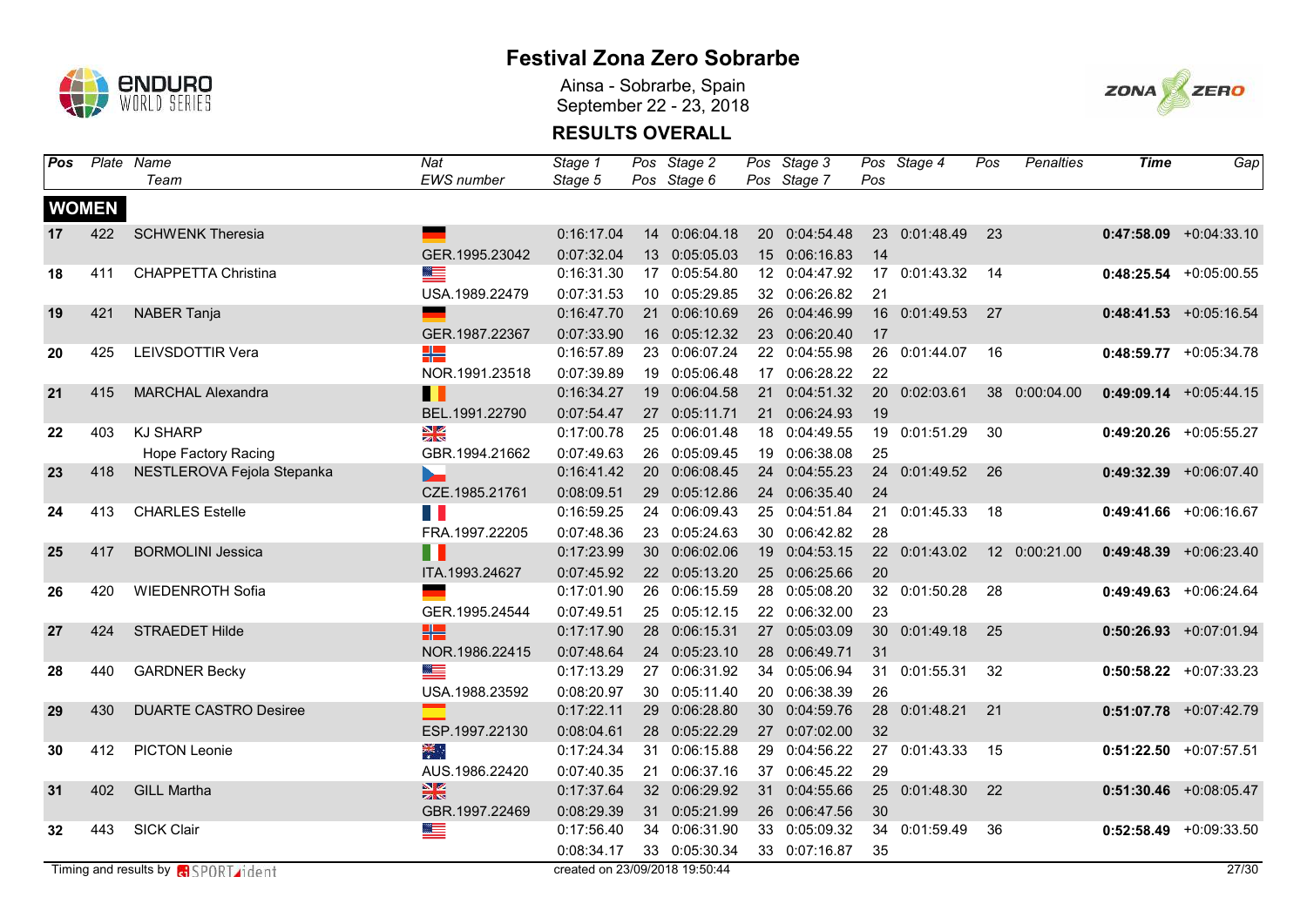

Ainsa - Sobrarbe, Spain September 22 - 23, 2018



| Pos        |              | Plate Name                   | Nat               | Stage 1    |    | Pos Stage 2   | Pos Stage 3   |     | Pos Stage 4   | Pos | Penalties     | <b>Time</b> | Gap                      |
|------------|--------------|------------------------------|-------------------|------------|----|---------------|---------------|-----|---------------|-----|---------------|-------------|--------------------------|
|            |              | Team                         | <b>EWS</b> number | Stage 5    |    | Pos Stage 6   | Pos Stage 7   | Pos |               |     |               |             |                          |
|            | <b>WOMEN</b> |                              |                   |            |    |               |               |     |               |     |               |             |                          |
| 33         | 427          | <b>BOES Berengere</b>        | l II              | 0:18:40.11 |    | 38 0:06:53.45 | 37 0:05:20.72 |     | 37 0:01:57.49 |     | 35 0:00:01.00 |             | $0:53:28.67$ +0:10:03.68 |
|            |              |                              | FRA.1987.22273    | 0:08:29.72 |    | 32 0:05:23.88 | 29 0:06:42.72 | 27  |               |     |               |             |                          |
| 34         | 416          | <b>BJORKMAN Josefine</b>     | $\Box$<br>--      | 0:18:17.36 |    | 36 0:06:45.99 | 36 0:05:20.02 |     | 36 0:01:54.93 |     | 31 0:00:11.00 |             | $0:53:39.16$ +0:10:14.17 |
|            |              |                              | SWE.1994.22313    | 0:08:37.17 |    | 34 0:05:27.64 | 31 0:07:05.52 | 34  |               |     |               |             |                          |
| 35         | 429          | ALCANTARA GUERRERO Miriam    |                   | 0:18:45.92 |    | 39 0:06:40.99 | 35 0:05:22.74 |     | 38 0:01:55.53 | -33 |               |             | $0:54:23.22 +0:10:58.23$ |
|            |              |                              | ESP.1997.23010    | 0:08:46.66 |    | 36 0:05:48.02 | 35 0:07:03.36 | 33  |               |     |               |             |                          |
| 36         | 442          | <b>SCHULZ Syd</b>            |                   | 0:18:15.41 |    | 35 0:06:55.38 | 38 0:05:09.13 |     | 33 0:02:04.81 | 39  |               |             | $0:54:47.07$ +0:11:22.08 |
|            |              |                              |                   | 0:09:27.08 |    | 38 0:05:37.36 | 34 0:07:17.90 | 36  |               |     |               |             |                          |
| 37         | 426          | <b>ENLUND Jess</b>           | 88 S<br>--        | 0:18:36.80 |    | 37 0:07:12.80 | 40 0:05:26.12 | 39  | 0:02:02.61    | 37  |               |             | $0:55:26.78$ +0:12:01.79 |
|            |              |                              | SWE.1989.22339    | 0:09:00.69 |    | 37 0:05:48.90 | 36 0:07:18.86 | 37  |               |     |               |             |                          |
| 38         | 441          | <b>FRYER Toni</b>            | $\frac{N}{N}$     | 0:21:14.15 | 40 | 0:07:00.74    | 39 0:05:35.58 |     | 40 0:02:09.43 | 40  |               |             | 1:02:33.74 +0:19:08.75   |
|            |              |                              |                   | 0:11:17.59 | 39 | 0:06:42.28    | 38 0:08:33.97 | -38 |               |     |               |             |                          |
| <b>DNF</b> | 419          | <b>LEGGETT Alicia</b>        | <u>est</u>        | 0:16:47.90 |    | 22 0:06:07.71 | 23 0:04:48.78 |     | 18 0:01:48.95 | 24  |               |             |                          |
|            |              |                              | USA.1995.22397    | 0:08:43.22 | 35 |               |               |     |               |     |               |             |                          |
| <b>DNF</b> | 428          | <b>BASTNES Anette Rossum</b> | HE                | 0:17:46.05 |    | 33 0:06:31.15 | 32 0:05:10.91 |     | 35 0:01:55.71 | -34 |               |             |                          |
|            |              |                              | NOR.1979.22716    | 0:45:45.73 | 40 |               |               |     |               |     |               |             |                          |
| <b>DNF</b> | 444          | <b>VIANA MARTINEZ Judith</b> | ▅                 |            |    |               |               |     |               |     |               |             |                          |
|            |              |                              |                   |            |    |               |               |     |               |     |               |             |                          |
| <b>DNS</b> | 445          | JORDA PASCO Sandra           | ▀                 |            |    |               |               |     |               |     |               |             |                          |
|            |              |                              |                   |            |    |               |               |     |               |     |               |             |                          |
| <b>DNS</b> | 423          | <b>DRENGUBAKOVA Andrea</b>   |                   |            |    |               |               |     |               |     |               |             |                          |
|            |              |                              | CZE.1990.22278    |            |    |               |               |     |               |     |               |             |                          |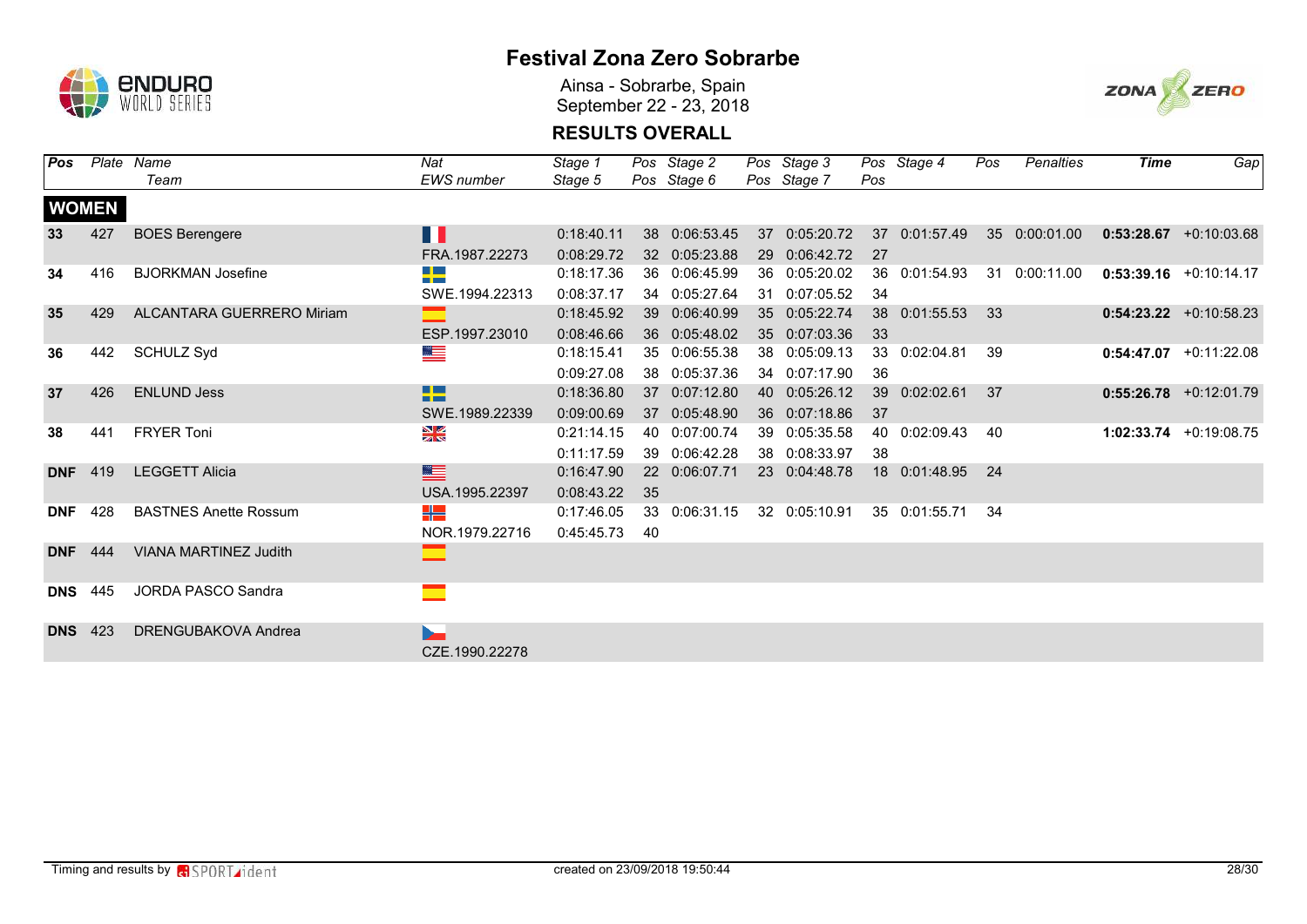

Ainsa - Sobrarbe, Spain September 22 - 23, 2018



| Pos            | Plate | Name                      | Nat                      | Stage 1    | Pos Stage 2  | Pos Stage 3  |     | Pos Stage 4  | Pos            | Penalties | <b>Time</b> | Gap           |
|----------------|-------|---------------------------|--------------------------|------------|--------------|--------------|-----|--------------|----------------|-----------|-------------|---------------|
|                |       | Team                      | <b>EWS</b> number        | Stage 5    | Pos Stage 6  | Pos Stage 7  | Pos |              |                |           |             |               |
|                |       | <b>WOMEN   Master 35+</b> |                          |            |              |              |     |              |                |           |             |               |
| $\mathbf{1}$   | 707   | <b>SAPIN Nadine</b>       | $\Box$                   | 0:17:46.45 | 0:06:36.20   | 2 0:05:14.50 |     | 0:01:54.52   | $\overline{2}$ |           | 0:52:20.65  |               |
|                |       |                           |                          | 0:08:22.15 | 0:05:29.01   | 2 0:06:57.82 |     |              |                |           |             |               |
| $\mathbf{2}$   | 702   | <b>NEWELL Melissa</b>     | लेहे.                    | 0:17:55.47 | 2 0:06:25.41 | 1 0:05:15.81 |     | 2 0:01:53.99 |                |           | 0:52:29.60  | $+0.00:08.95$ |
|                |       |                           | NZL.1979.21458           | 0:08:29.86 | 3 0:05:29.24 | 3 0:06:59.82 | 2   |              |                |           |             |               |
| $\mathbf{3}$   | 708   | <b>MICHALKOVA Marketa</b> | b.                       | 0:18:11.40 | 4 0:06:47.04 | 3 0:05:19.15 |     | 3 0:02:01.83 | 3              |           | 0:53:21.61  | $+0.01:00.96$ |
|                |       |                           |                          | 0:08:26.59 | 2 0:05:33.25 | 4 0:07:02.35 | 3   |              |                |           |             |               |
| 4              | 701   | <b>MCCONNELOUG Mary</b>   | <u> alta</u>             | 0:18:02.03 | 3 0:06:58.72 | 5 0:05:20.79 |     | 4 0:02:04.23 | 6              |           | 0:53:59.88  | +0:01:39.23   |
|                |       |                           | USA.1971.22390           | 0:08:58.50 | 5 0:05:28.37 | 1 0:07:07.24 | 4   |              |                |           |             |               |
| 5              | 704   | <b>OLETRA Hanna</b>       | <u> Literatur</u><br>n m | 0:18:47.08 | 5 0:06:57.49 | 4 0:05:23.52 |     | 5 0:02:04.19 | 5              |           | 0:55:24.91  | $+0.03:04.26$ |
|                |       |                           | SWE.1977.21765           | 0:08:52.34 | 4 0:05:47.06 | 5 0:07:33.23 | 6   |              |                |           |             |               |
| 6              | 703   | <b>REPKIN Yulia</b>       | $\frac{1}{\sqrt{2}}$     | 0:19:38.20 | 6 0:07:32.41 | 8 0:05:42.66 |     | 0:02:05.19   |                |           | 0:57:55.47  | +0:05:34.82   |
|                |       |                           | ISR.1978.22006           | 0:09:35.40 | 6 0:05:51.37 | 6 0:07:30.24 | 5   |              |                |           |             |               |
| $\overline{7}$ | 706   | <b>SIERRA Erika</b>       |                          | 0:20:24.84 | 8 0:07:14.48 | 6 0:05:53.38 |     | 8 0:02:22.33 | 8              |           | 1:00:22.51  | $+0.08:01.86$ |
|                |       |                           |                          | 0:10:18.99 | 8 0:06:21.61 | 7 0:07:46.88 |     |              |                |           |             |               |
| 8              | 705   | <b>RANK Maria</b>         | ـ                        | 0:20:20.64 | 7 0:07:29.74 | 7 0:05:41.97 |     | 6 0:02:03.59 | 4              |           | 1:00:35.60  | $+0.08:14.95$ |
|                |       |                           | GER.1982.25085           | 0:10:16.42 | 7 0:06:42.49 | 8 0:08:00.75 | 8   |              |                |           |             |               |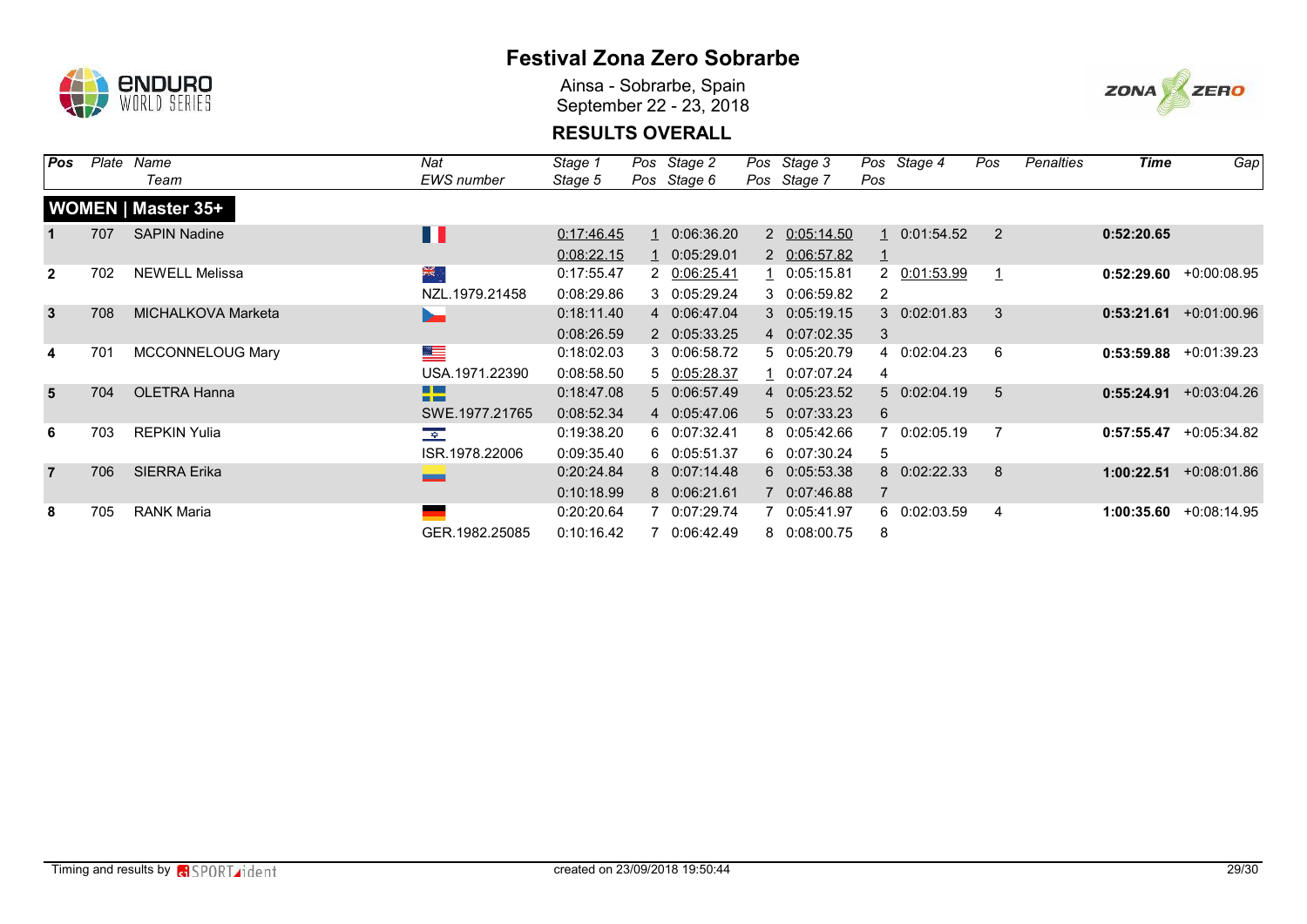

Ainsa - Sobrarbe, Spain September 22 - 23, 2018



| l Pos        | Plate | Name                    | Nat               | Stage 1    | Pos | Stage 2     | Pos Stage 3  |     | Pos Stage 4          | Pos | <b>Penalties</b> | Time       | Gap                      |
|--------------|-------|-------------------------|-------------------|------------|-----|-------------|--------------|-----|----------------------|-----|------------------|------------|--------------------------|
|              |       | Team                    | <b>EWS</b> number | Stage 5    |     | Pos Stage 6 | Pos Stage 7  | Pos |                      |     |                  |            |                          |
|              |       | <b>WOMEN   Under 21</b> |                   |            |     |             |              |     |                      |     |                  |            |                          |
|              | 601   | <b>CONOLLY Ella</b>     | $\frac{N}{N}$     | 0:16:21.68 |     | 0:05:52.65  | 0:04:50.24   |     | 0:01:44.62           |     |                  | 0:48:08.00 |                          |
|              |       |                         | GBR.1998.21859    | 0:07:36.82 |     | 0:05:17.21  | 2 0:06:24.78 |     |                      |     |                  |            |                          |
| $\mathbf{2}$ | 603   | MAUNSELL Leah           |                   | 0:17:46.93 | 2.  | 0:06:05.36  | 2 0:04:51.43 |     | 2 0:01:53.75         | -2  |                  | 0:50:50.25 | $+0.02:42.25$            |
|              |       |                         | IRL.1999.22382    | 0:08:07.55 | 2   | 0:05:16.46  | 0:06:48.77   | 2   |                      |     |                  |            |                          |
| $\mathbf{3}$ | 602   | <b>LAWTON Abigale</b>   | $\frac{N}{N}$     | 0:21:13.74 | 3   | 0:07:43.84  | 30:05:39.86  |     | $3 \quad 0:02:11.16$ | -3  |                  |            | $1:00:27.46$ +0:12:19.46 |
|              |       |                         | GBR.1998.22765    | 0:09:31.11 | 3   | 0:06:11.83  | 3 0:07:55.92 | 3   |                      |     |                  |            |                          |